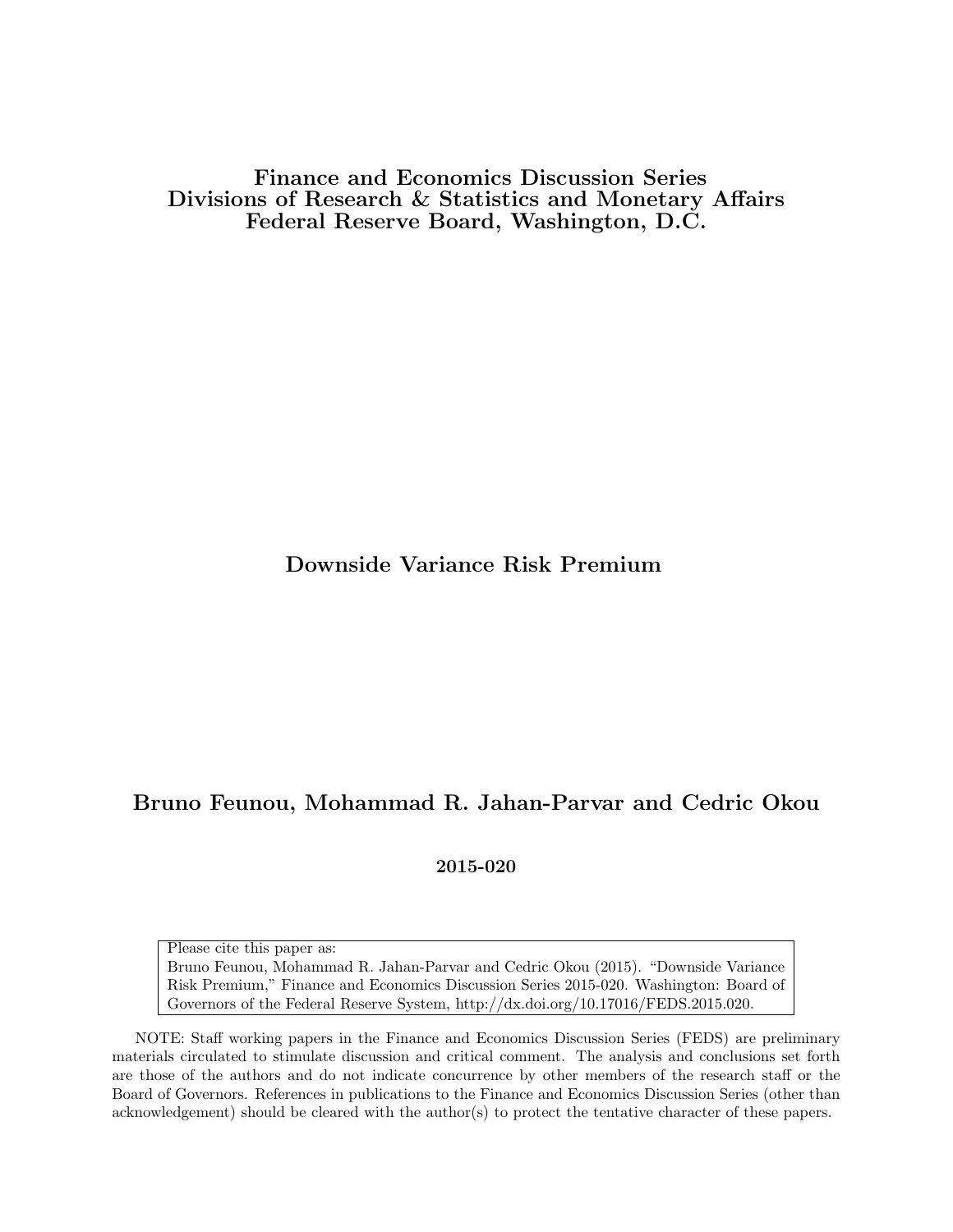# Downside Variance Risk Premium

Bruno Feunou<sup>\*</sup> Mohammad R. Jahan-Parvar<sup>†</sup> Cédric Okou<sup>‡§</sup> Bank of Canada Federal Reserve Board UQAM

#### March 2015

#### Abstract

We propose a new decomposition of the variance risk premium in terms of upside and downside variance risk premia. The difference between upside and downside variance risk premia is a measure of skewness risk premium. We establish that the downside variance risk premium is the main component of the variance risk premium, and that the skewness risk premium is a priced factor with significant prediction power for aggregate excess returns. Our empirical investigation highlights the positive and significant link between the downside variance risk premium and the equity premium, as well as a positive and significant relation between the skewness risk premium and the equity premium. Finally, we document the fact that the skewness risk premium fills the time gap between one quarter ahead predictability, delivered by the variance risk premium as a short term predictor of excess returns and traditional long term predictors such as price-dividend or price-earning ratios. Our results are supported by a simple equilibrium consumption-based asset pricing model.

Keywords: Risk-neutral volatility, Realized volatility, Downside and upside variance risk premium, Skewness risk premium

JEL Classification: G12

<sup>∗</sup>Bank of Canada, 234 Wellington St., Ottawa, Ontario, Canada K1A 0G9. Email: feun@bankofcanada.ca.

<sup>†</sup>Corresponding Author: Federal Reserve Board, 20th Street and Constitution Avenue NW, Washington, DC 20551 United States. E-mail: Mohammad.Jahan-Parvar@frb.gov

<sup>‡</sup>Ecole des Sciences de la Gestion, University of Quebec at Montreal, 315 Sainte-Catherine Street East, Montreal, ´ Quebec, Canada H2X 3X2. Email: okou.cedric@uqam.ca

<sup>§</sup>We thank seminar participants at the Federal Reserve Board, Johns Hopkins Carey Business School, Midwest Econometric Group Meeting 2013, Manchester Business School, CFE 2013, and SNDE 2014. We are grateful for conversations with Diego Amaya, Sirio Aramonte, Federico Bandi, Nicola Fusari, Hening Liu, Olga Kolokolova, Bruce Mizrach, Maren Hansen, Yang-Ho Park, and Alex Taylor. We thank James Pinnington for research assistance. We also thank Bryan Kelly and Seth Pruitt for sharing their cross-sectional book-to-market index data. The views expressed in this paper are those of the authors. No responsibility for them should be attributed to the Bank of Canada or the Federal Reserve Board. Remaining errors are ours.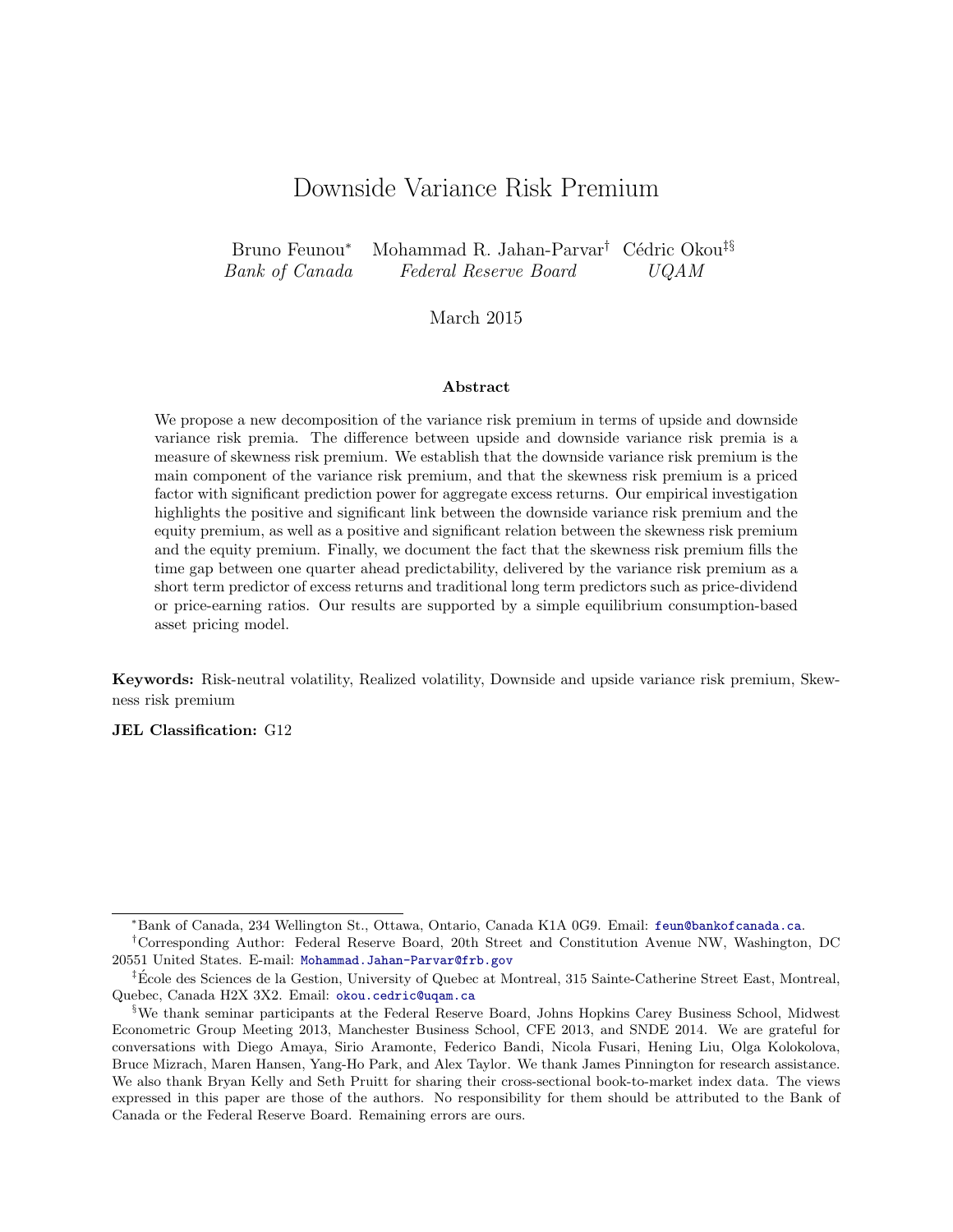# 1 Introduction

In contrast to the traditional efficient-market hypothesis prediction that market returns are unpredictable, current asset pricing research accepts that equity market returns are largely predictable over long horizons. A number of recent studies have additionally argued that the variance risk premium – the difference between option-implied and realized variance – yields superior forecasts for stock market returns over shorter, within-year horizons (typically one quarter ahead). Examples of these studies include, among others, Bollerslev, Tauchen, and Zhou (2009); Drechsler and Yaron (2011); and Kelly and Jiang (2014). Bollerslev, Tauchen, and Zhou (2009) (henceforth, BTZ) show that the variance risk premium explains a nontrivial fraction of the time-series variation in aggregate stock market returns, and that high (low) variance risk premia predict high (low) future returns.

Drawing on the intuition that investors like good uncertainty  $-$  as it increases the potential of substantial gains – but dislike bad uncertainty – as it increases the likelihood of severe losses – we propose a new decomposition of the variance risk premium (VRP), expressed in terms of upside and downside variance risk premia  $(VRP^U)$  and  $VRP^D$ .<sup>1</sup> We show that this decomposition a) identifies the main sources of return predictability uncovered by BTZ and b) characterizes the role of the skewness risk premium (SRP) – measured through the difference between  $VRP<sup>U</sup>$  and  $VRP<sup>D</sup>$ – in predicting aggregate stock market returns. We find that on average, and similar to results in Kozhan, Neuberger, and Schneider (2014), over 80% of the VRP is compensation for bearing changes in downside risk. In addition, we show that a) the  $VRP<sup>D</sup>$  explains the empirical regularities reported by BTZ (including the hump-shaped  $R^2$  and slope parameter patterns), b) the  $VRP^{U}$ 's contribution to the results reported by BTZ is at best marginal, and c) there is a contribution of the SRP to the predictability of returns which takes effect beyond the one-quarter-ahead window documented by BTZ.

<sup>&</sup>lt;sup>1</sup>We define the down(up)side variance as the realized variance of the stock market returns for negative (positive) returns, respectively. The down(up)side variance risk premium is the difference between option-implied and realized down(up)side variance. Decomposing variance in this way is pioneered by Barndorff-Nielsen, Kinnebrock, and Shephard (2010), and successfully used in empirical studies by Feunou, Jahan-Parvar, and Tédongap (2013, 2014), among others. In addition, we define the difference between upside and downside variances as the relative upside variance. Feunou, Jahan-Parvar, and Tédongap (2014) show that relative upside variance is a measure of skewness. Based on their work, we use the difference between option-implied and realized relative upside variances as a measure of skewness risk premium.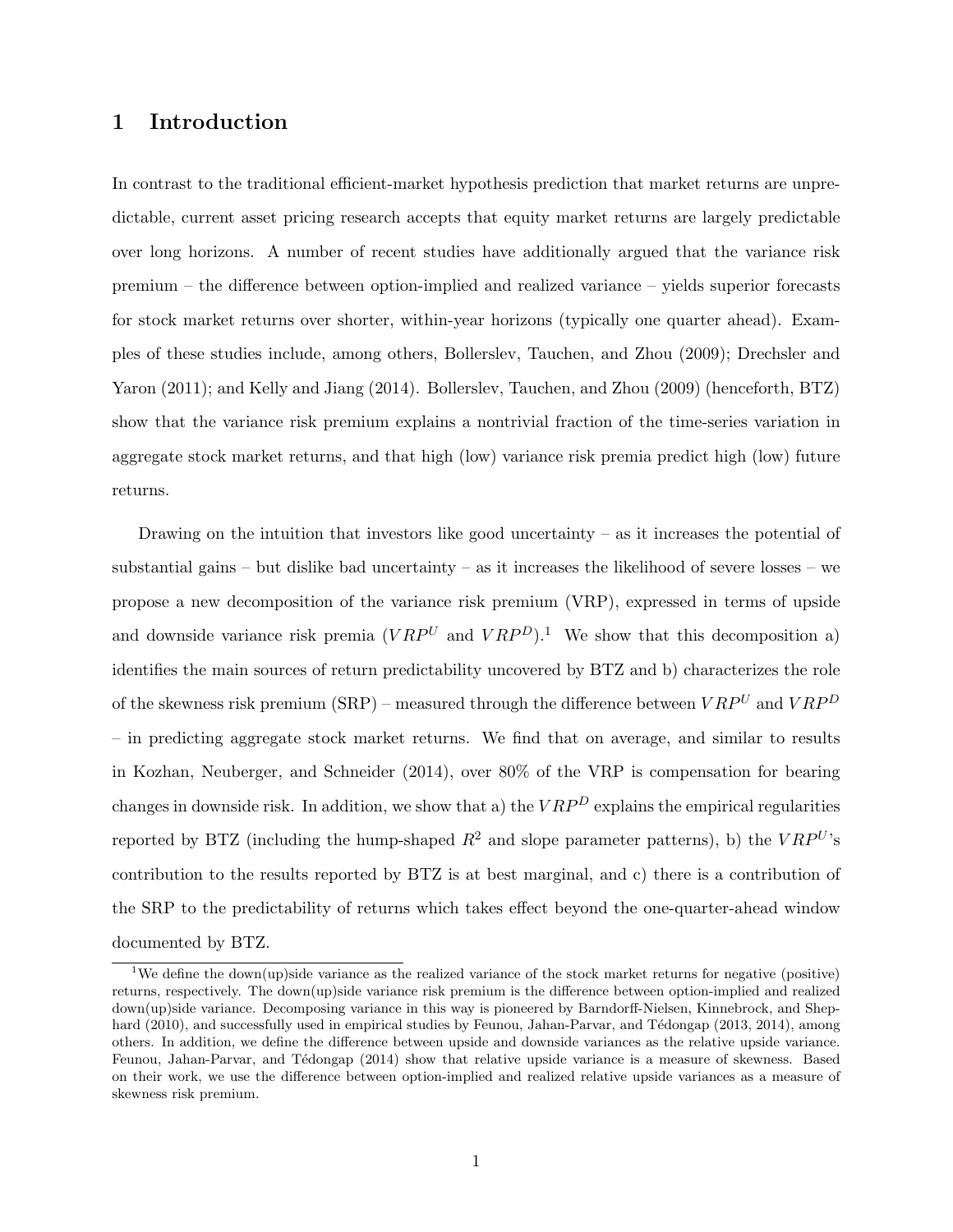We show that the prediction power of  $VRP<sup>D</sup>$  and SRP increases over the term structure of equity returns. In addition, through extensive robustness testing, we show that this result is robust to the inclusion of a wide variety of common pricing factors. This leads to the conclusion that the in-sample predictability of aggregate returns by downside risk and skewness measures introduced here is independent from other common pricing ratios such as the price-dividend ratio, price-earning ratio, or default spread. Based on revealed the in-sample predictive power of these measures, we conduct out-of-sample forecast ability comparisons, and show that in comparison with  $VRP<sup>D</sup>$  and SRP, other common predictors do not have a superior forecast ability. Finally, we study the link between changes in downside variance risk and skewness risk premia and events or news related to policy uncertainty, comparable to Amengual and Xiu (2014).

Theoretically, we support our findings by a simple endowment equilibrium asset pricing model, where the representative agent is endowed with Epstein and Zin (1989) preferences, and where the consumption growth process is affected by distinct upside and downside shocks. Our model shares some features with Bansal and Yaron (2004), Bollerslev, Tauchen, and Zhou (2009), Segal, Shaliastovich, and Yaron (2015), among others. We show that under common distributional assumptions for shocks to the economy, we can derive the equity risk premium, upside and downside variance risk premium, and skewness risk premium in closed form. Our findings support the empirical findings presented in the paper.

Similar to Colacito, Ghysels, and Meng (2014), our study is not an alternative to jump-tail risk concerns – as studied in Bollerslev and Todorov  $(2011a,b)$  – or rare disaster models, in Nakamura, Steinsson, Barro, and Ursúa (2013). Our framework addresses asymmetries that are observed in "normal times". However, our model is well-suited and capable of addressing regularities that emerge from a rare disaster happening, such as the Great Recession of 2007-2009. Essentially, our approach provides simple yet insightful economic intuitions supporting the joint directional and volatility jump risk of Bandi and Renò (2014). We show that our methodology is intuitive, easy to implement, and generates robust predictions that close the horizon gap between short term models such as BTZ and long-horizon predictive models such as Fama and French (1988), Campbell and Shiller (1988), Cochrane (1991), and Lettau and Ludvigson (2001).

Our study is comprised of two natural and linked components. First, we study the role of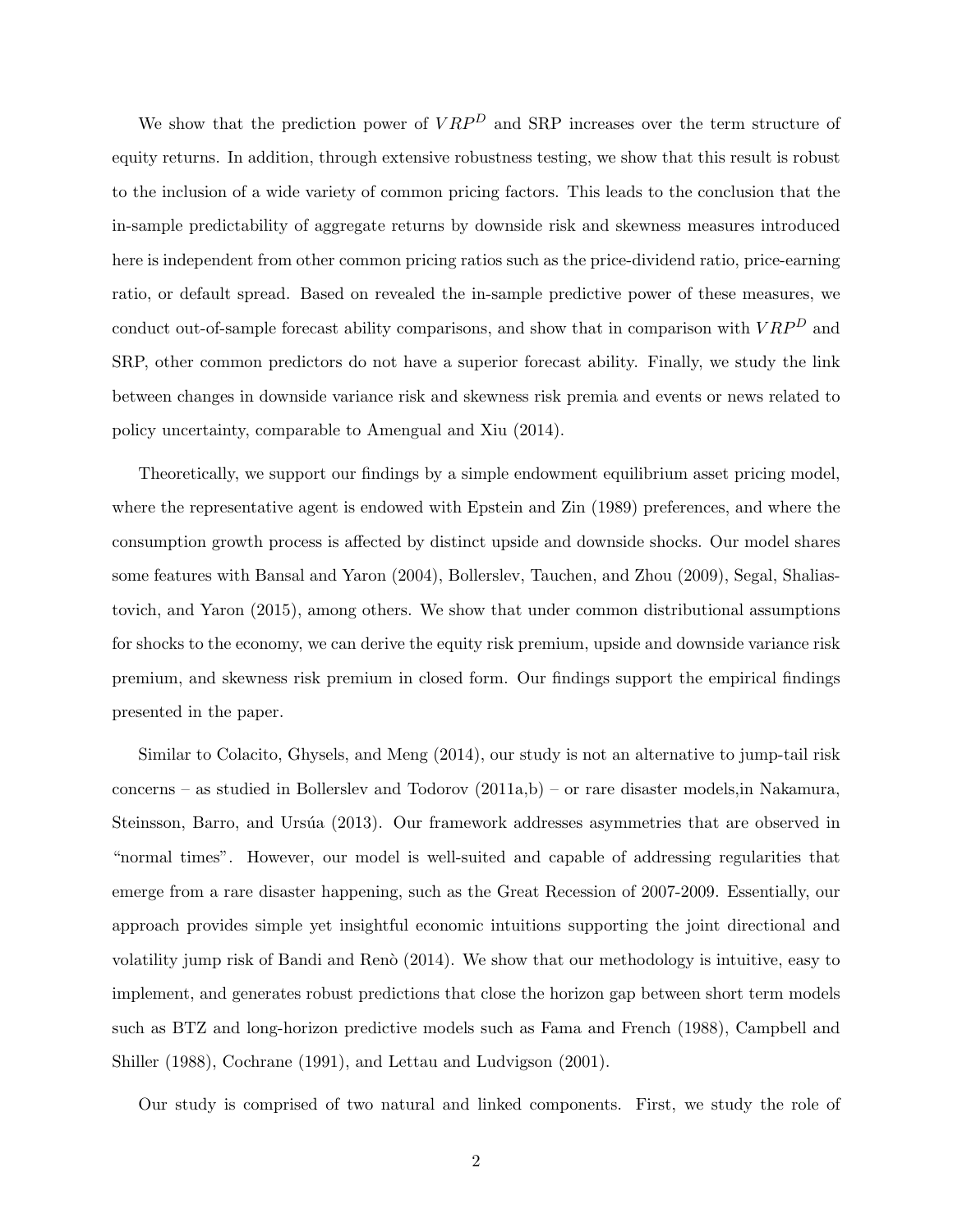the  $VRP<sup>D</sup>$  as the main driver of the within-year predictability results documented by BTZ. In this effort, we highlight the inherent asymmetry in responses of market participants to negative and positive market outcomes. To accomplish this goal, we draw on the vast existing literature on realized and risk-neutral volatility measures and their properties, to construct nonparametric measures of up and downside realized and risk-neutral semi-variances. We then proceed to show empirically how the stylized facts documented in the VRP literature are driven almost entirely by the contribution of  $VRP<sup>D</sup>$  – the difference between realized and risk-neutral semi-variances extracted from high frequency data. As in Chang, Christoffersen, and Jacobs (2013), our approach avoids the traditional trade-off problem with estimates of higher moments from historical returns data needing long windows to increase precision but short windows to obtain conditional instead of unconditional estimates. Second, we show that using the relative upside variance of Feunou, Jahan-Parvar, and Tédongap (2013, 2014), a nonparametric measure of skewness, we can enhance the predictive power of the variance risk premium to horizons beyond one quarter ahead.<sup>2</sup> Additionally, we find and document the predictive power of a priced factor – the  $SRP$  – that fills the gap between the variance risk premium and common long-term equity returns predictors.

Thus, we need reliable measures for realized and risk-neutral variance and skewness. A sizable portion of empirical finance and financial econometrics literature is devoted to measures of volatility. Canonical papers focused on properties and construction of realized volatility are Andersen, Bollerslev, Diebold, and Ebens (2001a); Andersen, Bollerslev, Diebold, and Labys (2003); and Andersen, Bollerslev, Diebold, and Labys (2001b), among others. The construction of realized downside and upside volatilities (also known as realized semi-variances) is addressed in Barndorff-Nielsen, Kinnebrock, and Shephard (2010). We follow the consensus in the literature about construction of these measures. Similarly, based on pioneering studies such as Carr and Madan (1998, 1999, 2001) and Bakshi, Kapadia, and Madan (2003), we have a clear view on how to construct risk-neutral measures of volatility. The construction of option-implied downside and upside volatilities is addressed in Andersen, Bondarenko, and Gonzalez-Perez (2014). Again, we follow the existing literature in this respect.

On the other hand, traditional measures of skewness have well-documented empirical problems.

 $^{2}$ The relative upside variance is the difference between the upside and downside variances.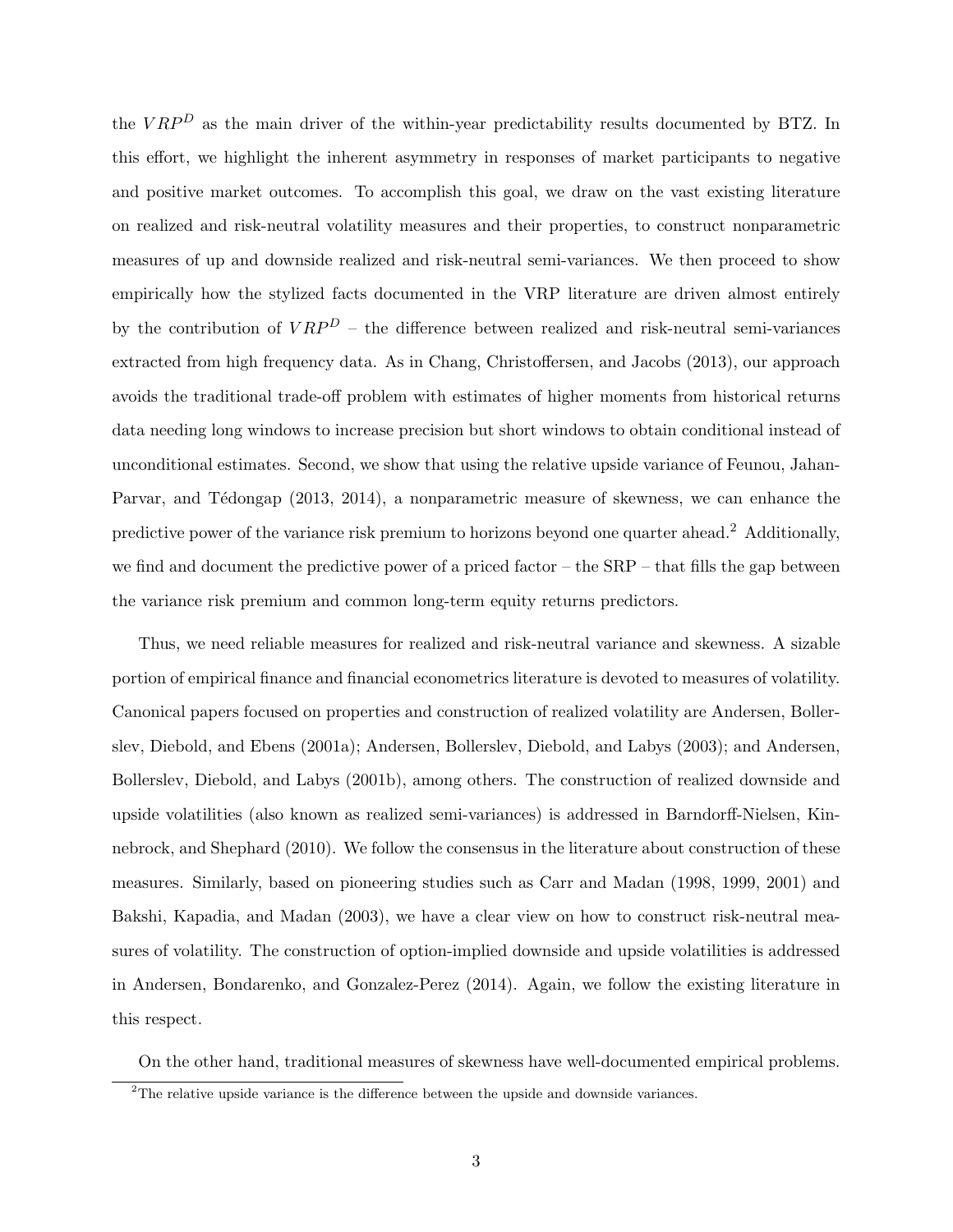Kim and White (2004) demonstrate the limitations of estimating the traditional third moment. Harvey and Siddique (1999, 2000) explore time variation in conditional skewness by imposing autoregressive structures. More recently, Feunou, Jahan-Parvar, and Tédongap (2013) and Ghysels, Plazzi, and Valkanov (2011) use Pearson and Bowley's skewness measures, respectively. They overcome many problems associated with the centered third moment, such as the excessive sensitivity to outliers documented in Kim and White (2004), by using alternative and more robust measures.

Neuberger (2012) and Feunou, Jahan-Parvar, and Tédongap (2014) study the properties of realized measures of skewness used in Amaya, Christoffersen, Jacobs, and Vasquez (2013) and Chang, Christoffersen, and Jacobs (2013) in predicting the cross-section of returns at weekly frequency. Building on results presented in Feunou, Jahan-Parvar, and Tédongap (2014, 2013), we first confirm that skewness – measured as the difference between upside and downside variances – is a priced factor. We then provide new evidences that the SRP – measured as the difference between the risk neutral and historical expectations of skewness – is both priced and has superior predictive power.

Our study is also related to the recent macro-finance literature which emphasizes the importance of higher-order risk attitudes such as prudence – a precautionary behavior which characterizes the aversion towards downside risk – in the determination of equilibrium asset prices. Among those studies, Eeckhoudt and Schlesinger (2008) investigate necessary and sufficient conditions for an increase in savings induced by changes in higher-order risk attitudes while Dionne, Li, and Okou (2014) restate a standard consumption-based capital asset pricing model (using the concept of expectation dependence) to show that consumption second-degree expectation dependence risk – a proxy for downside risk which accounts for nearly  $80\%$  of the equity premium – is a fundamental source of the macroeconomic risk driving asset prices.

Based on the work of Amengual and Xiu (2014), we document the links that macroeconomic announcements and events share with the SRP and  $VRP<sup>D</sup>$ . Following Ludvigson and Ng (2009) and Feunou, Fontaine, Taamouti, and Tédongap  $(2014)$ , we survey in a robustness study the correlations between VRP components and 124 macroeconomic and financial indicators. We find a much lower correlation of the said macroeconomic and financial indicators with  $VRP<sup>D</sup>$ , as well as with the SRP; the correlation is greater with the VRP, as well as with the  $VRP^{U}$ .

We show through careful robustness exercises that the prediction power of  $VRP<sup>D</sup>$  and SRP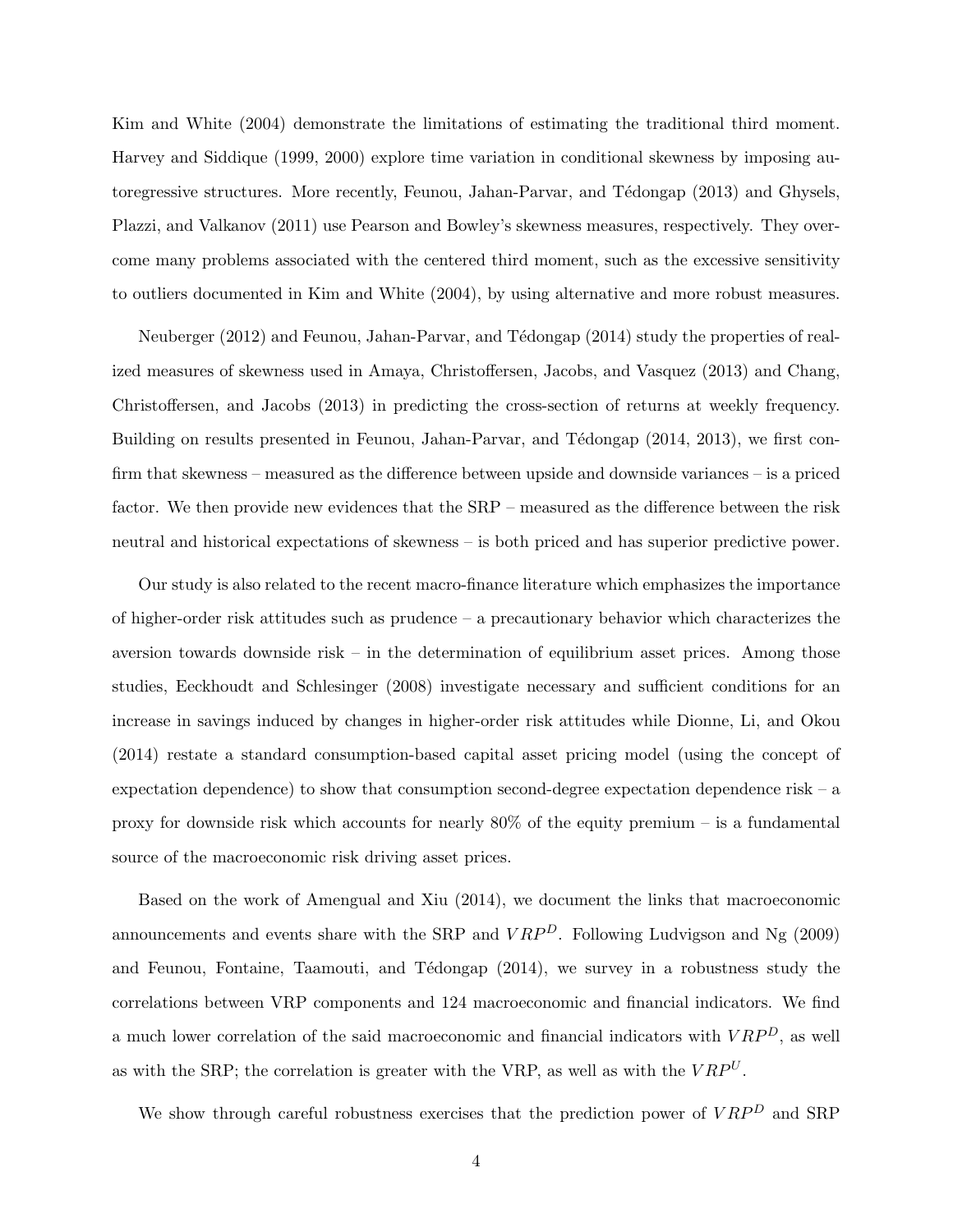are independent from other common pricing variables. Additionally, in order to address datamining concerns raised by Goyal and Welch (2008), we conduct out-of-sample forecasting exercises to establish that our predictive variables perform at least as well as other common pricing variables in forecasting excess returns.

The rest of the paper proceeds as follows. In Section 2 we present our decomposition of the VRP and the method for construction of risk-neutral and realized semi-variances, as well as the relative upside variance – which is our measure of skewness. Section 3 details the data used in this study and the empirical construction of predictive variables used in our analysis. We present and discuss our main empirical results in Section 4. Specifically, we intuitively describe the components of variance risk and skewness risk premia, link them to macroeconomic factors, to policy news, discuss their predictive ability, and explore their robustness in Sections 4.1, 4.2, 4.3, 4.4, and 4.5, respectively. In Sections 4.6 and 4.7, we investigate the out-of-sample forecasting performance of our measures. In Section 5, we present a simple equilibrium consumption-based asset pricing model that supports our empirical results. Section 6 concludes.

# 2 Decomposition of the Variance Risk Premium

In what follows, we decompose equity price changes into positive and negative returns with respect to a suitably chosen threshold. In this study, we set this threshold to zero, but it can assume other values, given the questions to be answered. We sequentially build measures for upside and downside variances, and for skewness. When taken to data, these measures are constructed nonparametrically.

We posit that stock prices or equity market indices such as the  $S\&P$  500, S, are defined over the physical probability space characterized by  $(\Omega, \mathbb{P}, \mathcal{F})$ , where  $\{\mathcal{F}_t\}_{t=0}^{\infty} \in \mathcal{F}$  are progressive filters on F. The risk neutral probability measure  $\mathbb Q$  is related to the physical measure  $\mathbb P$  through Girsanov's change of measure relation  $\frac{dQ}{dP}|_{\mathcal{F}_T} = Z_T, T < \infty$ . At time t, we denote total equity returns as  $R_t^e = (S_t + D_t - S_{t-1})/S_{t-1}$  where  $D_t$  is the dividend paid out in period  $[t-1, t]$ . In high enough sampling frequencies,  $D_t$  is effectively equal to zero. Then, we denote the log of prices by  $s_t = \ln S_t$ , log-returns by  $r_t = s_t - s_{t-1}$  and excess log-returns by  $r_t^e = r_t - r_t^f$  $t^f$ , where  $r^f_t$  $t_i$  is the risk-free rate observed at time  $t-1$ . We obtain cumulative excess returns by summing one-period excess returns,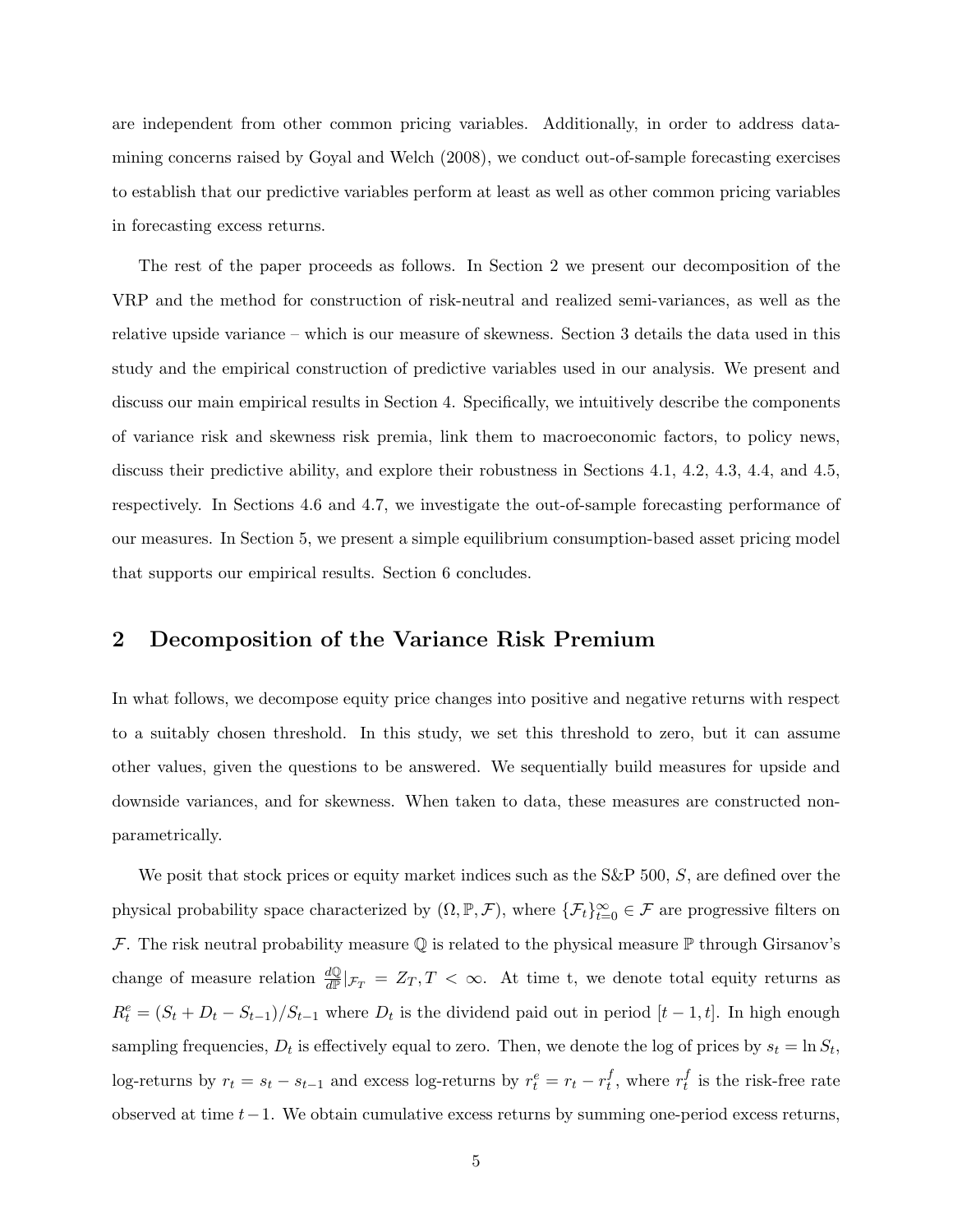$r_{t\rightarrow t+k}^{e} = \sum_{j=0}^{k} r_{t+j}^{e}$ , where k is our prediction/forecast horizon.

#### 2.1 Construction of the variance risk premium

We build the variance risk premium following the steps in BTZ as the difference between optionimplied and realized variances. Alternatively, these two components could be viewed as variances under risk-neutral and physical measures, respectively. In our approach, this construction requires four distinct steps: building the upside and downside variances under the physical measure, and then doing the same under the risk neutral measure.

For a given trading day t, following Andersen et al. (2003, 2001a), we construct the realized variance of returns as  $RV_t = \sum_{j=1}^{n_t} r_{j,t}^2$ , where  $r_{j,t}^2$  is the j<sup>th</sup> intraday log-return and  $n_t$  is the number of intraday returns observed on that day. We add the squared overnight log-return (the difference in log price between when the market opens at t and when it closes at  $t - 1$ ), and we scale the  $RV<sub>t</sub>$  series to ensure that the sample average realized variance equals the sample variance of daily log-returns. For a give threshold  $\kappa$ , we decompose the realized variance into upside and downside realized variances following Barndorff-Nielsen, Kinnebrock, and Shephard (2010):

$$
RV_t^U(\kappa) = \sum_{j=1}^{n_t} r_{j,t}^2 \mathbb{I}_{[r_{j,t} > \kappa]},
$$
\n(1)

$$
RV_t^D(\kappa) = \sum_{j=1}^{n_t} r_{j,t}^2 \mathbb{I}_{[r_{j,t} \leq \kappa]}.
$$
\n(2)

We add the squared overnight "positive" log-return (exceeding the threshold  $\kappa$ ) to the upside realized variance  $RV_t^U$ , and the squared overnight "negative" log-return (falling below the threshold  $\kappa$ ) to the downside realized variance  $RV_t^D$ . Because the daily realized variance sums the upside and the downside realized variances, we apply the same scale to the two components of the realized variance. Specifically, we multiply both components by the ratio of the sample variance of daily log-returns over the sample average of the (pre-scaled) realized variance.

For a given horizon h, we obtain the cumulative realized quantities by summing the one-day realized quantities over the h periods: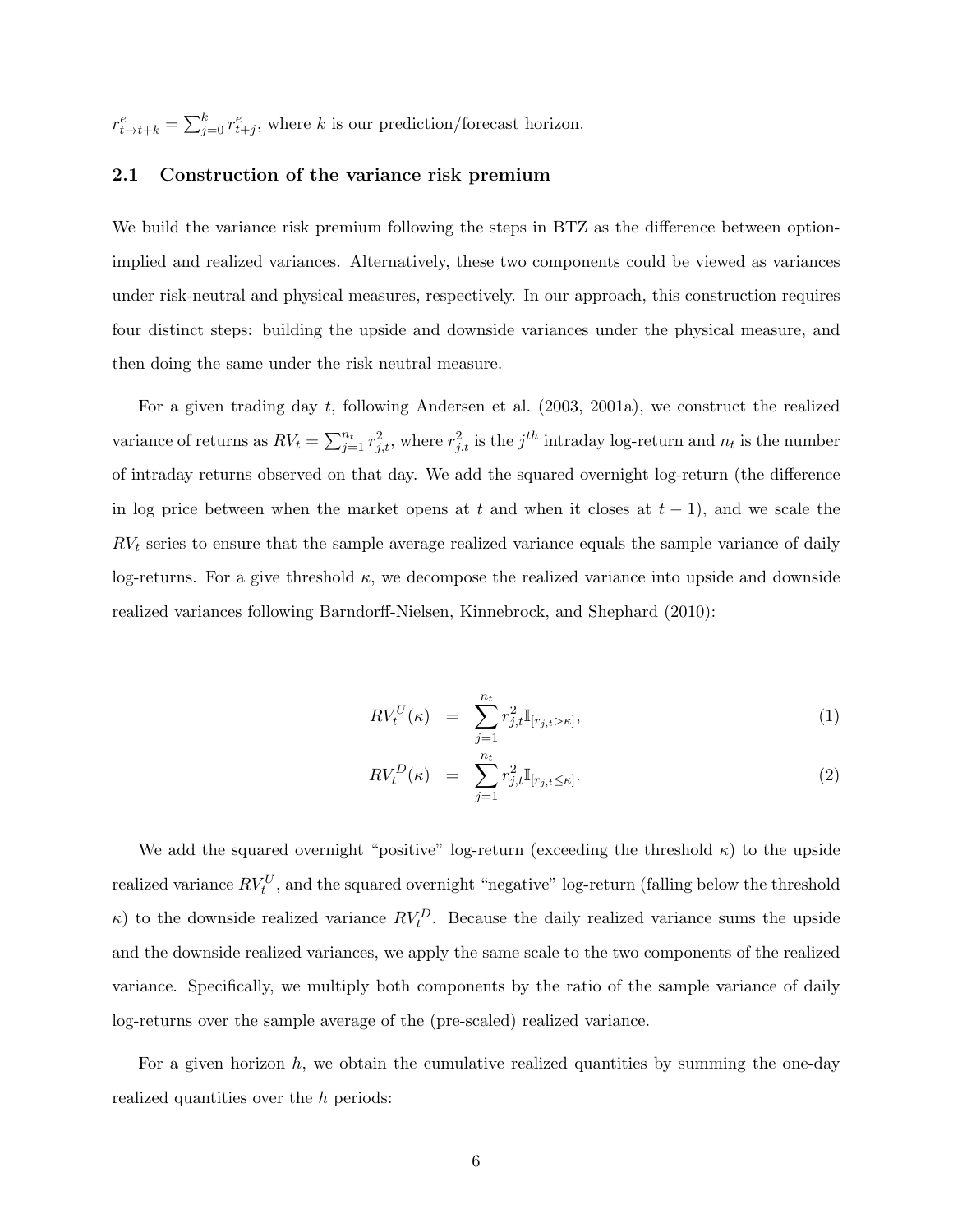$$
RV_{t,h}^U(\kappa) = \sum_{j=1}^h RV_{t+j}^U(\kappa),
$$
  
\n
$$
RV_{t,h}^D(\kappa) = \sum_{j=1}^h RV_{t+j}^D(\kappa),
$$
  
\n
$$
RV_{t,h} = \sum_{j=1}^h RV_{t+j}(\kappa).
$$
\n(3)

By construction, the cumulative realized variance adds up the cumulative realized upside and downside variances:

$$
RV_{t,h} \equiv RV_{t,h}^U(\kappa) + RV_{t,h}^D(\kappa). \tag{4}
$$

Next, we characterize the VRP of BTZ through premia accrued to bearing upside and downside variance risks, following these steps:

$$
VRP_{t,h} = \mathbb{E}_{t}^{\mathbb{Q}}[RV_{t,h}] - \mathbb{E}_{t}^{\mathbb{P}}[RV_{t,h}],
$$
  
\n
$$
= \left( \mathbb{E}_{t}^{\mathbb{Q}}[RV_{t,h}^{U}(\kappa)] - \mathbb{E}_{t}^{\mathbb{P}}[RV_{t,h}^{U}(\kappa)] \right) + \left( \mathbb{E}_{t}^{\mathbb{Q}}[RV_{t,h}^{D}(\kappa)] - \mathbb{E}_{t}^{\mathbb{P}}[RV_{t,h}^{D}(\kappa)] \right),
$$
  
\n
$$
VRP_{t,h} \equiv VRP_{t,h}^{U}(\kappa) + VRP_{t,h}^{D}(\kappa).
$$
\n(5)

Eq. (5) represents the decomposition of the VRP of BTZ into upside and downside variance risk premia –  $VRP_{t,h}^U(\kappa)$  and  $VRP_{t,h}^D(\kappa)$ , respectively – that lies at the heart of our analysis.

### 2.1.1 Construction of P-expectation

The goal here is to evaluate  $\mathbb{E}_{t}^{\mathbb{P}}$  $_{t}^{\mathbb{P}}[RV_{t,h}^{U}(\kappa)]$  and  $\mathbb{E}_{t}^{\mathbb{P}}$  $_{t}^{\mathbb{P}}[RV_{t,h}^{D}(\kappa)].$  To this end, we consider three specifications:

• Random Walk

$$
\mathbb{E}_t^{\mathbb{P}}[RV_{t,h}^{U/D}(\kappa)] = RV_{t-h,h}^{U/D}(\kappa),
$$

where  $U/D$  stands for "U or D"; this is the model used in BTZ.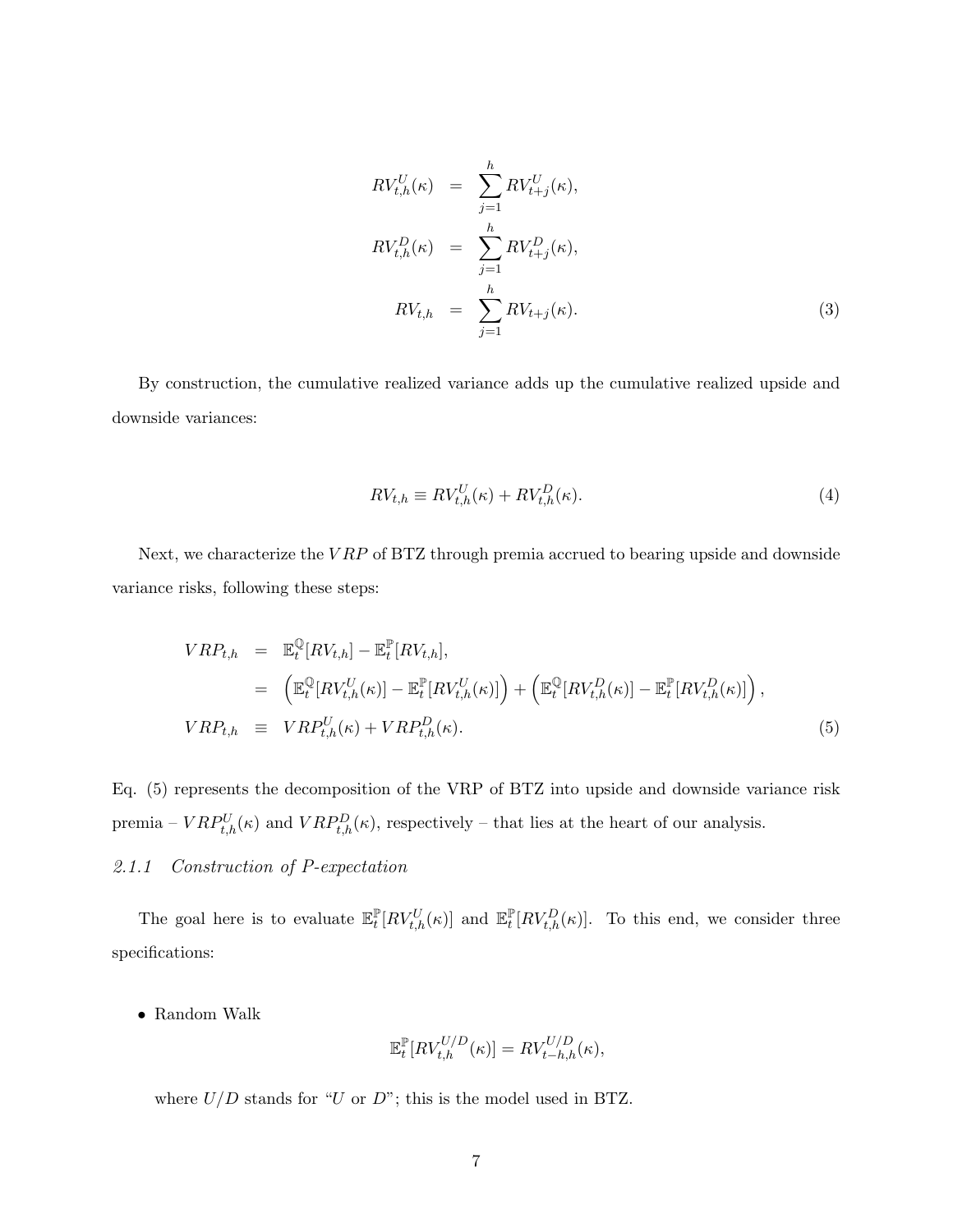$\bullet$  U/D-HAR

$$
\mathbb{E}_t^{\mathbb{P}}[RV_{t+1}^{U/D}(\kappa)] = \omega^{U/D} + \beta_d^{U/D}RV_t^{U/D}(\kappa) + \beta_w^{U/D}RV_{t,5}^{U/D}(\kappa) + \beta_m^{U/D} RV_{t,20}^{U/D}(\kappa).
$$

• M-HAR

$$
\mathbb{E}_t^{\mathbb{P}}[MRV_{t+1}(\kappa)] = \omega + \beta_d MRV_t(\kappa) + \beta_w MRV_{t,5}(\kappa) + \beta_m MRV_{t,20}(\kappa),
$$

where  $MRV_{t,h}(\kappa) \equiv (RV_{t,h}^U(\kappa), RV_{t,h}^D(\kappa))'.$ 

Both U/D-HAR and M-HAR specifications mimic Corsi (2009)'s HAR-RV model. To get genuine expected values for realized measures that are not contaminated by forward bias or use of contemporaneous data, we perform an out-of-sample forecasting exercise to predict the three realized variances, at different horizons, corresponding to 1, 2, 3, 6, 9, 12, 18 and 24 months ahead. In our subsequent analysis, we find that these alternative specifications provide similar results. Hence, for simplicity and to save space, we only report the results based on the random walk model.

#### 2.1.2 Construction of Q-expectation

To build the risk-neutral expectation of  $RV_{t,h}$ , we follow the methodology of Andersen and Bondarenko (2007):

$$
\mathbb{E}_t^{\mathbb{Q}}[RV^U_{t,h}(\kappa)] \approx \mathbb{E}_t^{\mathbb{Q}} \Big[ \int_t^{t+h} \sigma_u^2 \mathbb{I}_{[\ln(F_u|F_t) > \kappa]} du \Big],
$$
  

$$
= \mathbb{E}_t^{\mathbb{Q}} \Big[ \int_t^{t+h} \sigma_u^2 \mathbb{I}_{[F_u > F_t \exp(\kappa)]} du \Big].
$$

Thus,

$$
\mathbb{E}_{t}^{\mathbb{Q}}[RV_{t,h}^{U}(\kappa)] \approx 2 \int_{F_{t} \exp(\kappa)}^{\infty} \frac{M_{0}(\underline{S})}{\underline{S}^{2}} d\underline{S},
$$
  
\n
$$
M_{0}(\underline{S}) = \min(P_{t}(\underline{S}), C_{t}(\underline{S})),
$$
\n(6)

where,  $P_t(\underline{S}), C_t(\underline{S})$ , and  $\underline{S}$  are prices of European put and call options (with maturity h), and the strike price of the underlying asset, respectively.  $F_t$  is the price of a future contract at time t,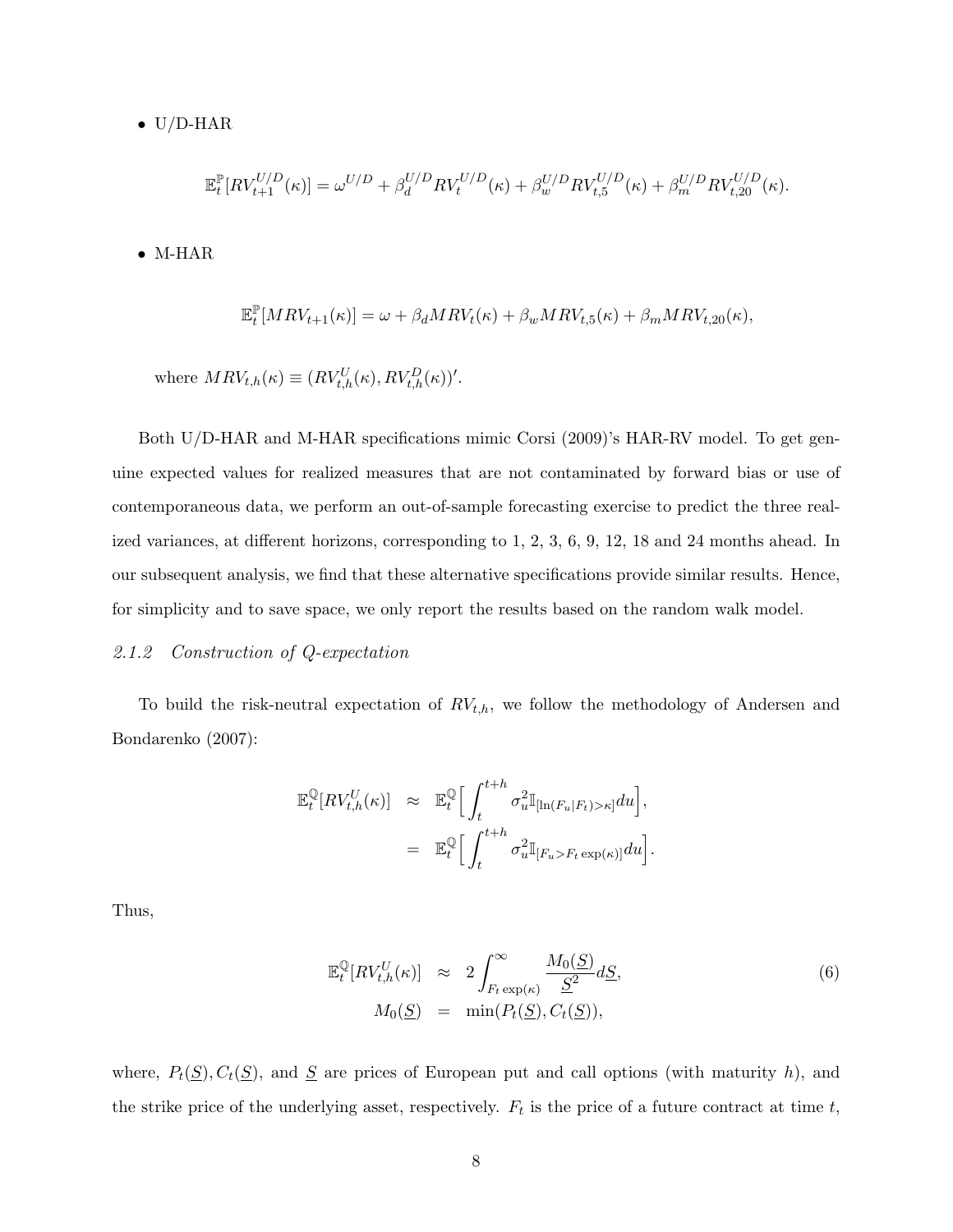defined as  $F_t = S_t \exp(r_t^f h)$ . Similarly for  $\mathbb{E}_t^{\mathbb{Q}}$  $\frac{\mathbb{Q}}{t}[RV_{t,h}^D(\kappa)],$  we get:

$$
\mathbb{E}_{t}^{\mathbb{Q}}[RV_{t,h}^{D}(\kappa)] \approx 2 \int_{-\infty}^{F_{t}\exp(\kappa)} \frac{M_{0}(\underline{S})}{\underline{S}^{2}} d\underline{S}.
$$
 (7)

We simplify our notation by renaming  $\mathbb{E}_t^{\mathbb{Q}}$  $\frac{\mathbb{Q}}{t}[RV_{t,h}^U(\kappa)]$  and  $\mathbb{E}_t^{\mathbb{Q}}$  $^{\mathbb{Q}}_{t}[RV_{t,h}^{D}(\kappa)]$  as

$$
IV_{t,h}^U = \mathbb{E}_t^{\mathbb{Q}}[RV_{t,h}^U(\kappa)],\tag{8}
$$

$$
IV_{t,h}^D = \mathbb{E}_t^{\mathbb{Q}}[RV_{t,h}^D(\kappa)]. \tag{9}
$$

We refer to  $IV_{t,h}^{U/D}$  as the "risk-neutral semi-variance" or "implied semi-variance" of returns. These quantities are conditioned on the threshold value  $\kappa$ , which we suppress to simplify notation. As evident in this section, our measures of realized and implied volatility are model-free.

#### 2.2 Construction of the skewness risk premium

Proposition 2.1 in Feunou, Jahan-Parvar, and Tédongap (2014) shows that the difference between upside and downside variances (standardized by total variance) meets the criteria set forth by Groeneveld and Meeden (1984) as a measure for skewness. It is invariant to affine transformation of a random variable, is an odd function of a random variable, and assumes zero value for a symmetrically distributed random variable. Since this skewness measure only depends on the existence of the second moment, it can be computed in instances when the third moment of a distribution is undefined; see Feunou, Jahan-Parvar, and Tédongap (2014).

To build this measure of skewness, denoted as  $RSV_{t,h}$ , we simply subtract downside variance from upside semi-variance:

$$
RSV_{t,h}(\kappa) = RV_{t,h}^U(\kappa) - RV_{t,h}^D(\kappa). \tag{10}
$$

Thus, if  $RSV_{t,h}(\kappa) < 0$  we have a left-skewed distribution, and when  $RSV_{t,h}(\kappa) > 0$  it is rightskewed.

In addition, we introduce the notion of a skewness risk premium, closely resembling the variance risk premium. It can be shown that the skewness risk premium is the difference between the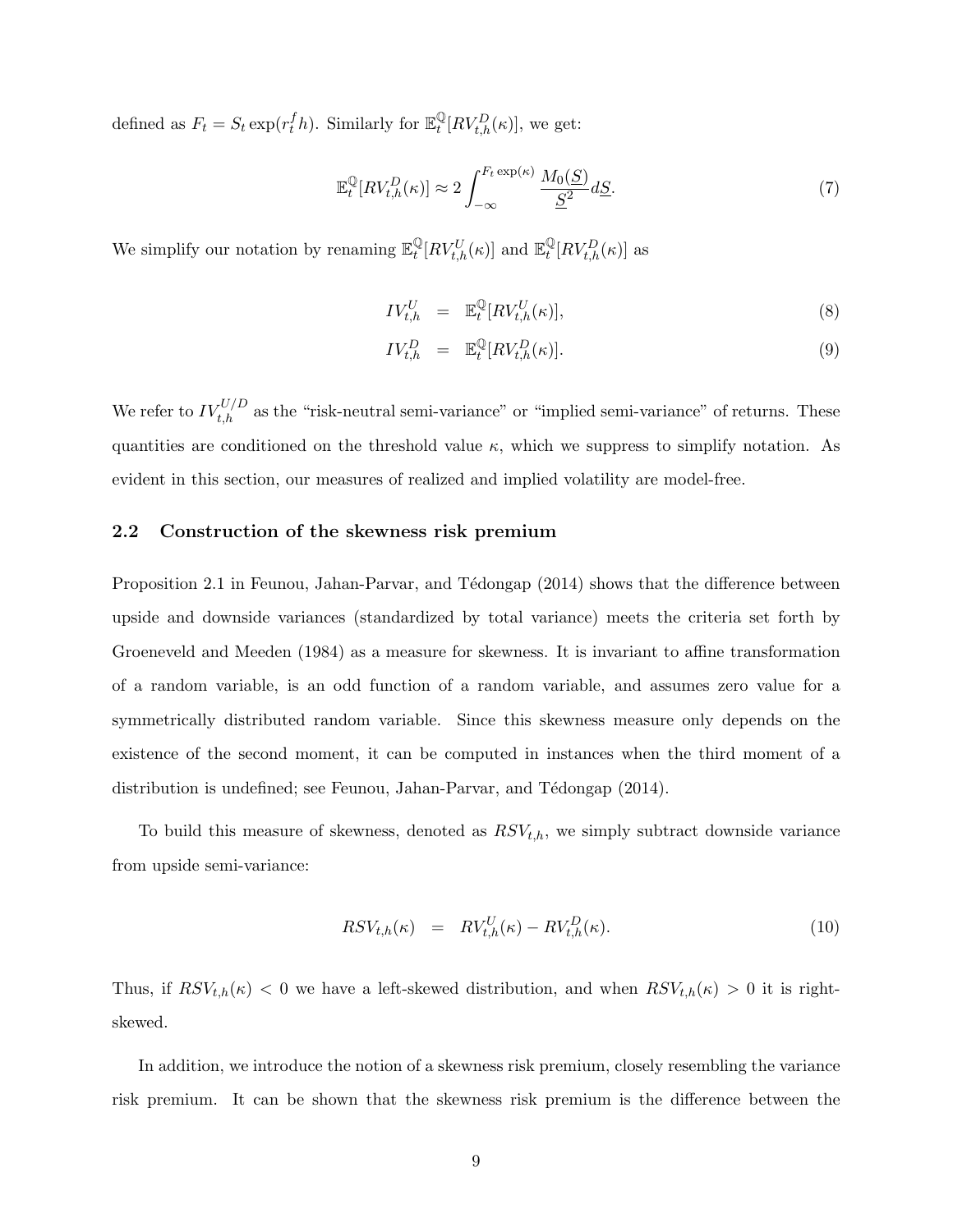two components of the VRP and is defined as the difference between risk neutral and objective expectations of the realized skewness. We denote skewness risk premium by  $SRP_{t,h}$ , and construct it as follows:

$$
SRP_{t,h} = \mathbb{E}^{\mathbb{Q}}[RSV_{t,h}] - \mathbb{E}^{\mathbb{P}}[RSV_{t,h}],
$$
  

$$
SRP_{t,h} = VRP_{t,h}^{U}(\kappa) - VRP_{t,h}^{D}(\kappa).
$$
 (11)

If  $RSV_{t,h} < 0$ , we view  $SRP_{t,h}$  as a skewness premium – the compensation for an agent who bears downside risk. On the other hand, if  $RSV_{t,h} > 0$ , we view  $SRP_{t,h}$  as a skewness discount – the amount that the agent is willing to pay to secure a positive return on an investment.

Since this measure of skewness risk premium is nonparametric and model-free, it is easier to implement and interpret than competing parametric counterparts. Also, as mentioned earlier, through a suitable choice of  $\kappa$  it can be used to investigate tail behavior of returns – if such an exercise is desired. In this study, we are not interested in this application.

## 3 Data

BTZ results establish that the difference between current returns variation (approximated by  $RV$ ) and the markets risk-neutral expectation of future returns variation (approximated by  $IV$ ) is a useful predictor of the future returns; it deos this by effectively isolating the systematic risk associated with the volatility-of-volatility. In this study, we adapt BTZ's methodology and use modified measures introduced in Section 2.1. As shown above, these measures also lead to construction of  $SRP$ as a byproduct. We thus need suitable data to construct excess returns, realized semi-variances  $(RV^{U/D})$ , and risk-neutral semi-variances  $(IV^{U/D})$ . In what follows, we discuss the raw data and methods we use to construct our empirical measures. Throughout the study, we set  $\kappa = 0$ .

#### 3.1 Excess returns

Following BTZ, we are interested in documenting the prediction power of upside and downside variances risk premia, as well as the skewness risk premium for monthly excess returns of an equity market portfolio. Our empirical analysis is based on the S&P 500 composite index as a proxy for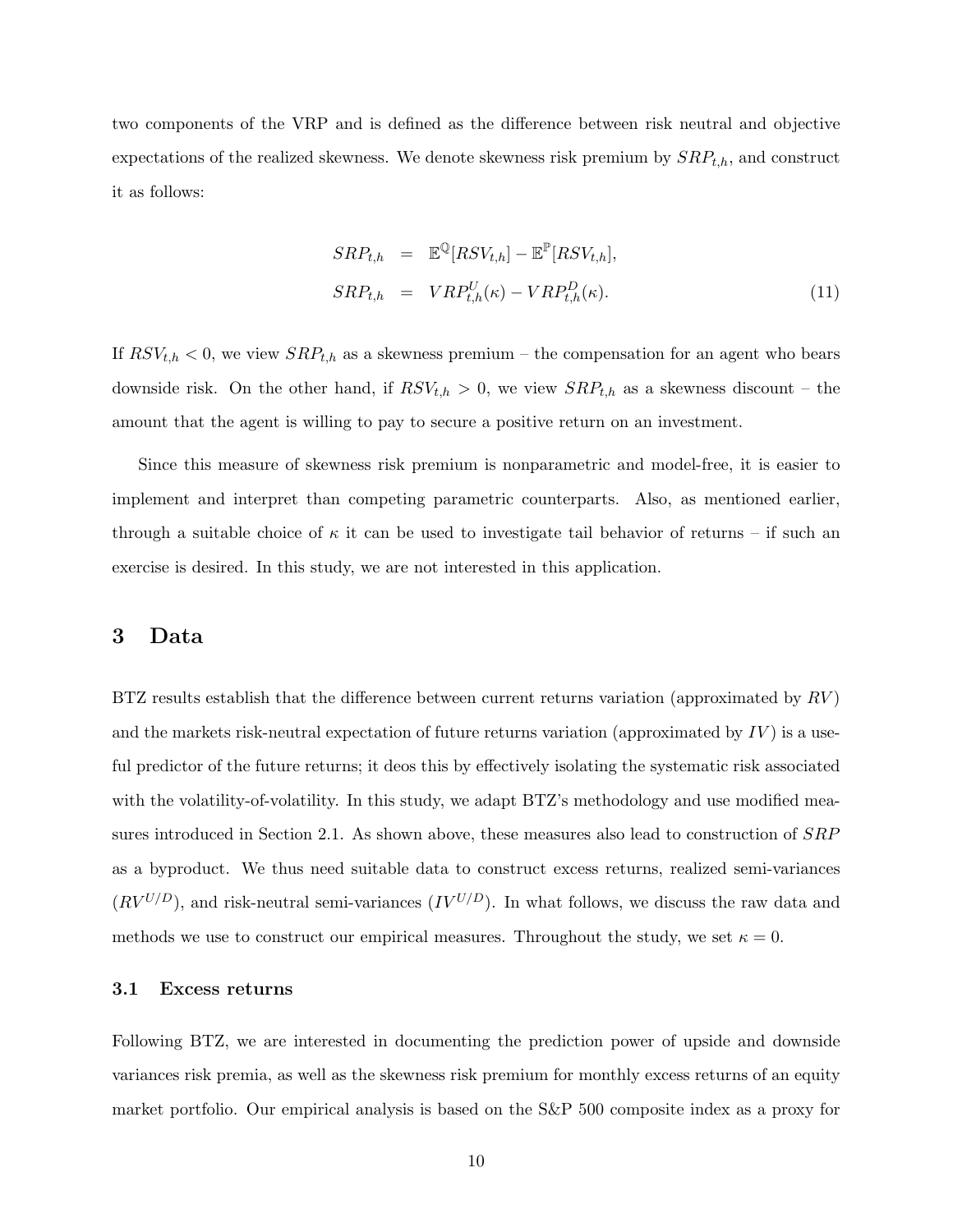the aggregate market portfolio. Since our study requires reliable high-frequency data and optionimplied volatilities, our sample spans the September 1996 to December 2010 period. We construct the excess returns by subtracting 3-month Treasury Bill rates from log-differences in the S&P 500 composite index, sampled at the end of each month.

We report the summary statistics of equity returns in Panel A of Table 1. We report annualized mean, median, and standard deviations of returns in percentages. The table also reports monthly skewness, excess kurtosis, and the first order autoregressive coefficient  $(AR(1))$  for the S&P 500 monthly excess returns.

#### 3.2 Options data and risk-neutral variances

Since our study hinges on decomposition of the variance process into upside and downside semivariances, we cannot follow BTZ by using VIX as a measure of risk-neutral volatility. As a result, we construct our own measures of risk-neutral upside and downside variances  $(IV^{U/D})$ . We use two sources of data to construct upside and downside  $IV$  measures. First, we obtain from OptionMetrics Ivy DB daily data of European-style put and call options on the S&P 500 index. We then match these option data with return series on the underlying S&P 500 index and risk-free rates downloaded from CRSP files.

For each day in the sample period, which begins in September 1996 and ends in December 2010, we sort call and put option data by maturity and strike price. We construct option prices by averaging the bid and ask quotes for each contract. To obtain consistent risk-neutral moments, we preprocess the data by applying the same filters as in Chang, Christoffersen, and Jacobs (2013).<sup>3</sup> We only consider out-of-the-money (OTM) contracts. Such contracts are the most traded, and thus, the most liquid options. Thus, we discard call options with moneyness levels – the ratios of strike prices to the underlying asset price – lower than  $97\%$  ( $\leq/S < 0.97$ ). Similarly, we discard put options with moneyness levels greater than  $103\%$  ( $\underline{S}/S > 1.03$ ). Raw option data contain discontinuous strike prices. Therefore, on each day and for any given maturity, we interpolate implied volatilities over a finely-discretized moneyness domain  $(S/S)$ , using a cubic spline to obtain a dense set of implied volatilities. We restrict the interpolation procedure to days that have at least two OTM

<sup>&</sup>lt;sup>3</sup>That is, we discard options with zero bids, those with average quotes less than \$3/8, and those whose quotes violate common no-arbitrage restrictions.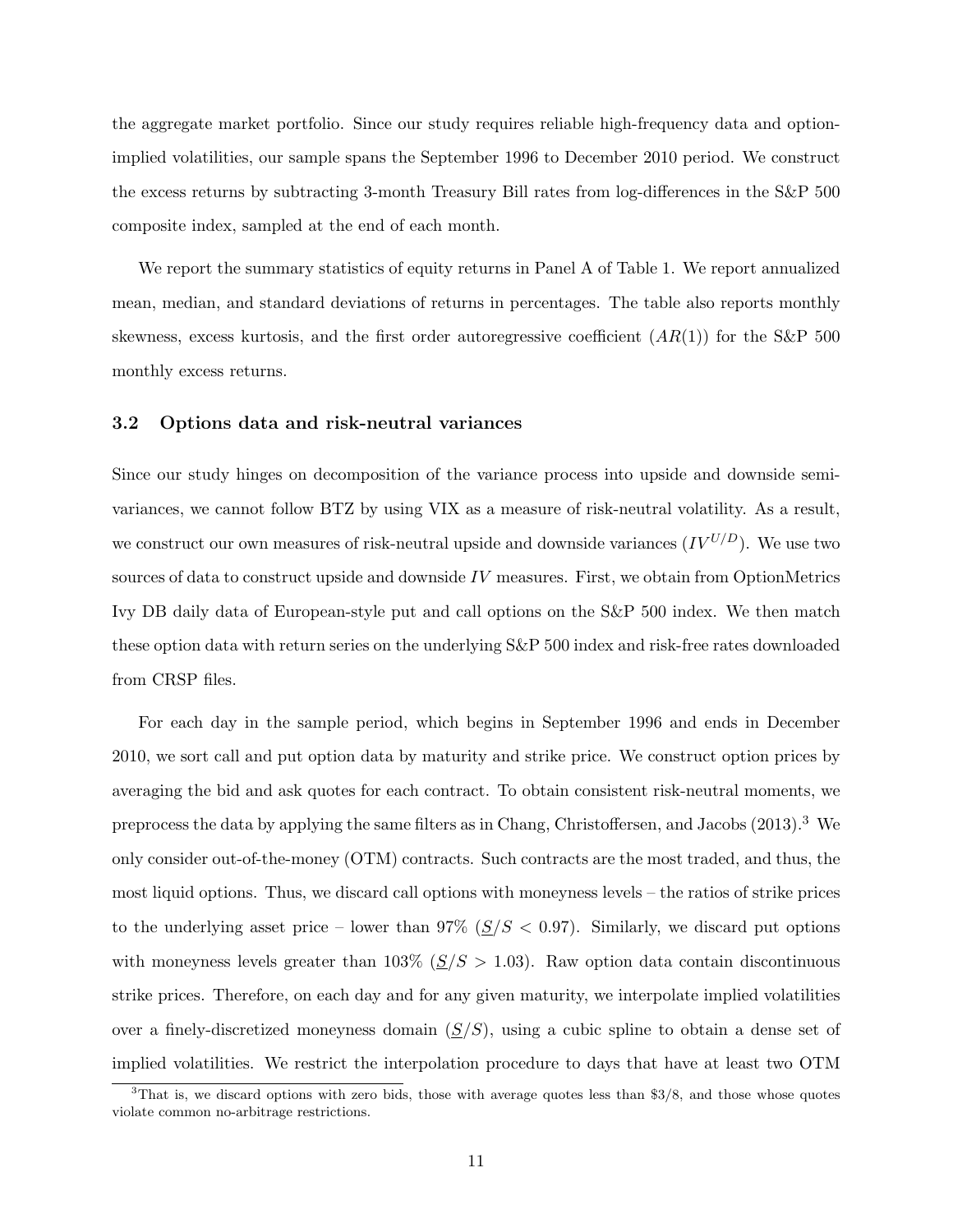call prices and two OTM put prices available.

For out-of-range moneyness levels (below or above the observed moneyness levels in the market), we extrapolate the implied volatility of the lowest or highest available strike price. We perform this interpolation-extrapolation procedure to obtain a fine grid of 1000 implied volatilities, for moneyness levels between 0.01 % and 300%. We then map these implied volatilities into call and put prices. Call prices are constructed for moneyness levels larger than  $100\%~(\underline{S}/S > 1)$  whereas put prices are generated from moneyness levels smaller than  $100\%$  ( $\leq/S < 1$ ). We approximate the integrals using a recursive adaptive Lobatto quadrature. Finally, for any given future horizon of interest (1 to 24 months), we employ a linear interpolation to compute the corresponding moments, and rely on Eq. (6) and (7) to compute the upside and downside risk-neutral variance measures. We obtain 3,860 daily observations of upside/downside risk-neutral variances for maturities from 1 to 24 months.

An important issue in the construction of risk-neutral measures is the respective density of put and call contracts, especially for deep OTM contracts. Explicitly, precise computation of riskneutral volatility components hinges on comparable numbers of OTM put and call contracts in longer horizon maturities (18 to 24 months). Our data set provides a rich environment which supports this data construction exercise. As clear from Table 2, while there are more OTM put contracts than OTM call contracts by any of the three measures used – moneyness, maturity, or VIX level – the respective numbers of contracts are comparable. In addition, Figure 1 shows that the growth of these contracts has continued unabated. We conclude that our construction of risk-neutral volatility components is not subject to bias due to sparsity of data in deep OTM contracts.

Our computations are based on decompiling the variance risk premium based on realized returns to be above or below a cut-off point,  $\kappa = 0$ . However,  $\kappa$  is not directly applicable to the riskneutral probability space. Thus, we make the appropriate transformation to use our cut-off point by letting  $r^f$  represent the instantaneous risk-free rate, and denote time-to-maturity by  $\tau$ . Then, for the market price index at time t, we define the applicable cut-off point  $B = F_t \exp(\kappa)$  using the forward price  $F_t = S_t \exp(r^f \tau)$ . We then use B to compute the risk-neutral upside and downside variances, which thus can be viewed as a model-free corridor risk-neutral volatilities as discussed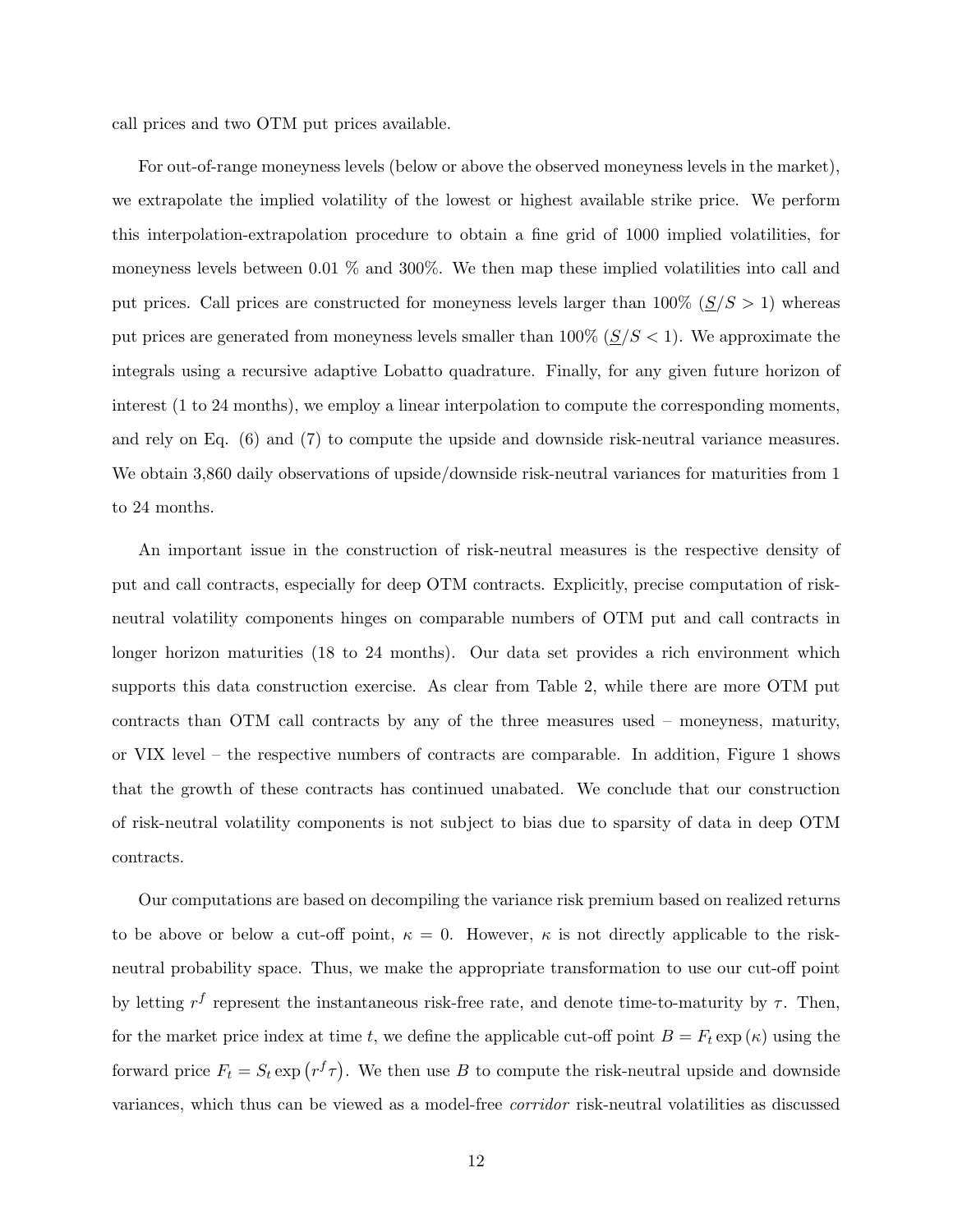in Andersen, Bondarenko, and Gonzalez-Perez (2014); Andersen and Bondarenko (2007) and Carr and Madan (1999), among others.

Panel B of Table 1 reports the summary statistics of risk-neutral volatility measures. As expected, these series are persistent –  $AR(1)$  parameters are all above 0.95 – and demonstrate significant skewness and excess kurtosis. It is also clear that the main factor behind volatility behavior is the downside variance.

Figure 2 provides a stark demonstration of this point. It is immediately obvious that the contribution of upside variance to risk-neutral volatility is considerably less than that of downside variance. In fact, for most maturities, the median upside variance is about 50 to 80% smaller than the median downside variance. As time-to-maturity increases – a good measure for future expectations – the size of the median  $IV^U$  decreases. Notice that the size of this quantity is never as large as the median  $IV^D$ . On the other hand, the size of median  $IV^D$  increases uniformly over time-to-maturity, is close to median risk-neutral volatility values at each corresponding point in time-to-maturity, and demonstrates the same pattern of median risk-neutral volatility.

Thus, compared to its upside counterpart, the downside risk-neutral variance is clearly the main component of the risk-neutral volatility. We buttress this claim in the remainder of the paper through empirical analysis.

#### 3.3 High frequency data and realized variance components

We use daily close-to-close S&P 500 returns, realized variances data computed from 5-minute intraday S&P 500 prices and 3-Month Treasury Bill Rates for the period September 1996 to December 2010, which yields a total of 3,608 daily observations. The data is available through the Institute of Financial Markets.

To construct the daily  $RV^{U/D}$ s series, we use intraday S&P 500 data. We sum the 5-minute squared negative returns for the downside realized variance  $(RV^D)$  and the 5-minute squared positive returns for the upside realized variance  $(RV^U)$ . We nest add the daily squared overnight negative returns to the downside semi-variance, and daily squared overnight positive returns to the upside realized variance. The overnight returns are computed for 4:00 PM to 9:30 AM. The total realized variance is obtained by adding the downside and the upside realized variance. For the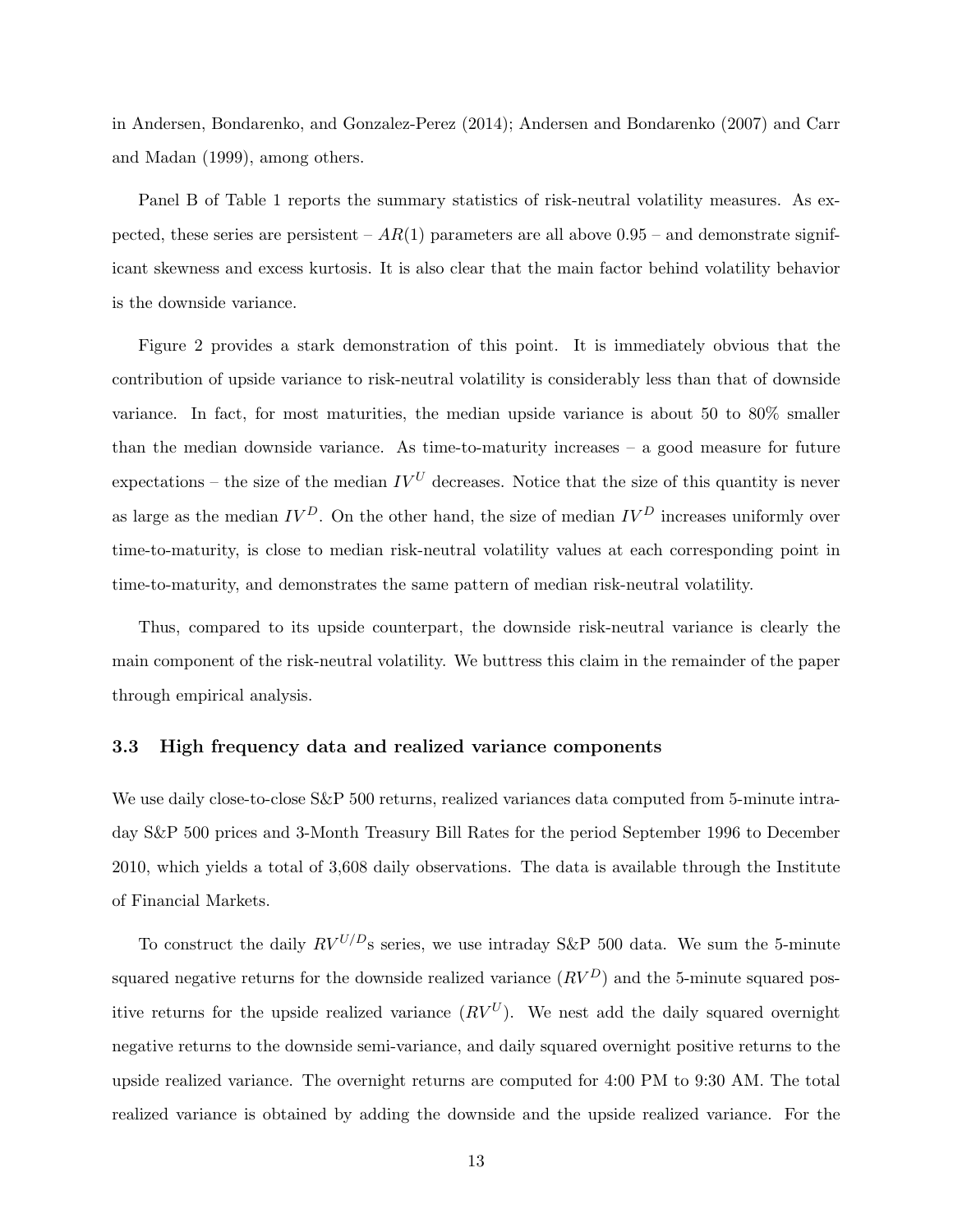three series, we use a multiplicative scaling of the average total realized variance series to match the unconditional variance of S&P 500 returns.<sup>4</sup>

# 4 Empirical Results

In this section, we provide economic intuition and empirical support for our proposed decomposition of the variance risk premium. First, based on a sound financial rationale, we intuitively describe the expected behavior of the components of variance risk premium and skewness risk premium. We also present some empirical facts about the size and variability of these components. Since our approach is non-parametric, these facts stand as challenges for realistic models (reduced-form and general equilibrium). Second, we establish that decomposing the variance risk premium into upside and downside variance risk premia reveals that while VRP components are positively correlated with several macroeconomic and financial indicators, the level of spanning across these components differ. Third, we study the reaction of variance risk premium components to macroeconomic and financial announcements. In particular, we are interested in uncovering the relationship between announcements that reduce or resolve uncertainty surrounding monetary or fiscal policy. Fourth, we provide an extensive investigation of predictability of equity premia, based on variance premium and its components as well as skewness risk premium. We empirically demonstrate the contribution of downside risk and skewness risk premia and characterize the sources of VRP predictability documented by BTZ. Subsequently, we provide comprehensive robustness study. Finally, we conclude with out-of-sample forecast ability properties of our proposed predictors – downside variance risk and skewness risk premia.

#### 4.1 Description of the variance risk premium components

The VRP can be interpreted as the premium a market participant is willing to pay to hedge against variation in future realized volatilities. It is expected to be positive because of the intuition that risk-averse investors dislike large swings in volatility, especially in "bad times". This intuition is rationalized within the general equilibrium model of BTZ, where it is shown that the variance risk premium is in general positive and proportional to the volatility of volatility. We confirm these

<sup>&</sup>lt;sup>4</sup>Hansen and Lunde (2006) discuss various approaches to adjusting open-to-close  $RV$ s.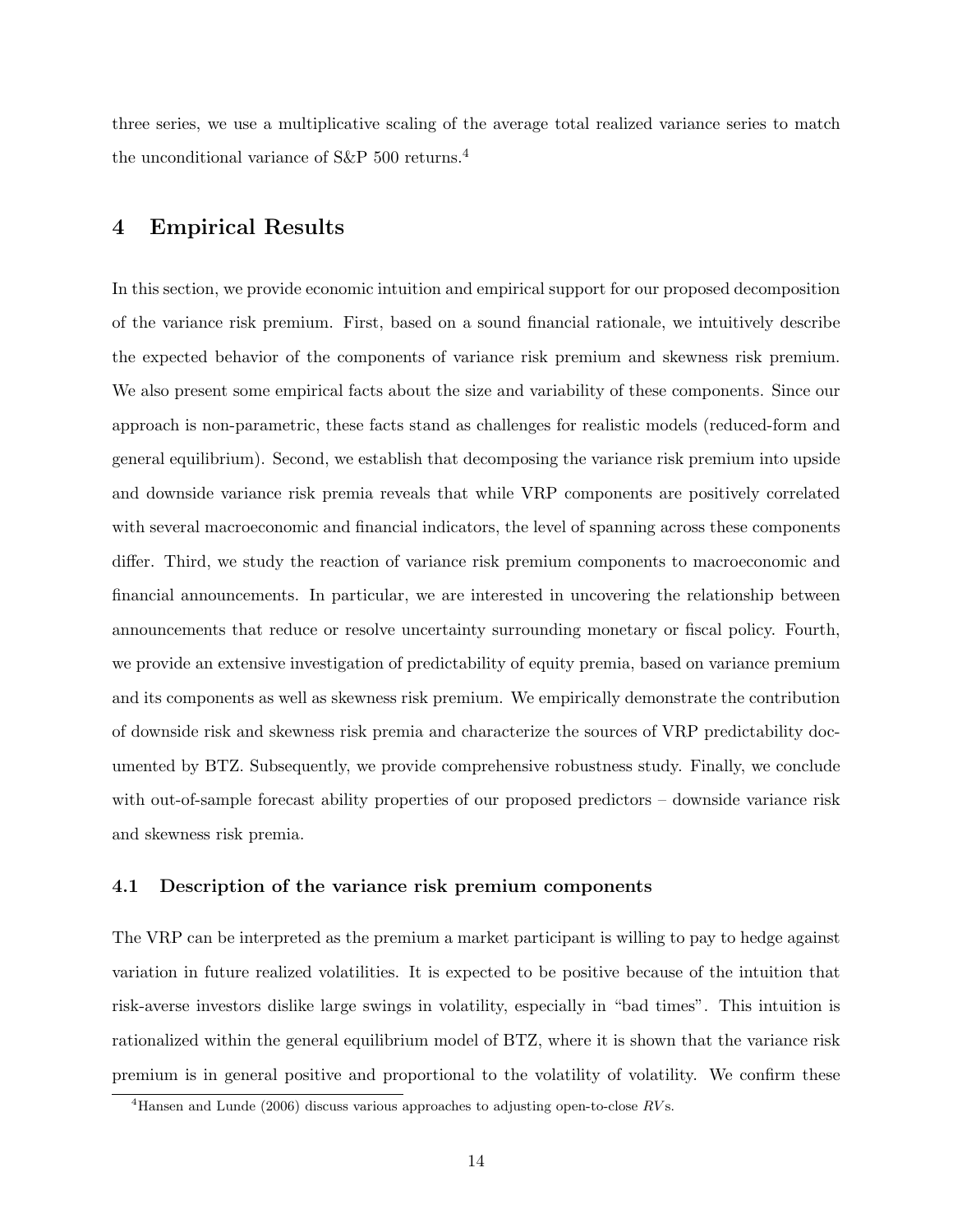findings by reporting in Table 1 some summary statistics. We also plot the time-series of VRP, its components, and SRP in Figure 7. From 1996 to 2010, we can see that the variance risk premium is positive most of the time, and remains high in uncertain times.

However, several studies including Feunou, Jahan-Parvar, and Tédongap (2013) and Segal, Shaliastovich, and Yaron (2015) show that there are good and bad uncertainties. On one hand, market participants like good uncertainty when returns are positive, as it signals the potential of earning an even higher return. In other words, risk-averse agents like upside variations, and are willing to pay to be exposed to fluctuations in the upside variance. This argument should induce a negative expected value for  $VRP^U$ . Table 1 clearly illustrates these intuitions as the average  $VRP^{U}$  is about −4.41%. Moreover, Figure 7 shows that  $VRP^{U}$  is usually negative through our sample period. On the other hand, investors dislike bad uncertainty (when returns are negative), as it increases the likelihood of losses. Because risk averse agents dislike downside variations, they are willing to pay a premium to hedge against fluctuations in future downside variances. Therefore,  $VRP<sup>D</sup>$  is expected to be positive most of the time. These intuitions are supported by the empirical evidence in Table 1, where the average downside variance premium is about 3.4%, and in Figure 7, where we observe that  $VRP<sup>D</sup>$  is usually positive.

Upside and downside variance risk premia tend to have opposite signs. Thus, the (total) variance risk premium that sums these two components essentially mixes together market participants' (asymmetric) views about good and bad uncertainties. This entails that positive (total) variance risk premium reflects the fact that investors are willing to pay more in order to hedge against changes in bad uncertainty than that for exposure to variations in good uncertainty.

Hence, focusing on the (total) variance risk premium does not provide a detailed overview of the trade-off between good and bad uncertainties, as a small positive number does not necessarily imply a lower level of risk and/or risk aversion. It is rather an indication of a smaller difference between what agents are willing to pay for downside variation hedging versus upside variation exposure.

Building on the same intuition, the sign of the SRP stems from the expected behavior of the two components of the VRP. The SRP is obtained by subtracting  $VRP<sup>D</sup>$  from  $VRP<sup>U</sup>$ . Given that (on average)  $VRP<sup>U</sup>$  appears negative whereas  $VRP<sup>D</sup>$  tends to be positive, the SRP is expected to be negative. This intuition is supported by Figure 7 where the average skewness risk premium is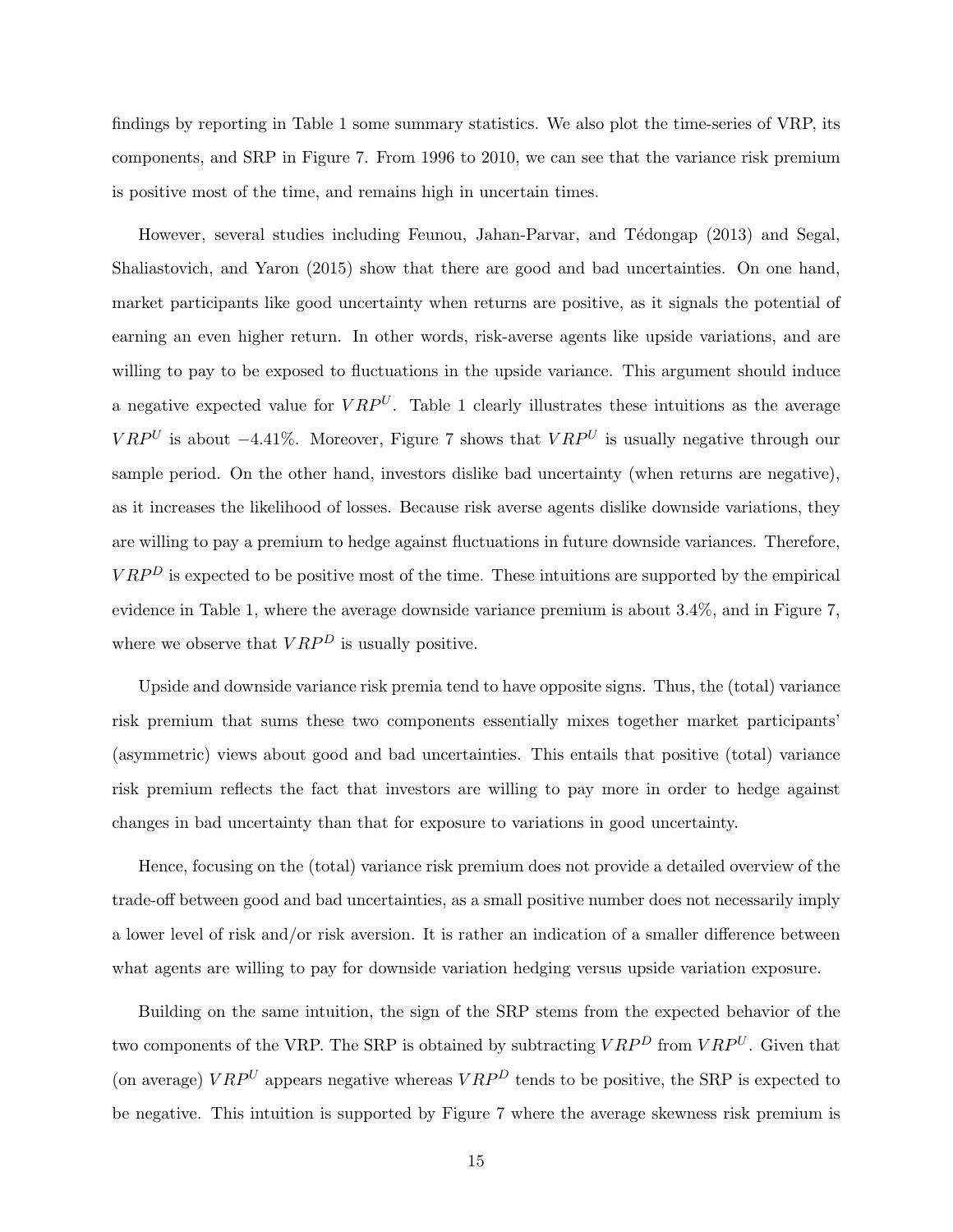−7.8%. Alternatively, this negative sign may be interpreted as follows: market participants prefer higher skewness, and would like to be exposed to variations in future skewness.

Table 1 also reveals highly persistent, negatively-skewed, and fat-tailed distributions for (down/upside) variance and skewness risk premia. Nonetheless, upside variance and skewness risk premia appear more left-skewed and leptokurtic as compared to (total) variance and downside variance risk premia.

#### 4.2 Links to macroeconomic and financial indicators

Following Ludvigson and Ng (2009) and Feunou et al. (2014), we survey the correlations of variance, upside variance, downside variance, and skewness risk premia with 124 financial and economic indicators. We carry out this exercise to document the contemporaneous correlation of variance and skewness risk premia with well-known macroeconomic and financial variables. The VRP and its components are predictors of risk in financial markets, that is, an increase in VRP or  $VRP<sup>D</sup>$  implies expectations of elevated risk levels in the future and hence compensation for bearing that risk. Fama and French (1989) document the counter-cyclical behavior of the equity premium: investors demand a higher equity premium in bad times. It follows that VRP should be mildly pro-cyclical and positively correlated with cyclical macroeconomic and financial variables. The relationship between SRP and macroeconomic and financial factors is an empirically open issue that we address in this study. Finally, we are interested in the spanning of VRP, its components, and SRP by macroeconomic and financial factors. Briefly, low levels of spanning imply the information content in the risk premium measures that is orthogonal to the information content of common financial or economic quantities.

In our empirical investigation, we focus on contemporaneous correlations and adjusted  $R^2$ s since, given orthonormal factors, the regression coefficients depend on identification assumptions. The analysis and results here are based on a contemporaneous univariate regression model, where the dependent variable is one of the variance risk premium or skewness measures, and the independent variable is one of the variables studied by Feunou et al.  $(2014).$ <sup>5</sup>

Table 3 reports the ten variables that yield the highest  $R^2$ s for each (semi-)variance risk premium component and their respective slope parameter Student- $t$  statistics. The composition of the factors

 $5$ The complete list of these variables and supplementary results regarding our analysis are available in an online Appendix.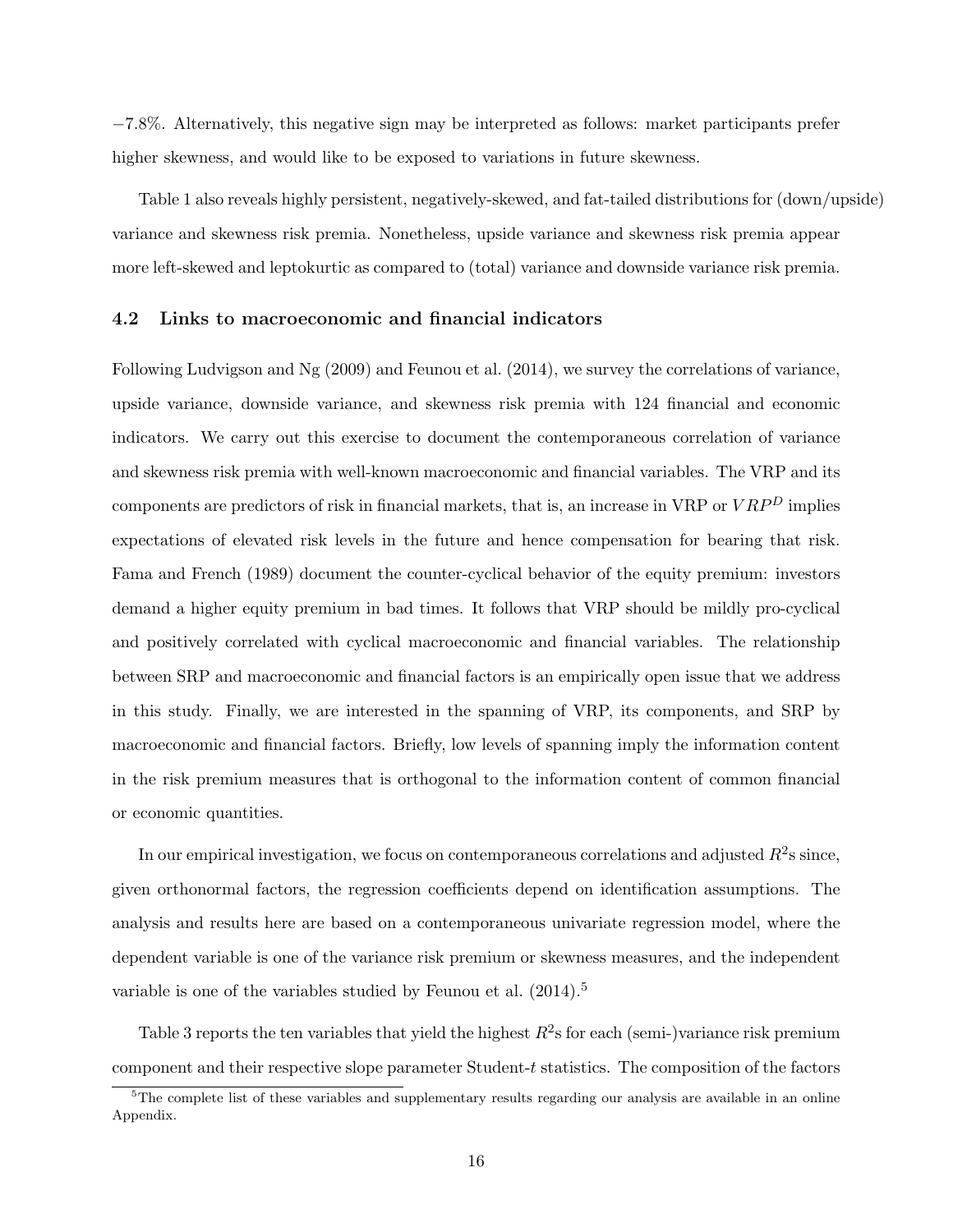that explain the variation in variance, upside variance, downside variance, and skewness risk premia and the size of the adjusted  $R^2$ s above the 10% threshold wide-ranging. Clearly, variables listed on this table all yield slope parameters statistically different from zero at conventional significance levels, as evidenced by the high Student-t statistics.

Slope parameters for VRP and its components are all positive, and imply positive correlation with the mainly pro-cyclical macroeconomic variables listed in the table. Overall, payroll measures and industrial production indices are the most important predictors for VRP and its components, accounting for virtually all top predictors for these quantities. Total payroll in the private sector is the most powerful contemporaneous predictor for VRP and  $VRP<sup>U</sup>$ . It yields an adjusted  $R<sup>2</sup>$  of over 50% for  $VRP^U$  and 40% for VRP. The level of explanatory power of this variable, measured by the adjusted  $R^2$ , drops to under 25% for  $VRP^D$ .

Slope parameters for the regression model containing SRP as the predicted variable and macroeconomic and financial variables as predictors, imply a negative contemporaneous correlation. The top variables with a significant correlation with SRP differ from those in the other three panels of Table 3. For example, total payroll in the private sector does not have much explanatory power for the SRP; it yields an adjusted  $R^2$  equal to 11.63% and is the 9<sup>th</sup> variable in the list. The sources of predictability for the SRP – while much weaker – are diverse. Price indices and bond yields have weak, contemporaneous prediction power for the SRP. Since payroll measures and bond yields, especially those with shorter maturities such as 6-month Treasury Bills are pro-cyclical, these findings imply counter-cyclical behavior for the SRP.

Together, the regularities discussed above lead us to conclude that the common financial and macroeconomic indicators do not span well the VRP components or SRP, since none of them explains more than 53% of the variation in these premia contemporaneously. Moreover, these indicators seem to have the least success spanning downside variance and skewness risk premia. This observation sheds further light on the success of these two factors in predicting equity premia – their information content is largely uncorrelated with that of a large set of macroeconomic and financial variables. Similarly, the relatively high correlation of  $VRP<sup>U</sup>$  with several macroeconomic variables partially explains its poor predictive performance with respect to the equity premium – it contains less unspanned information.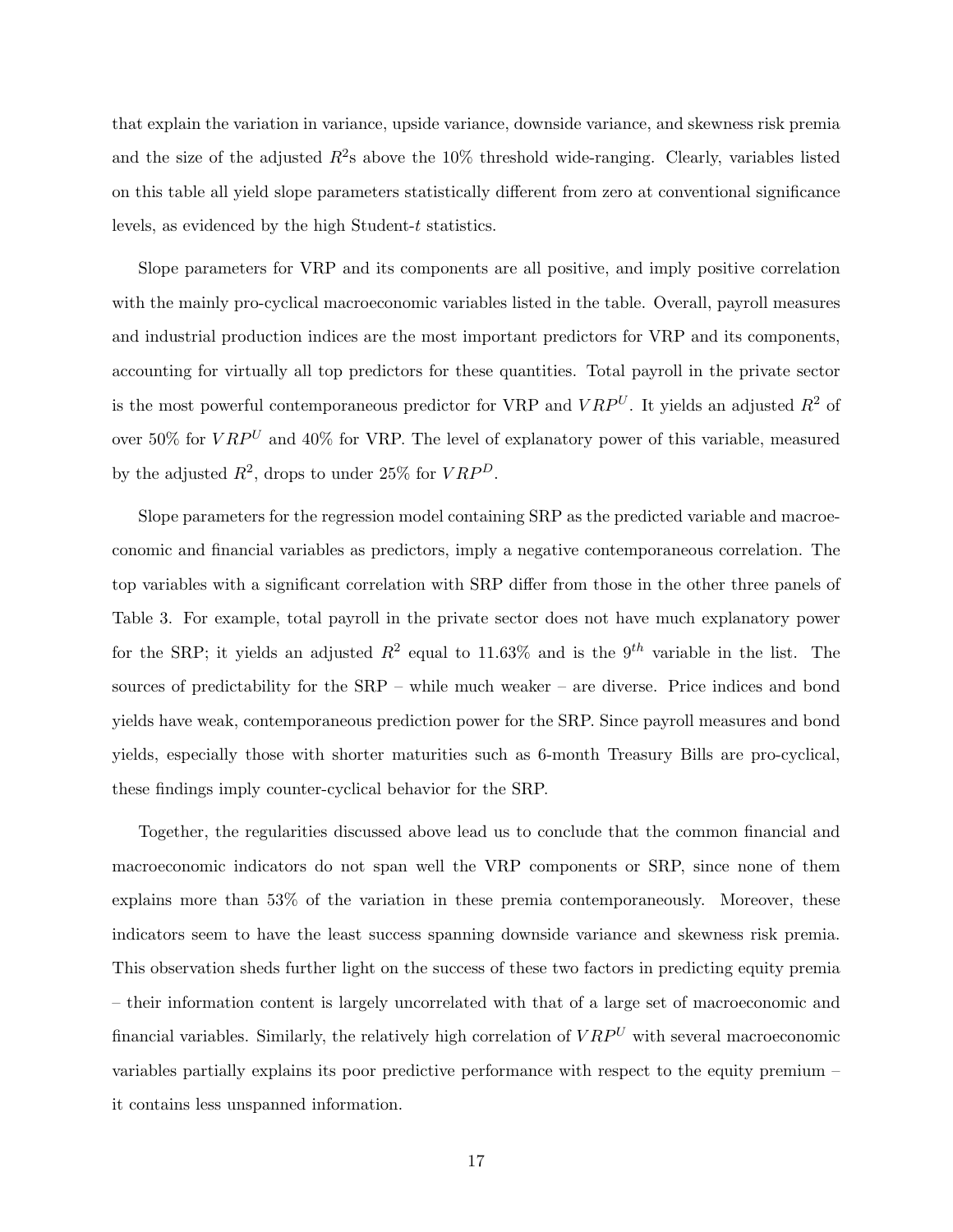#### 4.3 Reaction to announcements and events

Amengual and Xiu (2014) study the impact on decisions and announcements that reduce or resolve uncertainty, especially regarding monetary and fiscal policies. We use the same set of events compiled by Amengual and Xiu (2014) to study the impact of events, such as FOMC announcements, speeches by Federal Reserve officials and the Presidents of the United States, as well as economic and political news that had significant impact on market returns or measures of market volatility. The events are summarized in Table 4.

We report in Table 5 the changes in the variance, upside variance, downside variance, and skewness risk premia as well as their end-of-the-day levels on event dates. The most striking outcome from this exercise is the observation that across the board and for all variance risk components and skewness risk premia, policy announcements that resolve financial or monetary uncertainty, also reduce the premia. The impact on the SRP, however, is mixed: announcements can increase or decrease the size of this premium. This observation, by construction, hinges on the size of the reduction imputed by the announcement on  $VRP^U$  and  $VRP^D$ . That said, in 16 out of 22 events studied, the impact of events on the SRP is negative.

In addition to matching the events recorded by Amengual and Xiu (2014) to changes in variance risk premium components, we conducted an exercise to perform targeted searches for the largest changes in variance risk premium components in suitably chosen date intervals that contain the event date – in this case, a trading week before and after the event date – to identify the largest changes in (semi-)variance risk premium components in that interval. The results are not fundamentally different from what is reported in Table 5. Most large movements are very close to the event date. Thus they are not reported to save space, but are available upon request.

We may view these observations as evidence that resolution of policy uncertainty or reduction of political tensions have a negative impact on premia demanded by the market participants to bear variance or skewness risk.

#### 4.4 Predictability of the equity premium

BTZ derive a theoretical model where the VRP emerges as the main driver of time variation in the equity premium. They show both theoretically and empirically that a higher VRP predicts higher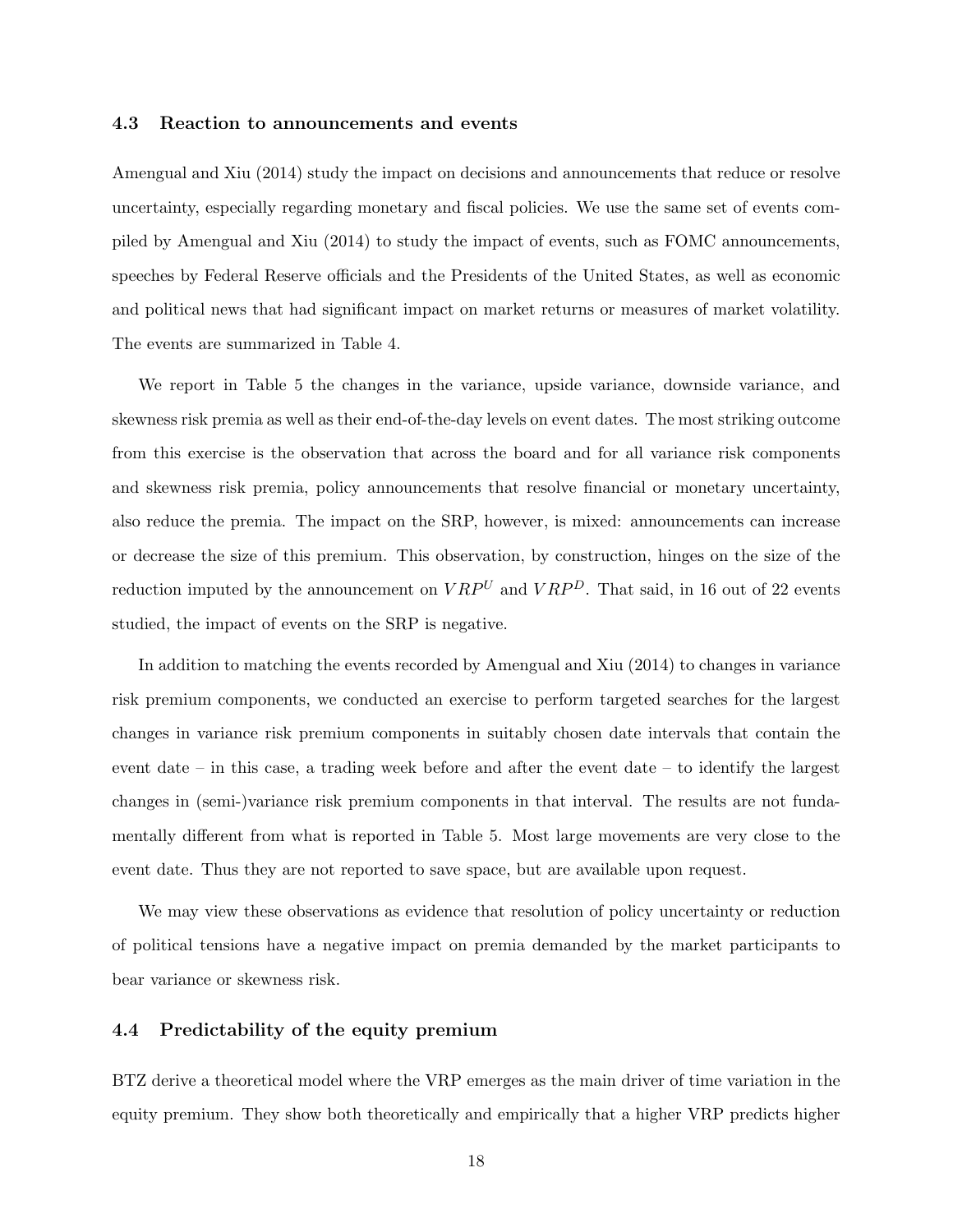future excess returns. Intuitively, the variance risk premium proxies the premium associated with the volatility of volatility, which not only reflects how future random returns vary, but also assesses fluctuations in the tail thickness of the future returns distribution.

Because the VRP sums downside and upside variance risk premia, BTZ's framework entails imposing the same coefficient on both (upside and downside) components of the VRP when they are jointly included in a predictive regression of excess returns. However, such a constraint seems very restrictive given the asymmetric views of investors on good uncertainty – proneness to upward variability – versus bad uncertainty – aversion to downward variability. Sections 4.1, 4.2 and 4.3 document that both  $VRP<sup>D</sup>$  and  $VRP<sup>U</sup>$  have intrinsically different features.

Intuitively, risk-averse investors like variability in positive outcomes of returns, but dislike it in negative outcomes. Hence in a joint regression, we expect coefficient of  $VRP<sup>D</sup>$  to be positive and that of  $VRP<sup>U</sup>$  to be negative. These observations boil down to a simple intuition: risk-averse investors ask for a premium to face risks they do not like while they are willing to pay for exposure to favorable uncertainties – risks they like. Panel A in Table 9 reports results of joint regressions of excess returns on both  $VRP<sup>D</sup>$  and  $VRP<sup>U</sup>$ . Our findings confirm our intuition at all horizons.

It is important to point out that by highlighting the disparities between upside and downside variance risk premia, we do not intend to invalidate BTZ's model. Their study is built to rationalize the importance of variance risk premium in explaining the dynamics of the equity premium. Our study pushes further, by documenting that the SRP is pivotal in disentangling the upside from the downside premium related to future changes in variability. Thus, our goal is to build on BTZ's framework, showing that introducing asymmetry in the VRP analysis provides additional flexibility to the trade-off between return first and second moment risk premia. Ultimately, our approach is intended to strengthen the concept behind the variance risk premium of BTZ.

Our results are based on a simple linear regression of  $k$ -step-ahead cumulative  $S\&P 500$  excess returns on values of a set of predictors that include the VRP,  $VRP^{U}$ ,  $VRP^{D}$ , and  $SRP$ . Following the results of Ang and Bekaert (2007), reported Student's t-statistics are based on heteroscedasticity and serial correlation consistent standard errors that explicitly take account of the overlap in the regressions, as advocated by Hodrick (1992). The model used for our analysis is simply: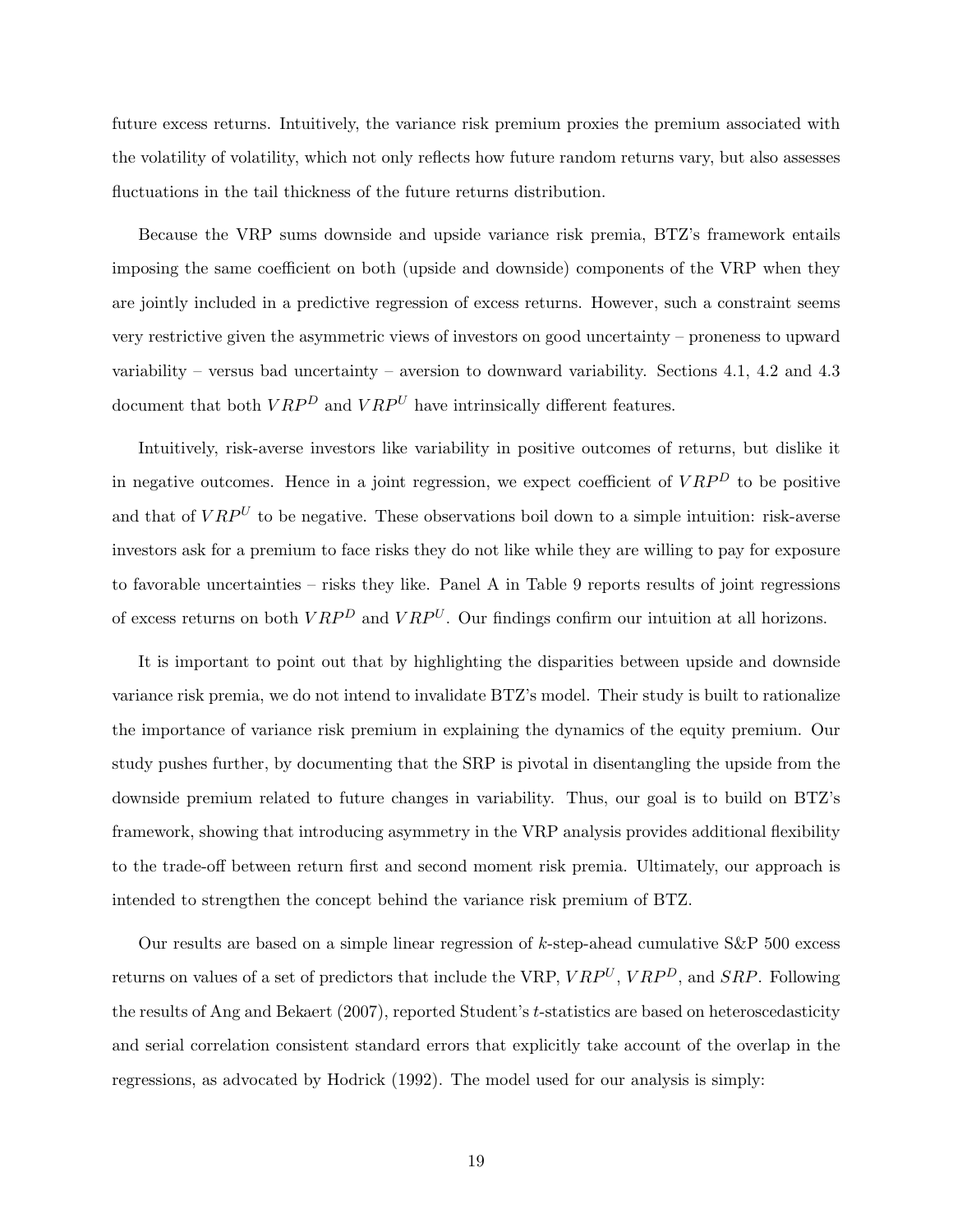$$
r_{t \to t+k}^e = \beta_0 + \beta_1 x_t(h) + \epsilon_{t \to t+k},\tag{12}
$$

where  $r_{t\to t+k}$  is the cumulative excess returns between time t,  $t + k$ ,  $x_t(h)$  is one of the predictors discussed in Sections 2.1 and 2.2 at time t, h is the construction horizon of  $x_t(h)$ , and  $\epsilon_t$  is a zeromean error term. We focus our discussion on the significance of the estimated slope coefficients  $(\beta_1$ s), determined by the robust Student-t statistics. We report the predictive ability of regressions, measured by the corresponding adjusted  $R^2$ s. For highly persistent predictor variables, the  $R^2$ s for the overlapping multi-period return regressions must be interpreted with caution, as noted by BTZ and Jacquier and Okou (2014), among others.

Following our discussion of the observed mildly cyclical behavior of the VRP and those of  $VRP<sup>U</sup>$  and  $VRP<sup>D</sup>$  in Section 4.2, and given the counter-cyclical behavior of the equity premium, we expect to observe positive slope parameters in the regression model in equation (12), when  $x_t(h)$ is one of variance risk premia quantities.

We decompose the contribution of our predictors to show that: 1) predictability results documented by BTZ are driven by the downside variance risk premium, 2) predictability results are mainly driven by risk-neutral expectations – thus, risk neutral measures contribute more than realized measures, and 3) the contribution of the skewness risk premium increases as a function of both the predictability horizon  $(k)$  and construction horizon  $(h)$ .

Our empirical findings, presented in Tables 6 to 9, support all three claims made above. In Panel A, Table 6, we show that the two main regularities uncovered by BTZ, hump-shaped increase in robust Student-t statistics and adjusted  $R^2$ s reaching their maximum at  $k = 3$  (one quarter ahead), are present in the data. Both regularities are visible in the upper-left-hand-side plots in Figures 4 and 5. These effects, however, weaken as the construction horizon  $(h)$  increases from one month to three months or more: the predictability pattern weakens and then largely disappears for  $h > 6$ .

Panel B of Table 6 reports the predictability results based on using  $VRP<sup>D</sup>$  as the predictor. A visual representation of these results is available in the upper-right-hand-side plots in Figures 4 and 5. It is immediately obvious that both regularities observed in the VRP predictive regressions are preserved. We observe the hump-shaped pattern for Student's t-statistics and the adjusted  $R^2$ s reaching their maximum between  $k = 3$  or  $k = 6$  months. Moreover, these results are more robust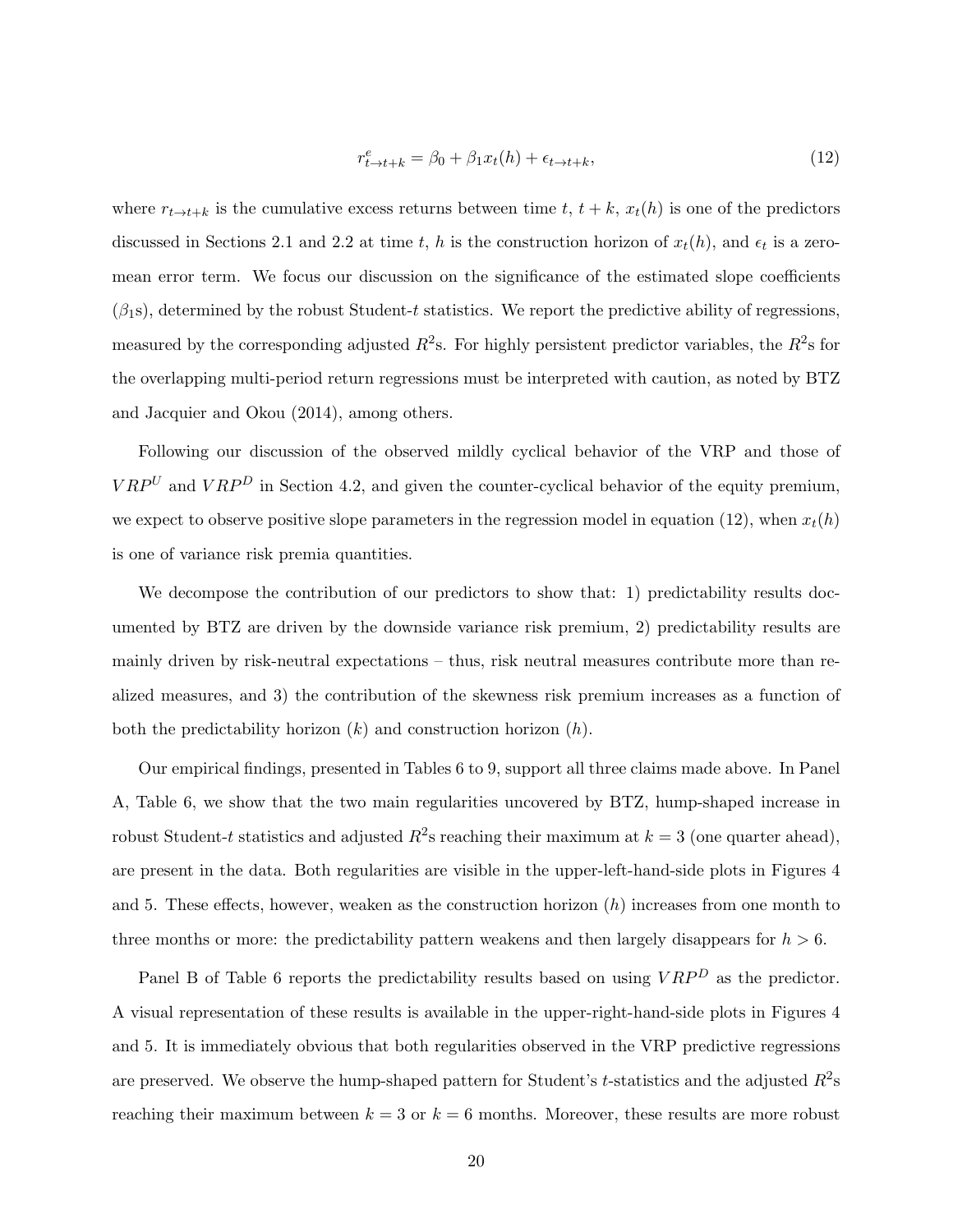to the construction horizon of the predictor. We notice that in contrast to the VRP results – where predictability is only present for monthly or quarterly constructed risk premia – the  $VRP<sup>D</sup>$  results are largely robust to construction horizons; the slope parameters are statistically different from zero even for annually constructed downside variance risk premia  $(h = 12)$ . Moreover, the  $VRP<sup>D</sup>$ results yield higher adjusted  $R^2$ s compared with the VRP regressions at similar prediction horizons, an observation that we interpret as the superior ability of the  $VRP<sup>D</sup>$  to explain the variation in aggregate excess returns. Last but not least, we notice a gradual shift in prediction results from the familiar one-quarter-ahead peak of predictability documented by BTZ to 9-12-months-ahead peaks, once we increase the construction horizon  $h$ . Based on these results, we infer that the the  $VRP<sup>D</sup>$  is the likely candidate to explain the predictive power of VRP, documented by BTZ.

Our results for predictability based on the  $VRP^{U}$ , reported in Panel C of Table 6 and the two lower left-hand-side plots in Figures 4 and 5, are weak. The hump-shaped pattern in both robust Student's *t*-statistics and in adjusted  $R^2$ s, while present, is significantly weaker than the results reported by BTZ. Once we increase the construction horizon  $h$ , these results are lost. We conclude that bearing upside variance risk does not appear to be an important contributor to the equity premium, and hence, is not a good predictor of this quantity. In addition, we interpret these findings as a low contribution of the  $VRP^U$  to overall VRP.

We observe a set of interesting regularities, however, when we use the SRP as our predictor. These results are reported in Panel D of Table 6 and the bottom-right-hand-side plots in Figures 4 and 5. It is immediately clear that this factor displays predictive power at longer horizons than the VRP. For monthly excess returns, the SRP slope coefficient is statistically different from zero at prediction horizons of 6-months-ahead or longer. At  $k = 6$ , the adjusted  $R<sup>2</sup>$  of the SRP is comparable in size with that of the VRP  $(2.30\%$  against  $3.65\%$ , respectively) and is strictly greater thereafter. At  $k = 6$ , the adjusted  $R^2$  for the monthly excess return regression based on the SRP is smaller than that of the  $VRP^D$ . However, their sizes are comparable at  $k = 9$  and  $k = 12$  months ahead. Both trends strengthen as we consider higher aggregation levels for excess returns. At the semi-annual construction level  $(h = 6)$ , the SRP already has more predictive power than both the VRP and  $VRP<sup>D</sup>$  at a quarter-ahead prediction horizon. The increase in adjusted  $R<sup>2</sup>$ s of the SRP is not monotonic in the construction horizon level. We can detect a maximum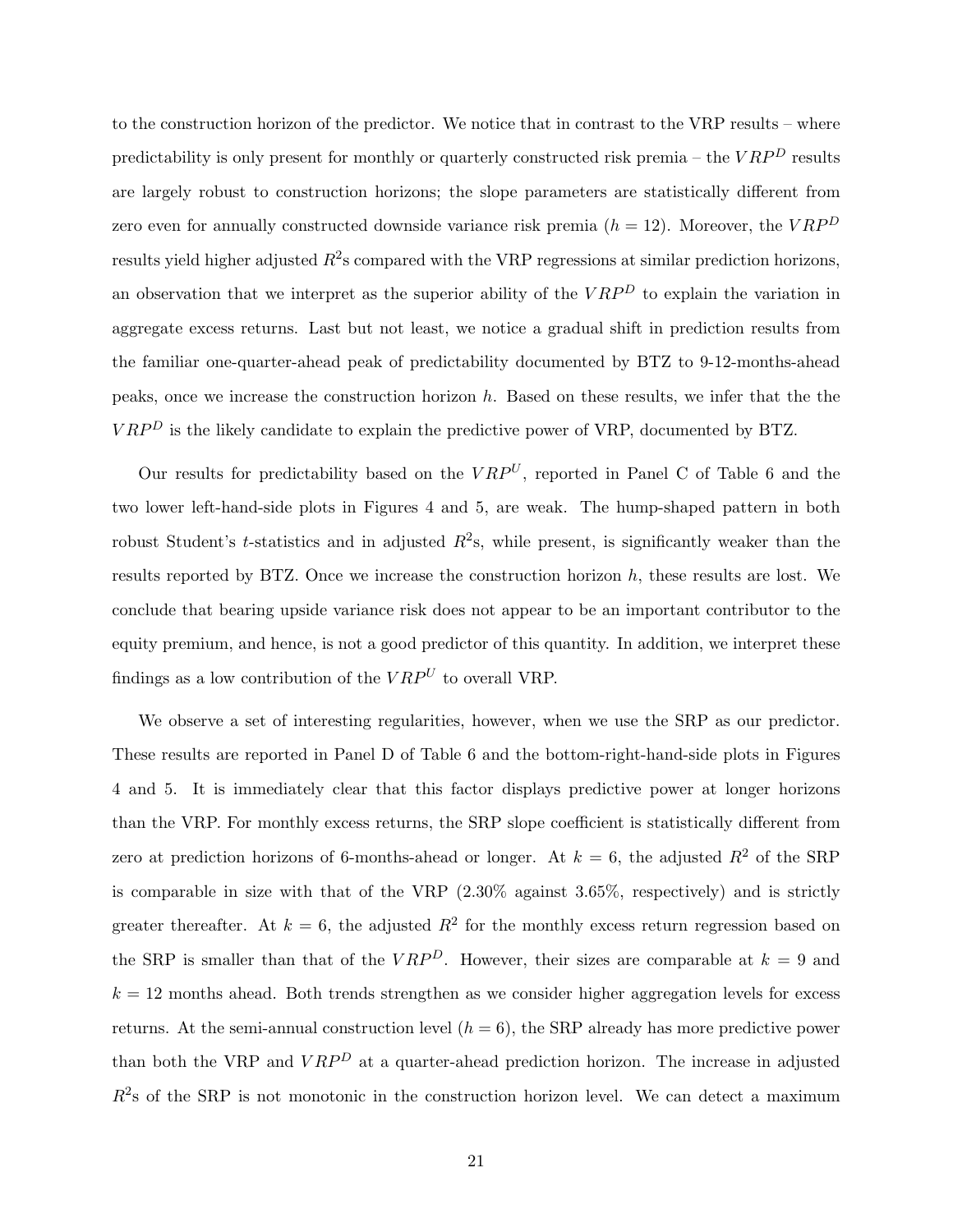at a roughly three-quarters-ahead prediction window for semi-annual and annually constructed SRPs. This observation implies that this factor is the intermediate link between one-quarter-ahead predictability using the VRP uncovered by BTZ and the long-term predictors such as the pricedividend ratio, dividend yield, or consumption-wealth ratio of Lettau and Ludvigson (2001). We conclude that predictability of cumulative excess returns by the SRP increases in both prediction horizon, k, and construction horizon, h, for the SRP.

At this point, it is natural to inquire about including both VRP components in a predictive regression. We present the empirical evidence from this estimation in Panel A of Table 9. After inclusion of the  $VRP<sup>U</sup>$  and  $VRP<sup>D</sup>$  in the same regression, the statistical significance of the  $VRP<sup>U</sup>$ 's slope parameters is broadly lost. We also notice a sign change in Student's t-statistics associated with the estimated slope parameters of the  $VRP<sup>U</sup>$  and  $VRP<sup>D</sup>$ . This observation, as documented in Feunou, Jahan-Parvar, and Tédongap (2013), lends credibility to the role of the SRP as a predictor of aggregated excess returns.<sup>6</sup>

We claim that the patterns discussed above, and hence the predictive power of the VRP,  $VRP<sup>D</sup>$ , and SRP are rooted in expectations. That is, the driving force behind our results, as well as those of BTZ, are expected risk-neutral measures of the volatility components. To show the empirical findings supporting our claim, we run predictive regressions, using Equation (12). Instead of using the "premia" employed so far, we use realized and risk-neutral measures of variances, up- and downside variances, and skewness for  $x_t$ , based on our discussions in Section 2, respectively.

Our empirical findings using risk-neutral volatility measures are available in Table 7. In Panel A, we report the results of running a predictive regression when the predictor is the risk-neutral variance obtained from direct application of the Andersen and Bondarenko (2007) method. It is clear that the estimated slope parameters are statistically different from zero for  $k \geq 3$  at most construction horizons, h. The reported adjusted  $R^2$ s also imply that the predictive regressions have explanatory power for aggregate excess return variations at  $k \geq 3$ . The same patterns are discernible for risk-neutral downside and upside variances (Panels B and C) and risk-neutral skewness (Panel D). Adjusted  $R^2$ s reported are lower than those reported in Table 6, and these measures of variation

 $6B$ riefly, based on arguments similar to those advanced by Feunou, Jahan-Parvar, and Tédongap (2013), we expect estimated parameters of the  $VRP<sup>U</sup>$  and  $VRP<sup>D</sup>$  to have opposite signs, and be statistically "close". As such, they imply that the SRP is the factor we should have included.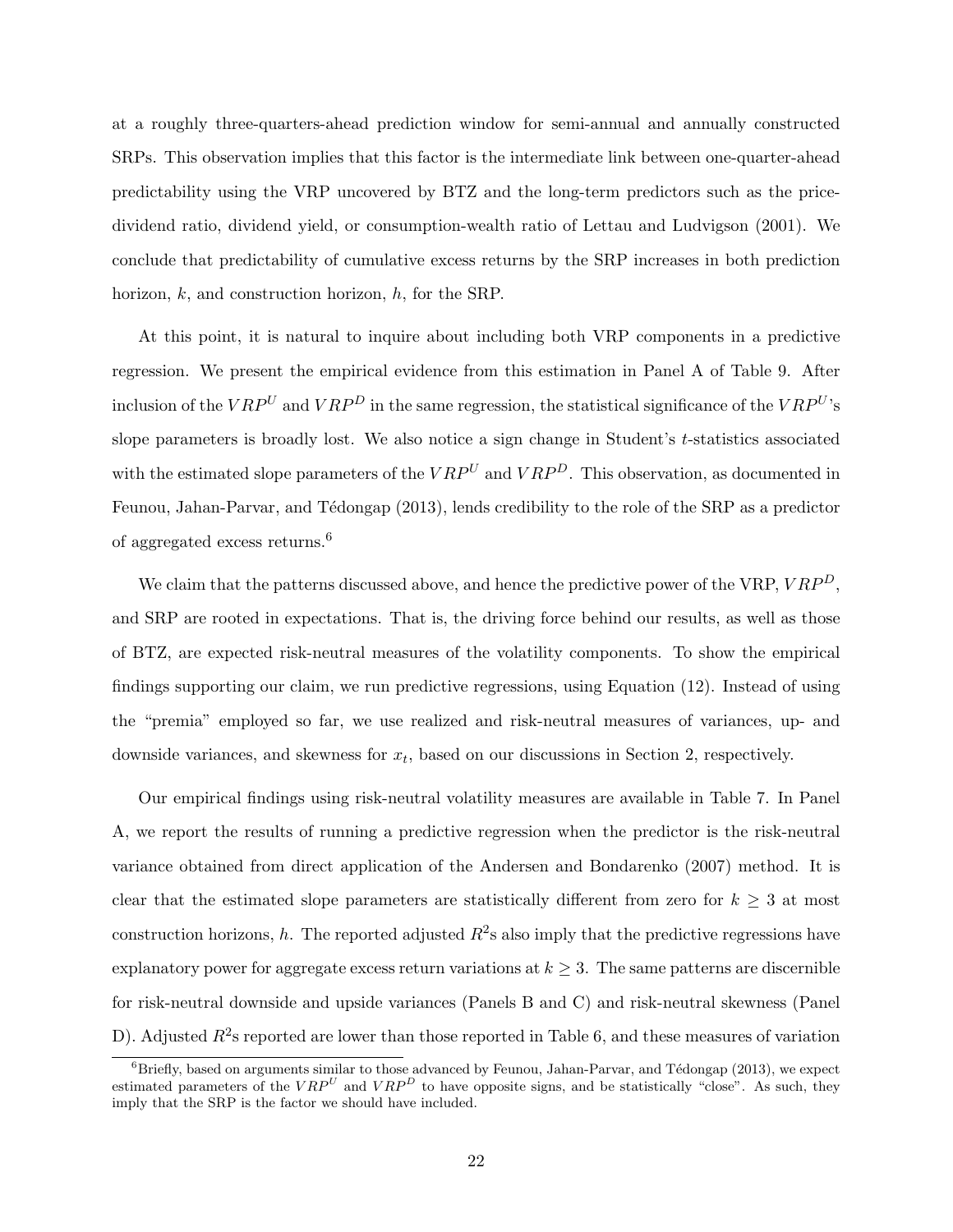yield statistically significant slope parameters at longer prediction horizons than what we observe for the VRP and its components. Taken together, these observations imply that using the premium (rather than the risk-neutral variation) yields better predictions.

However, in comparison with realized (physical) variation measures, risk-neutral measures yield better results. The analysis using realized variation measures are available in Table 8. It is obvious that by themselves, the realized measures do not yield reasonable predictability, an observation corroborated by empirical findings of Bekaert, Engstrom, and Ermolov (2014). The majority of estimated slope parameters are statistically indistinguishable from zero, and adjusted  $R^2$ s are low. Inclusion of both risk-neutral or realized variance components does not change our findings dramatically, as demonstrated in Panels B and C of Table 9.

We observe in Panel D of Table 8 and in Panel C of 9 statistical significance and notable adjusted  $R^2$ s for realized skewness in long prediction horizons ( $k \geq 6$ ) and for construction horizons ( $h \geq 6$ ). By itself (as opposed to the SRP studied earlier), the realized skewness lacks predictive power in low construction or prediction horizons. Based on our results presented in Table 6, we argue that the SRP (and not the realized skewness) is a more suitable predictive factor, as it overcomes these two shortcomings.

A visual representation of the prediction power of risk neutral (integrated) and physical (realized) variation components is available in Figure 6. Given the weak performance of realized measures, it is easy to conclude that realized variation plays a secondary role to risk-neutral variation measures in driving the predictability results documented by BTZ or in this study. However, we need both elements in construction of the variance or skewness risk premia since realized or risk-neutral measures individually posses inferior prediction power.

#### 4.5 Robustness

We perform extensive robustness exercises to document the prediction power of the  $VRP<sup>D</sup>$  and SRP for aggregate excess returns, in the presence of traditional predictor variables. The goal is to highlight the contribution of our proposed variables in a wider empirical context. Simply put, we observe that predictive power does not disappear when we include other pricing variables, implying that the  $VRP<sup>D</sup>$  and SRP are not simply proxies for other well-known pricing ratios.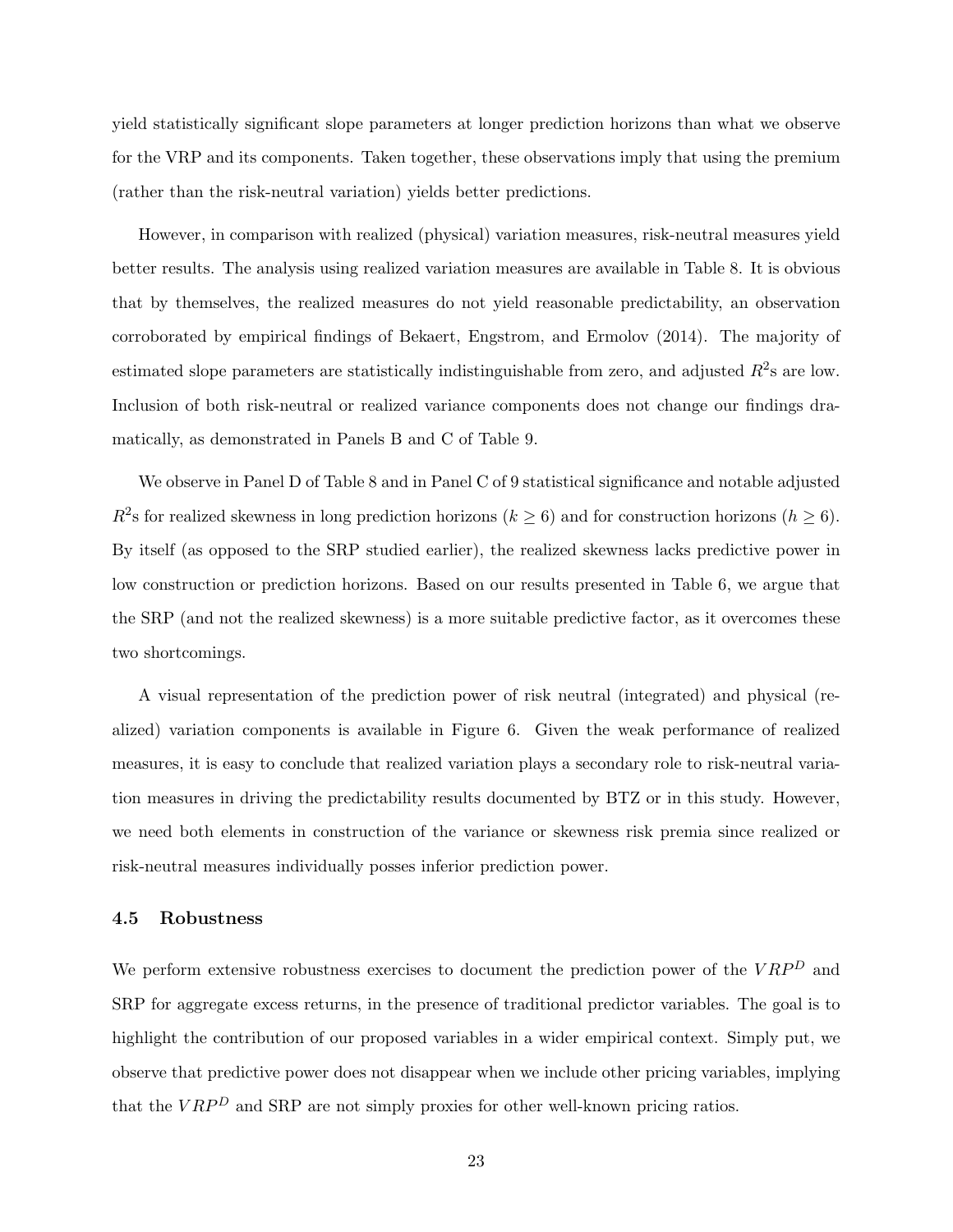Following BTZ and Feunou et al. (2014) among many others, we include equity pricing measures such as log price-dividend ratio (log( $p_t/d_t$ )), lagged log price-dividend ratio (log( $p_{t-1}/d_t$ ), and log price-earning ratio  $(\log(p_t/e_t))$ ; yield and spread measures such as term spread  $(tms_t)$  – the difference between 10-year U.S. Treasury Bond yield and 3-month U.S. Treasury Bill yield –, default spread  $(df_{st})$  – the difference between BBB and AAA corporate bond yields –; CPI inflation  $(infl_t)$ , and finally Kelly and Pruitt (2013) partial least squares-based, cross-sectional in-sample and outof-sample predictive factors ( $kpis_t$  and  $kpos_t$ , respectively).

We consider two periods for our analysis: our full sample – September 1996 to December 2010 – and a pre-Great Recession sample – September 1996 to December 2007. The latter ends at the same point in time as the BTZ sample. We report our empirical findings in Tables 10 to 13. These results are based on semi-annually aggregated excess returns and estimated for the one-monthahead prediction horizon.<sup>7</sup> In this robustness study, we scale the cumulative excess returns; we use  $r_{t\rightarrow t+6}^{e}/6$  as the predicted value and regress it on a one-month lagged predictive variable.

Full-sample simple predictive regression results are available in Table 10. Among VRP components, only the downside variance risk premium  $(dvrp_t)$  and skewness risk premium  $(srp_t)$  have slope parameters that are statistically different from zero and have adjusted  $R^2$ s comparable in magnitude with other pricing variables. Once we use  $dvrp_t$  along with other pricing variables, we observe the following regularities in Table 11 which reports the following joint multi-variate regression results. First, the estimated slope parameter for  $d v r p_t$  is statistically different from zero in all cases, except when we include  $srp_t$ . This result is not, however, surprising since  $srp_t$  and  $dvrp_t$  are linearly dependent. Second, these regressions yield adjusted  $R^2$ s which range between 3.10% (for  $dvrp_t$  and  $tms_t$ , in line with findings of BTZ that report weak predictability for  $tms_t$ ) to 25.71% (for  $d\nu p_t$  and  $infl_t$ ).<sup>8</sup> The downside variance risk premium in conjuncture with the variance risk premium or upside variance risk premium remains statistically significant and yields adjusted  $R^2$ s that are in the 7% neighborhood.

<sup>7</sup>A complete set of robustness checks, including monthly, quarterly, and annually aggregated excess returns results, are available in an online Appendix.

<sup>&</sup>lt;sup>8</sup>The dynamics of inflation during the Great Recession period mimic the behavior of our variance risk premia. Gilchrist et al. (2014) meticulously study the behavior of this variable in the 2007-2009 period. According to their study, both full and matched PPI inflation in their model display an aggregate drop in 2008-2009, while the reaction of financially sound and weak firms are asymmetric, with the former lowering prices and the latter raising prices in this period. Thus, the predictive power of this variable, given the inherent asymmetric responses, is not surprising.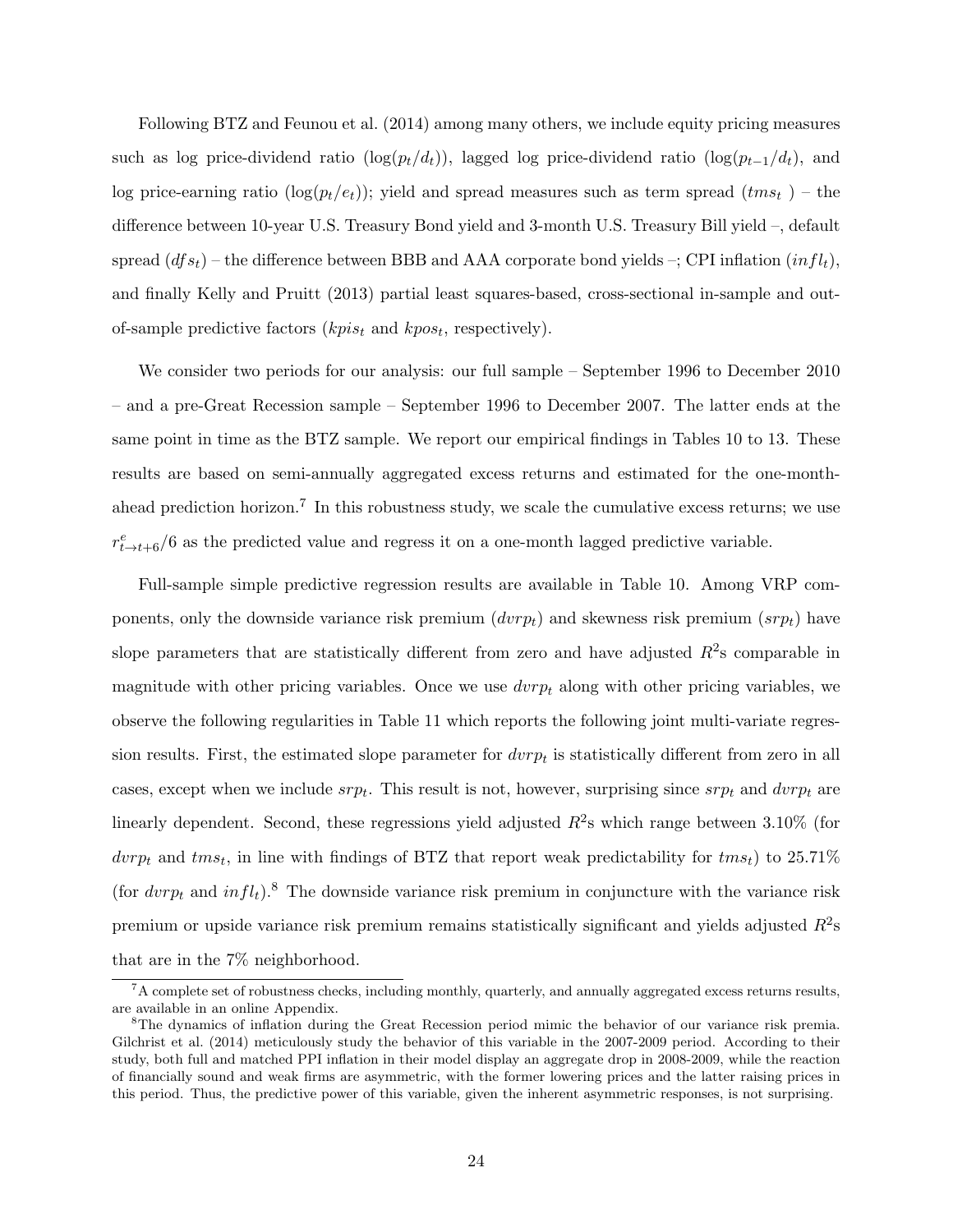We obtain adjusted  $R^2$ s that are decidedly lower than those reported by BTZ for quarterly and annually aggregated multivariate regressions. These differences are driven by inclusion of the Great Recession period data in our full sample. To illustrate this point, we repeat our estimation with the data set ending in December 2007. Simple predictive regression results based on this data are available in Table 12. We immediately observe that exclusion of the Great Recession period data improves even the univariate predictive regression adjusted  $R^2$ s across the board. The estimated slope parameters are also closer to BTZ estimates and generally statistically significant.

In Table 13, we report multivariate regression results, based on 1996-2007 data. We notice that once  $d\nu r p_t$  is included in the regression model, the variance risk premium, upside variance risk premium and skewness risk premium are no longer statistically significant. Other pricing variables, except for term spread, default spread, and inflation, yield slope parameters that are statistically significant. Thus, inflation seems to lack prediction power in this sub-sample. We do not observe statistically insignificant slope parameters for the downside variance risk premium except when we include  $v r p_t$ . Across the board, adjusted  $R^2$ s are high in this sub-sample.

#### 4.6 Out-of-sample analysis

Our goal in this section is to compare the forecast ability of downside variance and skewness risk premia with common financial and macroeconomic variables used in equity premium predictability exercises.

To assess the ability of downside variance risk and skewness risk premia to forecast excess returns, we follow the literature on predictive accuracy tests. We assume a benchmark model  $(B)$ and a competitor model (C) in order to compare their predictive power for a given sample  $\{y\}_{t=1}^{T}$ . To generate k-period out-of-sample predictions  $y_{t+k|t}$  for  $y_{t+k}$ , we split the total sample of T observations into in-sample and out-of-sample portions, where the first  $1, \ldots, t_R$  in-sample observations are used to obtain the initial set of regression estimates. The out-of-sample observations span the last portion of the total sample  $t = t_R + 1, \ldots, T$  and are used for forecast evaluation. The models are recursively estimated with the last in-sample observation ranging from  $t = t_R$  to  $t = T - k$ , at each t forecasting  $t + k$ . That is, we use time t data to forecast the k-step ahead value. In our analysis, we use half of the total sample for the initial in-sample estimation, that is  $t_R = \lfloor \frac{T}{2} \rfloor$  $\frac{T}{2}$  where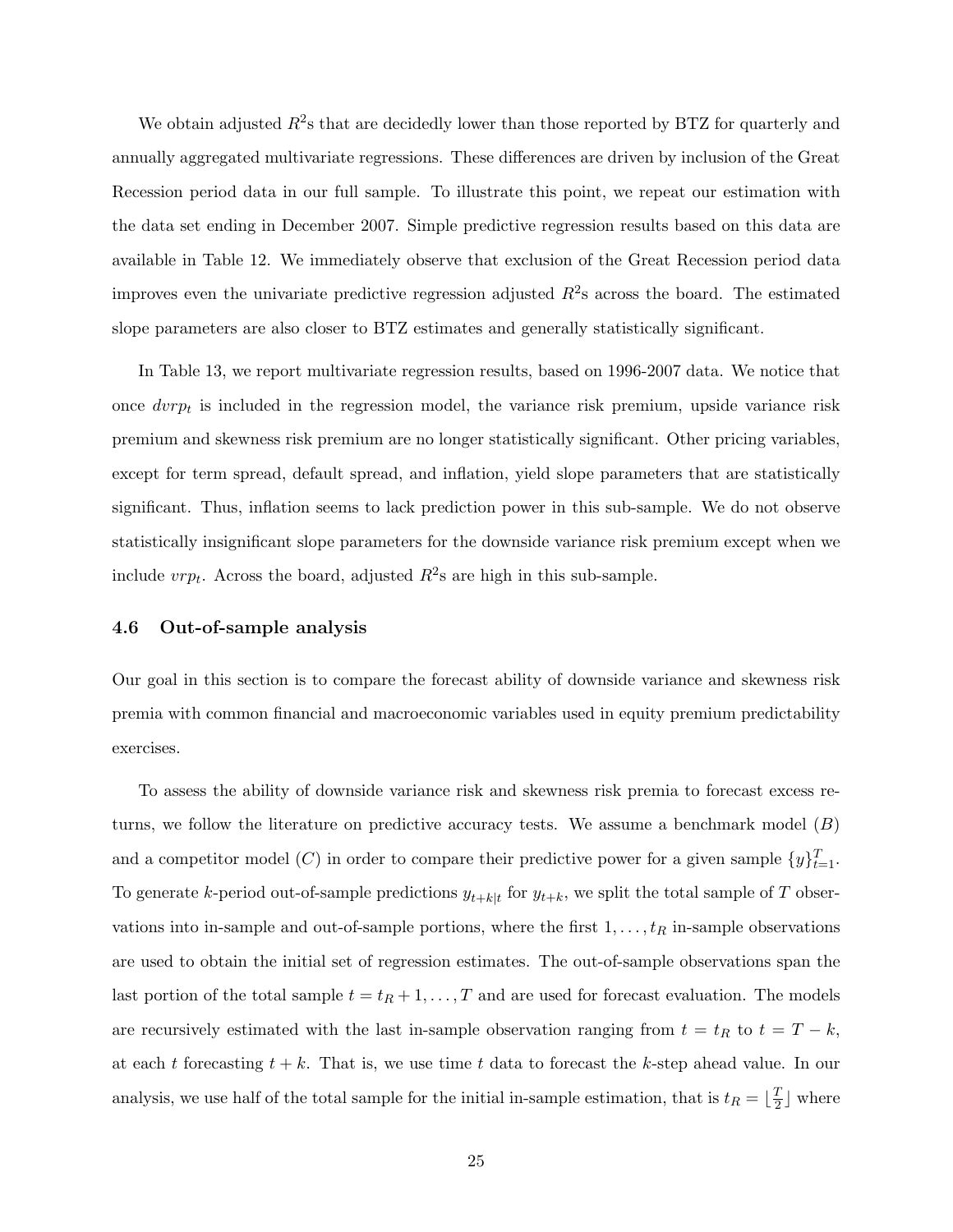$\lfloor y \rfloor$  denotes the largest integer that is less than or equal to y. In order to generate subsequent sets of forecasts, we employ a recursive scheme (expanding window), even though the in-sample period can be fixed or rolling. The forecast errors from the two models are

$$
\begin{array}{rcl} e_{t+k|t}^B & = & y_{t+k} - y_{t+k|t}^B, \\[2mm] e_{t+k|t}^C & = & y_{t+k} - y_{t+k|t}^C, \end{array}
$$

where  $t = t_R, \ldots, T - k$ . Thus, we obtain two sets of  $t = T - t_R - k + 1$  recursive forecast errors.

The accuracy of each forecast is measured by a loss function  $L(\bullet)$ . Among the popular loss functions are the squared error loss  $L(e_{t+k|t}) = (e_{t+k|t})^2$  and the absolute error loss  $L(e_{t+k|t}) =$  $|e_{t+k|t}|$ . Let  $d_t^{BC} = L(e_{t+k|t})^B - L(e_{t+k|t})^C$  be the error loss differential between the benchmark and competitor models, and denote the expectation operator by  $\mathbb{E}(\bullet)$ . To gauge if a model yields better forecasts than an alternative specification, a two-sided test may be run, where the null hypothesis is that the "two models have the same forecast accuracy" against the alternative hypothesis that the "two models have different forecast accuracy". Formally:

$$
H_0: \mathbb{E}(d_t^{BC}) = 0
$$
 vs.  $H_A: \mathbb{E}(d_t^{BC}) \neq 0$ .

Alternatively, a one-sided test may be considered, where the null hypothesis is that "model C does not improve the forecast accuracy compared to model B" against the alternative hypothesis that "model C improves the forecast accuracy compared to model  $B$ ". Formally:

$$
H_0: \mathbb{E}(d_t^{BC}) \le 0 \text{ vs. } H_A: \mathbb{E}(d_t^{BC}) > 0.
$$

In the context of our study, we apply forecast accuracy tests to non-nested models. The innovation of our analysis is to introduce two new predictors, the  $VRP<sup>D</sup>$  and SRP. We compare the benchmark model  $B$ , which includes our proposed predictors, and the competitor  $C$ , which contains a traditional predictive variable such as the price-dividend ratio, dividend yield, price-earning ratio, etc. Failure to reject the null leads us to conclude that the classical predictor does not yield more accurate forecasts than our proposed predictor. Diebold and Mariano (1995) and West (1996)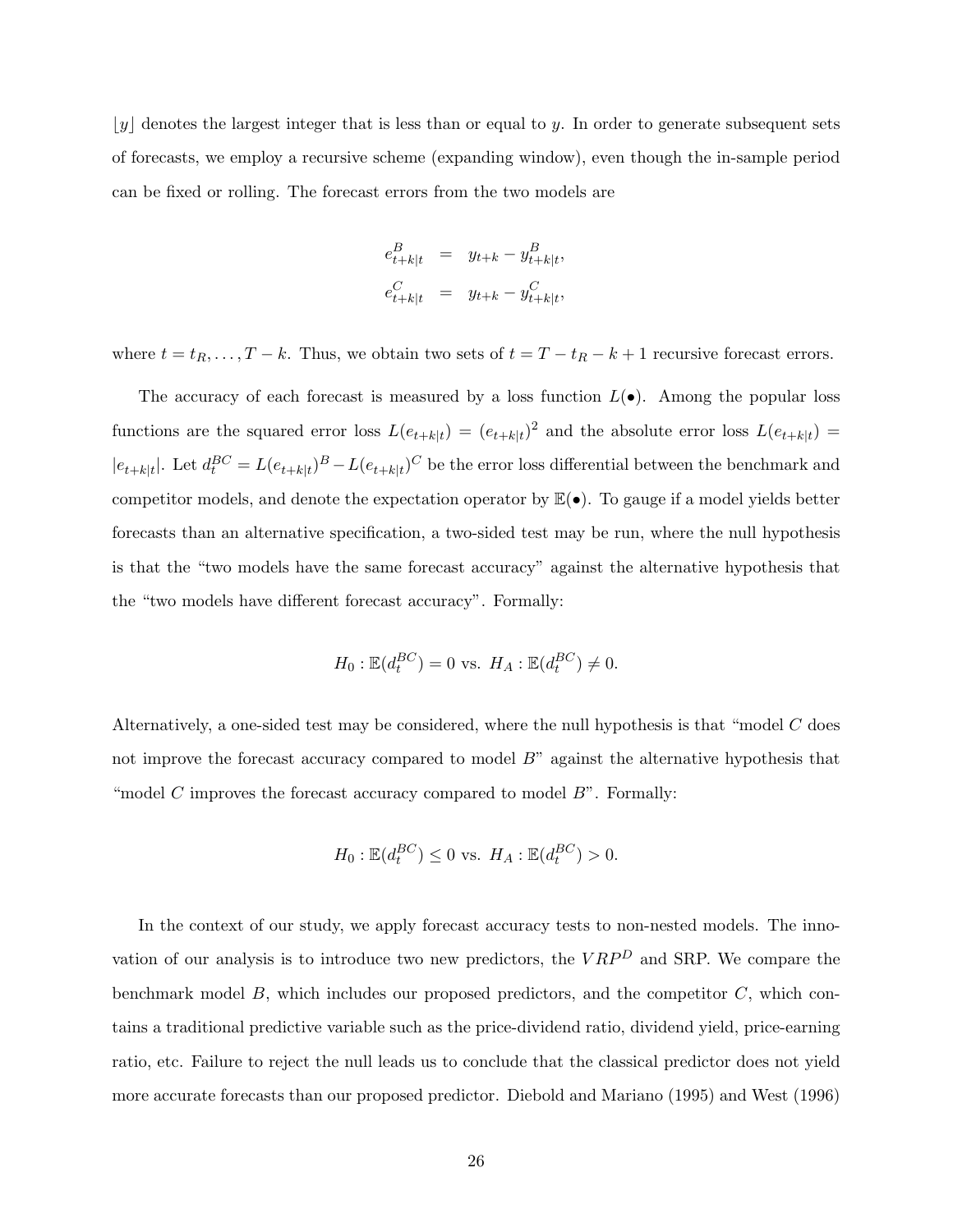provide further inference results on this class of forecast accuracy tests.

#### 4.7 Out-of-sample empirical findings

Following the influential study of Inoue and Kilian (2004), we first investigate the in-sample fit of the data by our proposed predictors – the  $VRP<sup>D</sup>$  and SRP – and traditional predictors studied in the literature. Inoue and Kilian (2004) convincingly argue that to make dependable out-of-sample inference, we need reasonable in-sample fit. The second column of Table 14 reports adjusted  $R^2$ s for monthly, quarterly, and semi-annually aggregated excess returns regressed on our proposed and traditional predictors. These are in-sample results and no forecasting is performed. We notice that, first, for all predictors, adjusted  $R^2$ s improve with the prediction horizon. Second, we notice that for all predictors except Kelly and Pruitt's 2013 out-of-sample cross-sectional book-to-market index, adjusted  $R^2$ s are reasonably high. The Kelly-Pruitt index is by construction an out-of-sample predictor. Thus, the seemingly poor in-sample performance is not a cause for concern for us.

Once we establish the in-sample prediction power, we move to investigate out-of-sample forecast ability. Not surprisingly, out-of-sample adjusted  $R^2$ s – reported in the third column of Table 14 – are much smaller than their in-sample counterparts, with the exception of the Kelly-Pruitt index. This observation may be due to inclusion of data from the 2007-2009 Great Recession period in the out-of-sample exercise. As documented in Section 4.5, most predictors lose significant prediction power once data from this period is included in the analysis.

Our task is to investigate the relative forecast performance of our proposed downside and skewness risk premium measures against other well-known predictors. To this end, we implement the Diebold and Mariano (1995) (henceforth, DM) tests of prediction accuracy. The results of performing out-of-sample forecast accuracy tests are available in the fourth and the sixth column of Table 14, where we report DM test statistics, and in the fifth and the seventh columns of the same Table, where we report the associated p-values. We cannot reject the null of equal or superior forecast accuracy when the benchmark is the downside variance (or skewness) risk premium and the alternative model contains one of the traditional predictors, since p-values are greater than the conventional 5% test size. We note the following important considerations. First, these results are based on the DM forecast accuracy test for non-nested models. Our findings are robust for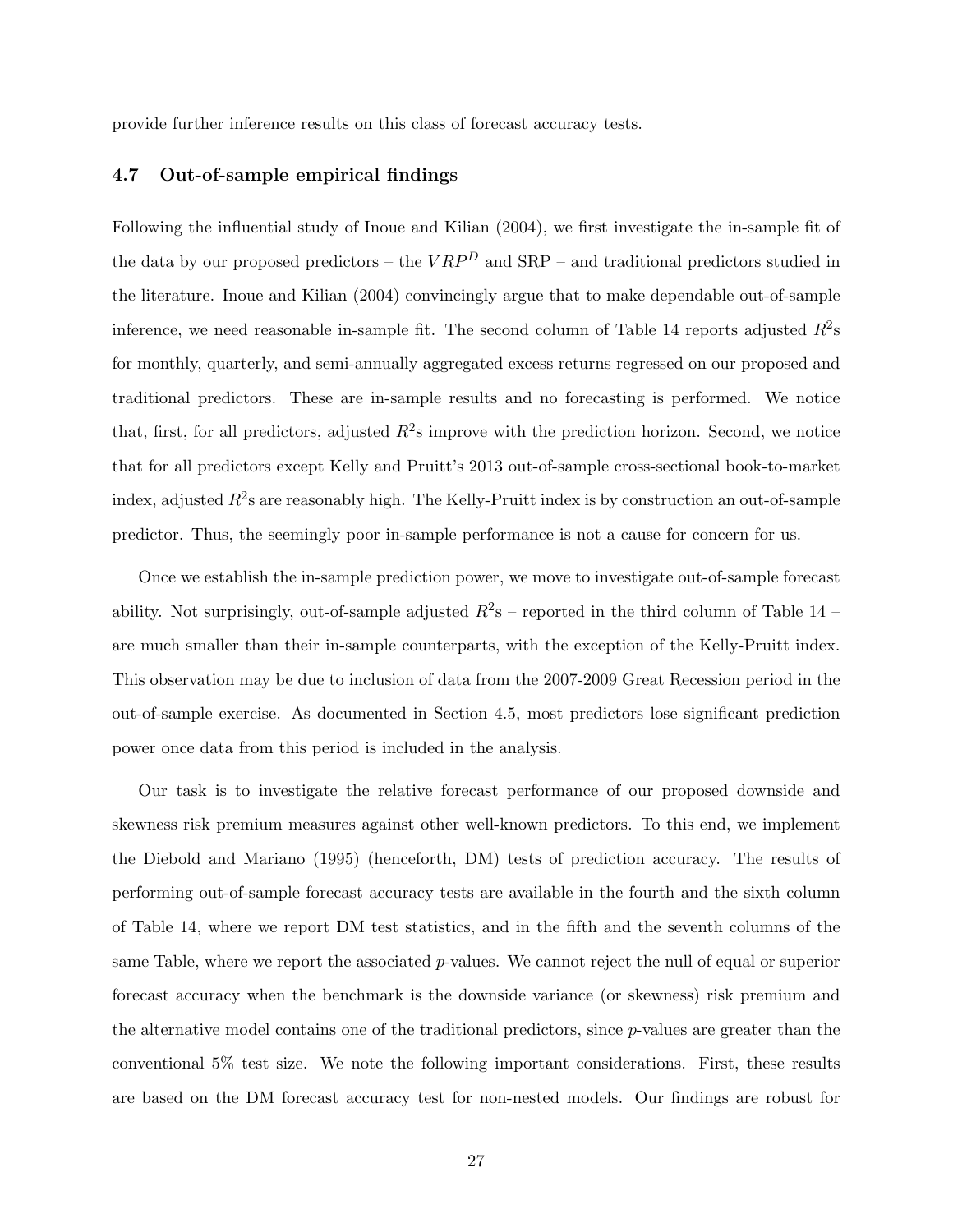all the horizons we consider in our analysis (1, 3 and 6 months). Second, the null hypothesis states that the mean squared forecast error of the alternative model is larger than or equal to that of the benchmark model. This is a one-sided test, and negative DM statistics indicate that the alternative model performed worse than the benchmark model. Third, we interpret the  $p$ -values cautiously, following Boyer, Jacquier, and van Norden  $(2012)$ . They point out that p-values are hard to interpret due to the Lindley-Smith paradox, and in addition, they need to be adjusted. To be precise, we produce multiple p-values in this analysis. Using unadjusted p-values in such an environment overstates the evidence against the null. Thus, following Boyer, Jacquier, and van Norden (2012), we apply a Bonferroni adjustment to the generated p-values. Our reported findings are, therefore, suitably conservative and reliable. Conventional competing variables such as the variance risk premium, price-dividend ratio, and price-earning ratio, have lower forecast accuracy than our proposed measures.

In a nutshell, the prediction power of the downside variance risk premium and skewness risk premium are not a figment of good in-sample fit of the data. In comparison with other pricing ratios and variables, our proposed measures have at least similar (and often superior) out-of-sample accuracy.

# 5 A Simple Equilibrium Model

Our goal in this section is to show that our empirical findings are supported by a simple equilibrium consumption-based asset pricing model. Our main objective is to highlight the roles that upside and downside variance play in pricing a risky asset in an otherwise standard asset pricing model. In particular, we show that under standard and mild assumptions, the weights and the signs attributed to upside and downside variances are inline with our empirical findings. To save space, we only report the main results. An online Appendix reports our derivations in great detail.

#### 5.1 Preferences

We consider a endowment economy in discrete time. The representative agent's preferences over the future consumption stream are characterized by Kreps and Porteus (1978) intertemporal preferences, as formulated by Epstein and Zin (1989) and Weil (1989):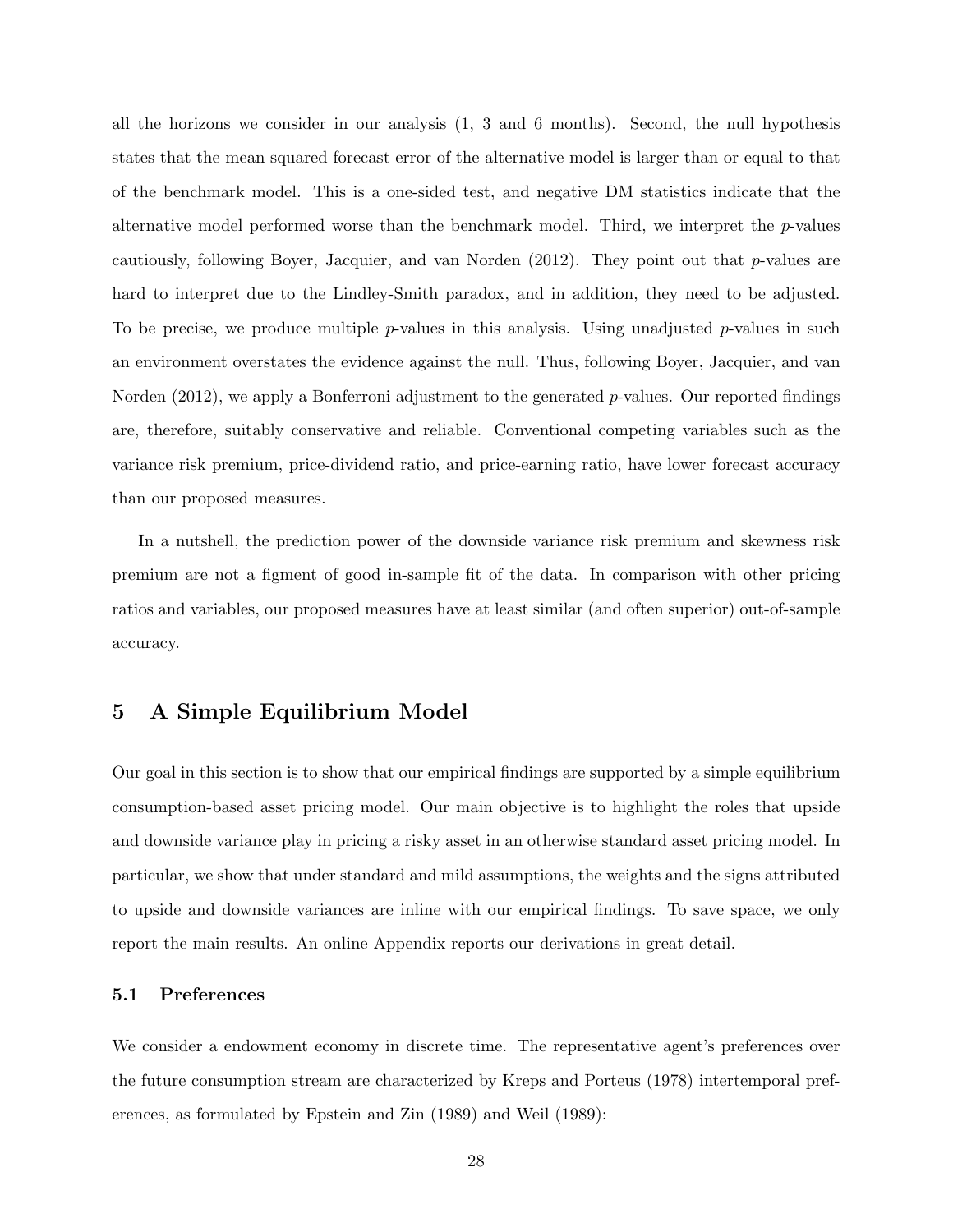$$
U_t = \left[ (1 - \delta) C_t^{\frac{1 - \gamma}{\theta}} + \delta \left( \mathbb{E}_t U_{t+1}^{1 - \gamma} \right)^{\frac{1}{\theta}} \right]^{\frac{\theta}{1 - \gamma}},\tag{13}
$$

where  $C_t$  is the consumption bundle at time t,  $\delta$  is the subjective discount factor,  $\gamma$  is the coefficient of risk aversion, and  $\psi$  is the elasticity of intertemporal substitution (IES). Parameter  $\theta$  is defined as  $\theta \equiv \frac{1-\gamma}{1-1}$  $\frac{1-\gamma}{1-\frac{1}{\psi}}$ . If  $\theta=1$ , then  $\gamma=1/\psi$  and EZ preferences collapse to expected power utility, which implies an agent who is indifferent to the timing of resolution of uncertainty of the consumption path. With  $\gamma > 1/\psi$ , the agent prefers early resolution of uncertainty. For  $\gamma < 1/\psi$ , the agent prefers late resolution of uncertainty. Epstein and Zin (1989) show that the logarithm of stochastic discount factor (SDF) implied by these preferences is given by:

$$
\ln M_{t+1} = m_{t+1} = \theta \ln \delta - \frac{\theta}{\psi} \Delta c_{t+1} + (\theta - 1) r_{c,t+1},
$$
\n(14)

where  $\Delta c_{t+1} = \ln \left( \frac{C_{t+1}}{C_t} \right)$  $\left(\frac{C_{t+1}}{C_t}\right)$  is the log growth rate of aggregate consumption, and  $r_{c,t}$  is the log return of the asset that delivers aggregate consumption as dividends. This asset represents the returns on a wealth portfolio. The Euler equation states that

$$
\mathbb{E}_{t} \left[ \exp \left( m_{t+1} + r_{i,t+1} \right) \right] = 1, \tag{15}
$$

where  $r_{c,t}$  represents the log returns for the consumption generating asset  $(r_{c,t})$ . The risk-free rate, which represents the returns on an asset that delivers a unit of consumption in the next period with certainty, is defined as:

$$
r_t^f = \ln\left[\frac{1}{\mathbb{E}_t(M_{t+1})}\right].\tag{16}
$$

#### 5.2 Consumption Dynamics under the Physical Measure

Our specification of consumption dynamics incorporates elements from Bansal and Yaron (2004), Bekaert, Engstrom, and Ermolov (2014), and especially BTZ and Segal, Shaliastovich, and Yaron  $(2015).$ 

Fundamentally, we follow Bansal and Yaron (2004) in assuming that consumption growth has a predictable component. We differ from Bansal and Yaron in assuming that the predictable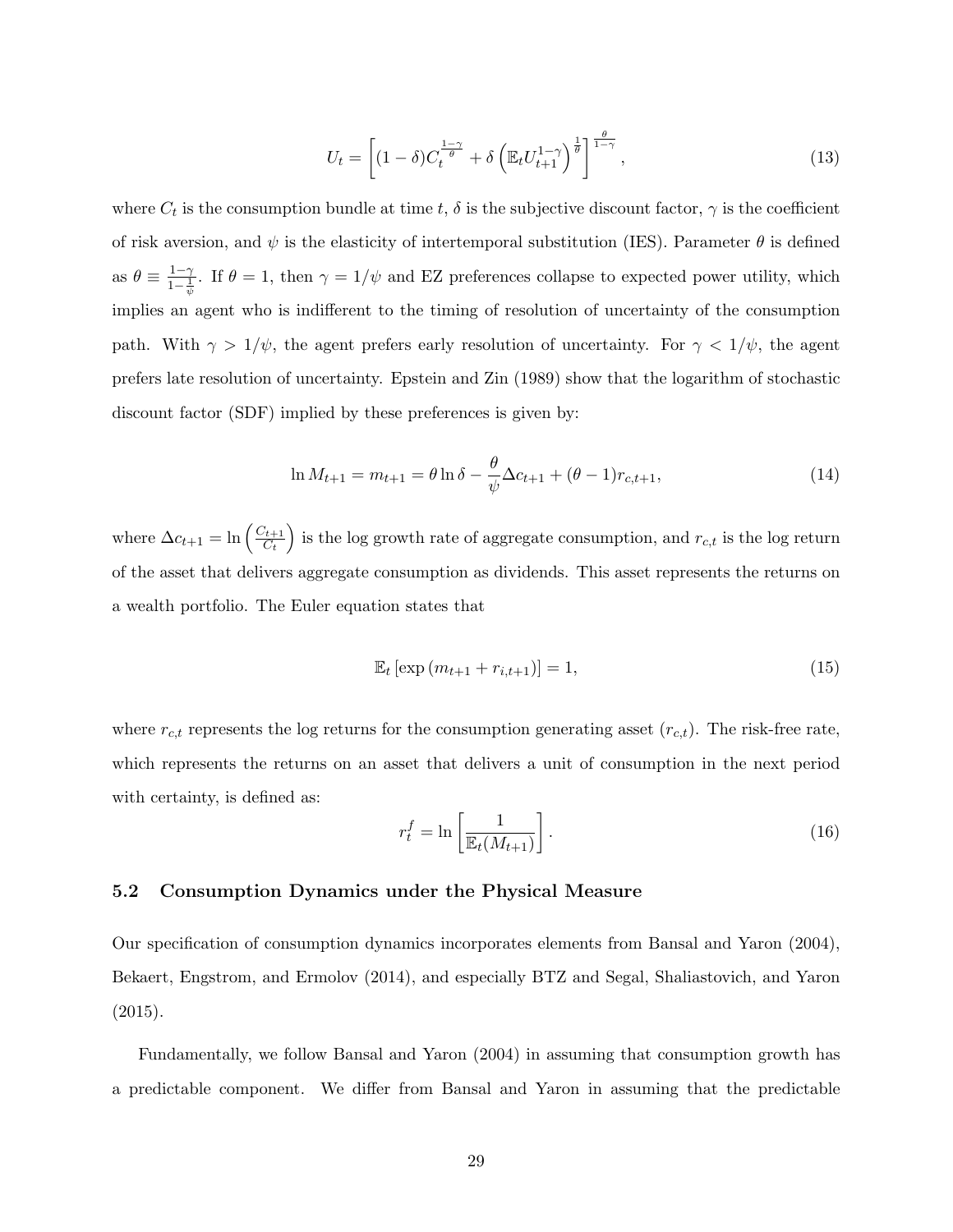component is proportional to consumption growth's upside and downside volatility components:<sup>9</sup>

$$
\Delta c_{t+1} = \mu_0 + \mu_1 V_{u,t} + \mu_2 V_{d,t} + \sigma_c (\varepsilon_{u,t+1} - \varepsilon_{d,t+1}), \qquad (17)
$$

where  $\varepsilon_{u,t+1}$  and  $\varepsilon_{d,t+1}$  are two mean-zero shocks that affect both the realized and expected consumption growth.<sup>10</sup>  $\varepsilon_{u,t+1}$  represents upside shocks to consumption growth, and  $\varepsilon_{d,t+1}$  stands for downside shocks. Following Bekaert, Engstrom, and Ermolov (2014) and Segal, Shaliastovich, and Yaron (2015), we assume that these shocks follow a demeaned Gamma distribution and model them as

$$
\varepsilon_{i,t+1} = \tilde{\varepsilon}_{i,t+1} - V_{i,t} \quad i = \{u, d\},\tag{18}
$$

where  $\tilde{\varepsilon}_{i,t+1} \sim \Gamma(V_{i,t}, 1)$ . These distributional assumptions imply that volatilities of upside and downside shocks are time-varying and driven by shape parameters  $V_{u,t}$  and  $V_{d,t}$ . In particular, we have that

$$
Var_t[\varepsilon_{i,t+1}] = V_{i,t}, \ i = \{u, d\}.
$$
 (19)

Naturally, the total conditional variance of consumption growth when  $\varepsilon_{u,t+1}$  and  $\varepsilon_{d,t+1}$  are conditionally independent, is simply  $\sigma_c^2(V_{u,t} + V_{d,t})$ .

As a result, sign and size of  $\mu_1$  and  $\mu_2$  matter in this context. With  $\mu_1 = \mu_2$ , we have a stochastic volatility component in the conditional mean of consumption growth process, similar to the classic GARCH-in-Mean structure for modeling risk-return trade-off in equity returns. With both slope parameters equal to zero, the model yields the BTZ unpredictable consumption growth.<sup>11</sup> If  $|\mu_1| = |\mu_2|$ , with  $\mu_1 > 0$  and  $\mu_2 < 0$ , we have Skewness-in-Mean, similar in spirit to Feunou,

<sup>9</sup>Segal, Shaliastovich, and Yaron (2015) maintain this assumption in their definition of the long-run risk component.  $10$ This assumption is for the sake of brevity. Violating this assumption adds to algebraic complexity, but does not affect our analytical findings.

<sup>&</sup>lt;sup>11</sup>It can be shown that assuming an unpredictable consumption growth process does not support the existence of distinct upside and downside variance risk premia that are supported by empirical evidence, if we assume agents endowed with Epstein and Zin (1989) preferences. In particular we have found that combining constant expected consumption growth with Epstein and Zin (1989) preferences will always yields positive upside variance risk-premium, which is in contradiction with our empirical findings. Using asymmetric preferences, such as smooth ambiguity aversion preferences of Klibanoff, Marinacci, and Mukerji (2009) or disappointment aversion of Gul (1991), it may be possible to derive plausible upside and downside variance risk premia for an economy with unpredictable consumption growth. The cost we pay is the loss of closed form analytical results. Miao, Wei, and Zhou (2012) use smooth ambiguity aversion preferences to motivate their study of variance risk premium, but assume time-variation in the conditional mean of the consumption growth.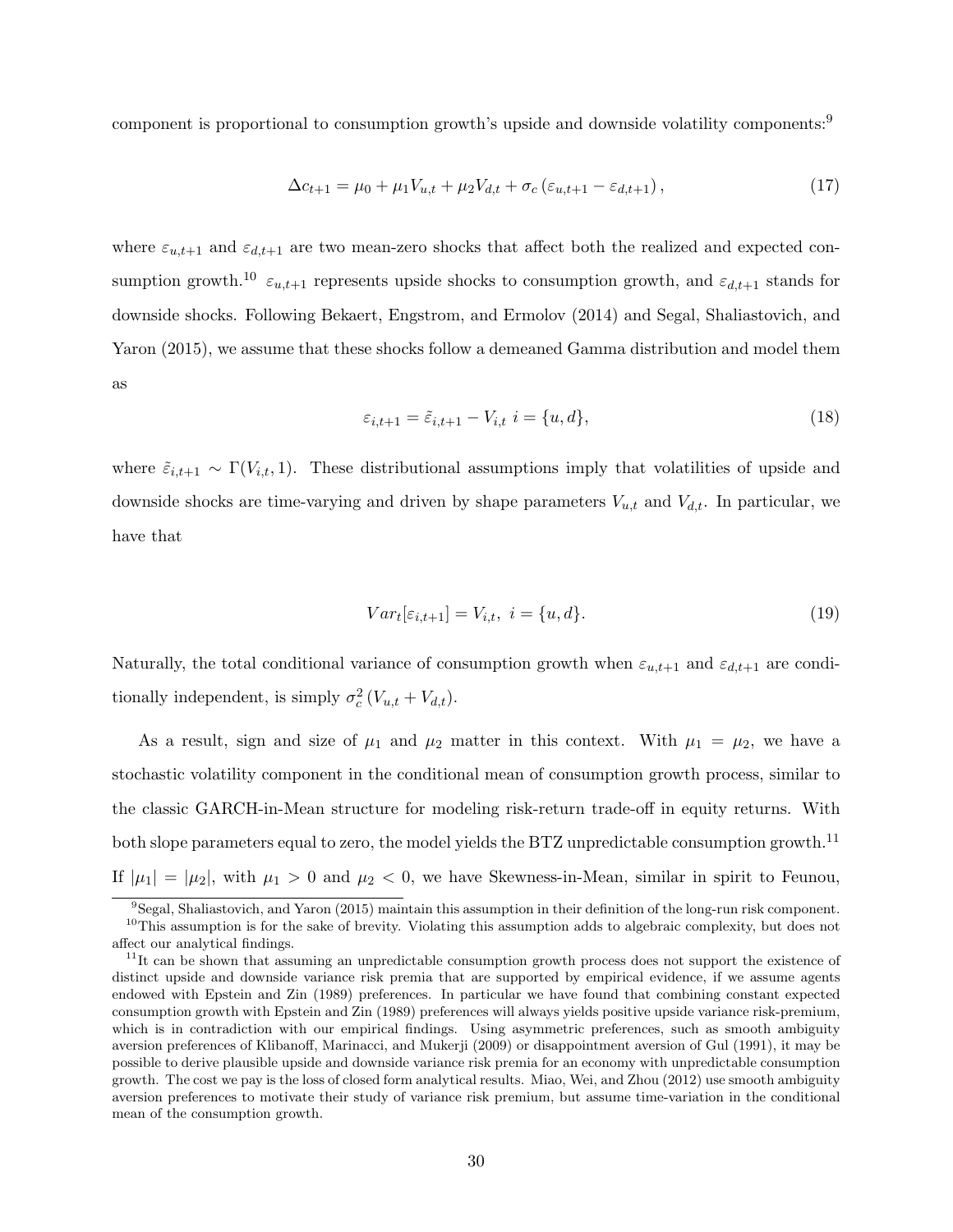Jahan-Parvar, and Tédongap (2013) formulation for equity returns. With  $\mu_1 \neq \mu_2$ , we have free parameters that have an impact on loadings of risk factors on risky asset returns and the stochastic discount factor. Both  $\mu_1$  and  $\mu_2$  are real-valued. Intuitively, we expect  $\mu_1 > 0$ : a rise in upside volatility at time t implies higher consumption growth at time  $t + 1$ , all else equal. By the same logic, we intuitively expect a negative-valued  $\mu_2$ , implying an expected fall in consumption growth following an up-tick in downside volatility – following bad economic outcomes, households curb their consumption. In what follows, we buttress our intuition with theory and derive the analytical bounds on these parameters that ensure consistency with empirical facts.

We observe that

$$
\ln \mathbb{E}_t \exp \left( \nu \varepsilon_{i,t+1} \right) = f(\nu) V_{i,t},\tag{20}
$$

where  $f(\nu) = -(\ln(1 - \nu) + \nu)$ . Both Bekaert, Engstrom, and Ermolov (2014) and Segal, Shaliastovich, and Yaron (2015) use this compact functional form for the Gamma-distribution cumulant. It simply follows that  $f(\nu) > 0$ ,  $f''(\nu) > 0$ , and  $f(\nu) > f(-\nu)$  for all  $\nu > 0$ .

We assume that  $V_{i,t}$  follow a time-varying, square root process with time-varying volatilityof-volatility, similar to the specification of the volatility process in Bollerslev, Tauchen, and Zhou (2009):

$$
V_{u,t+1} = \alpha_u + \beta_u V_{u,t} + \sqrt{q_{u,t}} z_{t+1}^u,
$$
\n(21)

$$
q_{u,t+1} = \gamma_{u,0} + \gamma_{u,1}q_{u,t} + \varphi_u \sqrt{q_{u,t}} z_{t+1}^1,
$$
\n(22)

$$
V_{d,t+1} = \alpha_d + \beta_d V_{d,t} + \sqrt{q_{d,t}} z_{t+1}^d,
$$
\n(23)

$$
q_{d,t+1} = \gamma_{d,0} + \gamma_{d,1} q_{d,t} + \varphi_d \sqrt{q_{d,t}} z_{t+1}^2,
$$
\n(24)

where  $z_t^i$  are standard normal innovations, and  $i = \{u, d, 1, 2\}$ . The parameters must satisfy the following restrictions:  $\alpha_u > 0, \alpha_d > 0, \gamma_{u,0} > 0, \gamma_{d,0} > 0, |\beta_u| < 1, |\beta_d| < 1, |\gamma_{u,1}| < 1, |\gamma_{d,1}| <$  $1, \varphi_u > 0, \varphi_d > 0$ . In addition we assume that  $\{z_t^u\}$ ,  $\{z_t^d\}$ ,  $\{z_t^1\}$ , and  $\{z_t^2\}$  are *i.i.d.* ~  $N(0, 1)$ , and jointly independent from  $\{\varepsilon_{u,t}\}\$  and  $\{\varepsilon_{d,t}\}.$ 

The assumptions above yield time-varying uncertainty and asymmetry in consumption growth. Through volatility-of-volatility processes  $q_{u,t}$  and  $q_{d,t}$ , the set up induces additional temporal variation in consumption growth. Temporal variation in volatility-of-volatility process is necessary for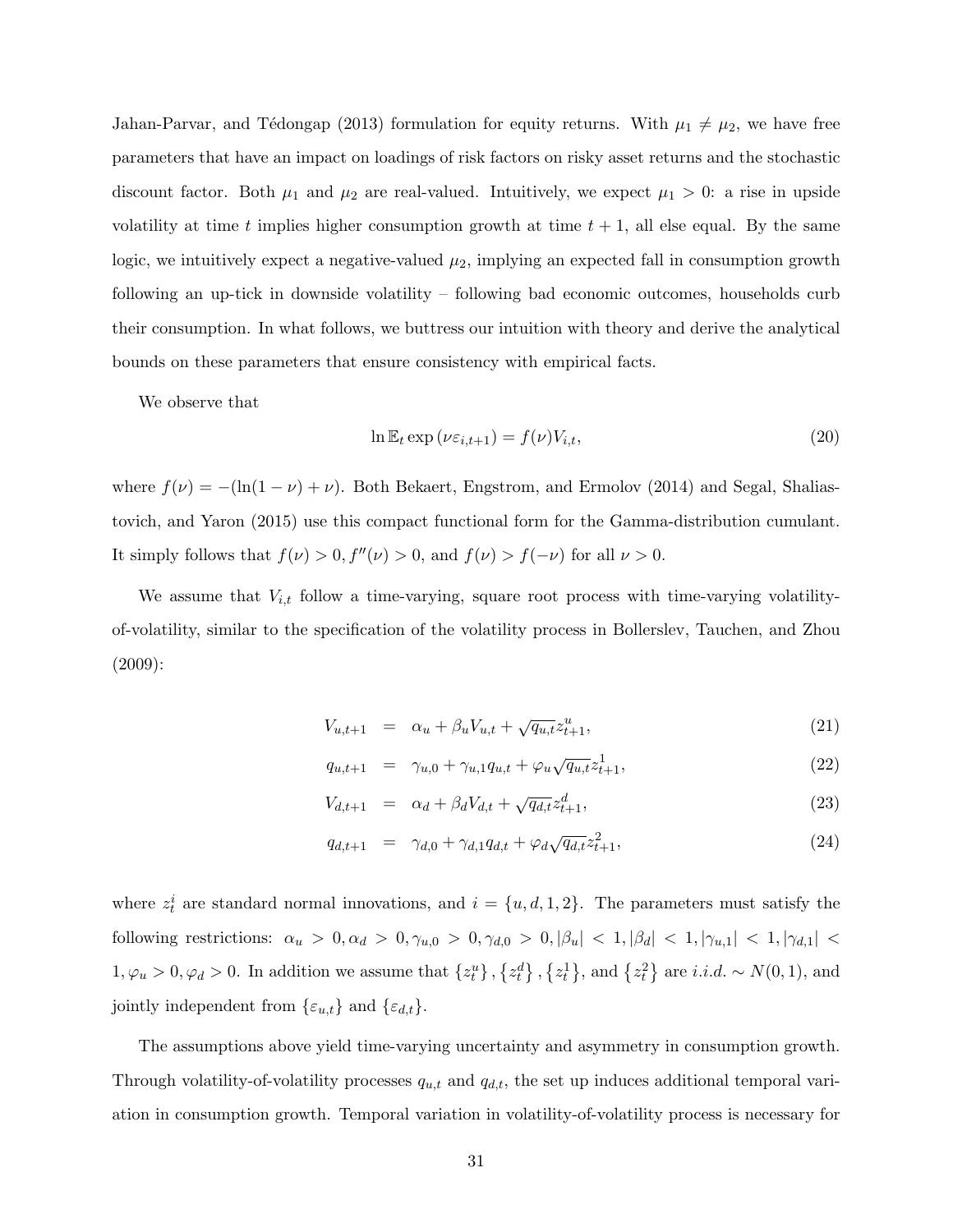generating sizable variance risk premium. Asymmetry is needed to generate upside and downside variance risk premia, as we show in what follows.

We solve the model following the same methodology proposed by Bansal and Yaron (2004), Bollerslev, Tauchen, and Zhou (2009), Segal, Shaliastovich, and Yaron (2015), and many others. We consider that the logarithm of wealth-consumption ratio  $w_t$  or price-consumption ratio ( $pc_t$  =  $\ln\left(\frac{P_t}{C}\right)$  $\left(\frac{P_t}{C_t}\right)$  for the asset that pays the consumption endowment  $\{C_{t+i}\}_{i=1}^{\infty}$ , is affine with respect to state variables  $V_{i,t}$  and  $q_{i,t}$ .

We then posit that the consumption-generating returns are approximately linear with respect to the log price-consumption ratio, as popularized by Campbell and Shiller (1988). That is:

$$
r_{c,t+1} = \kappa_0 + \kappa_1 w_{t+1} - w_t + \Delta c_{t+1},
$$
  

$$
w_t = A_0 + A_1 V_{u,t} + A_2 V_{d,t} + A_3 q_{u,t} + A_4 q_{d,t},
$$

where  $\kappa_0$  and  $\kappa_1$  are log-linearization coefficients and  $A_0$ ,  $A_1$ ,  $A_2$ ,  $A_3$  and  $A_4$  are factor loading coefficients to be determined. We solve for the consumption-generating asset returns,  $r_{c,t}$ , using the Euler equation (15). Following standard arguments, we find the equilibrium values of coefficients  $A_0$  to  $A_4$ :

$$
A_1 = -\frac{f\left[\sigma_c(1-\gamma)\right] + (1-\gamma)\mu_1}{\theta(\kappa_1\beta_u - 1)},\tag{25}
$$

$$
A_2 = -\frac{f\left[-\sigma_c(1-\gamma)\right] + (1-\gamma)\mu_2}{\theta(\kappa_1\beta_d - 1)},
$$
\n(26)

$$
A_3 = \frac{(1 - \kappa_1 \gamma_{u,1}) - \sqrt{(1 - \kappa_1 \gamma_{u,1})^2 - \theta^2 \varphi_u^2 \kappa_1^4 A_1^2}}{\theta \kappa_1^2 \varphi_u^2},
$$
\n(27)

$$
A_4 = \frac{(1 - \kappa_1 \gamma_{d,1}) - \sqrt{(1 - \kappa_1 \gamma_{d,1})^2 - \theta^2 \varphi_d^2 \kappa_1^4 A_2^2}}{\theta \kappa_1^2 \varphi_d^2},
$$
\n(28)

$$
A_0 = \frac{\ln \delta + (1 - \frac{1}{\psi})\mu_0 + \kappa_0 + \kappa_1(\alpha_u A_1 + \alpha_d A_2 + \gamma_{u,0} A_3 + \gamma_{d,0} A_4)}{1 - \kappa_1}.
$$
 (29)

It is easy to see that while  $A_3$  and  $A_4$  are negative-valued, the signs of  $A_1$  and  $A_2$  depend on signs and sizes of  $\mu_1$  and  $\mu_2$ . We report the conditions that ensure  $A_1 > 0$  and  $A_2 < 0$  after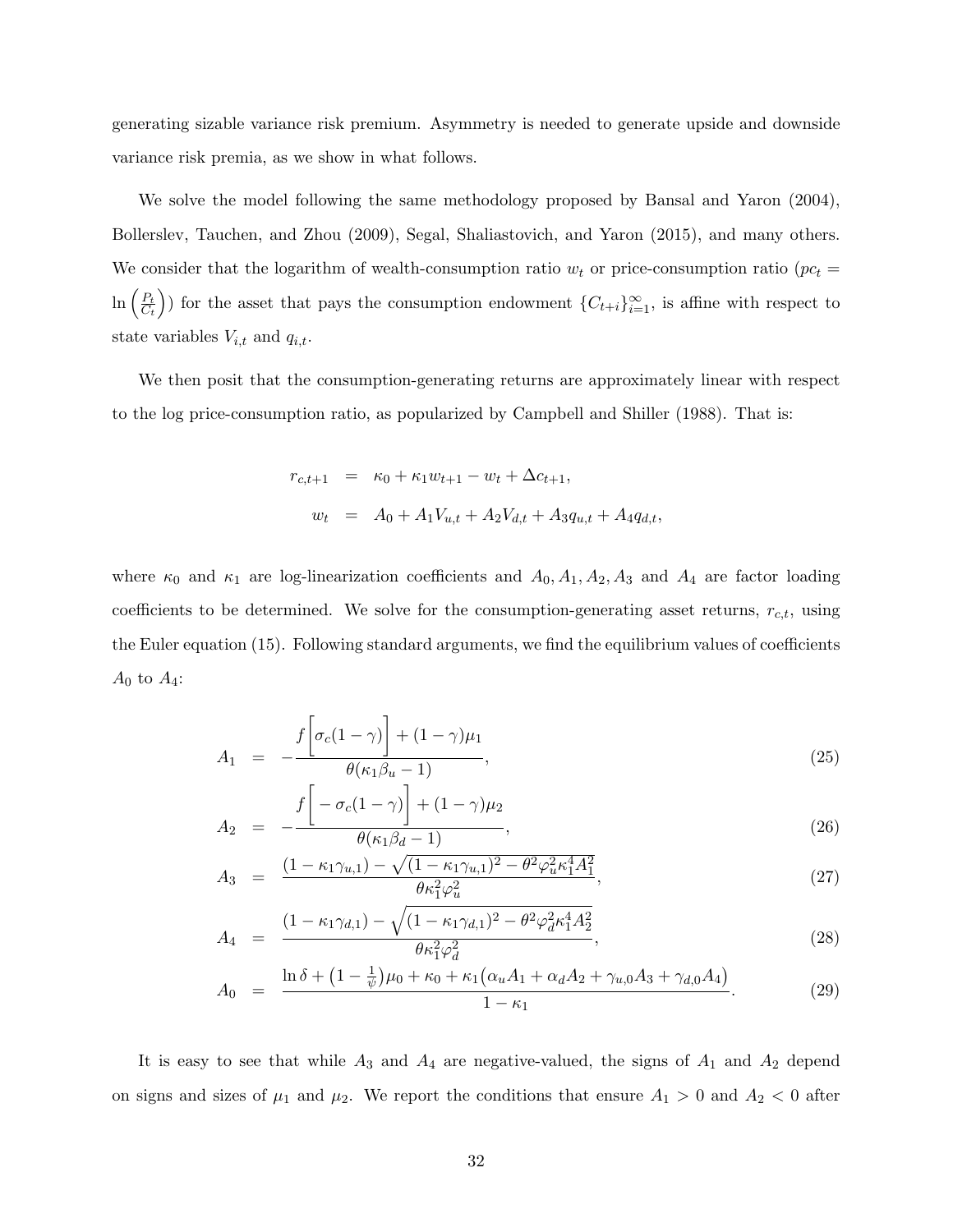introducing the dynamics of the model under the risk-neutral measure.

Standard algebraic manipulations yield the following representations for conditional equity premium and innovations of conditional equity premium:

$$
r_{c,t+1} = \ln \delta + \frac{\mu_0}{\psi} + \left[ \frac{\mu_1}{\psi} - \frac{f[\sigma_c(1-\gamma)]}{\theta} \right] V_{u,t} + \left[ \frac{\mu_2}{\psi} - \frac{f[-\sigma_c(1-\gamma)]}{\theta} \right] V_{d,t}
$$

$$
+ \sigma_c(\varepsilon_{u,t+1} - \varepsilon_{d,t+1}) + (\kappa_1 \gamma_{u,1} - 1) A_3 q_{u,t} + (\kappa_1 \gamma_{d,1} - 1) A_4 q_{d,t} \qquad (30)
$$

$$
+ \kappa_1 \left[ \left( A_1 z_{t+1}^u + \varphi_u A_3 z_{t+1}^1 \right) \sqrt{q_{u,t}} + \left( A_2 z_{t+1}^d + \varphi_d A_4 z_{t+1}^2 \right) \sqrt{q_{d,t}} \right],
$$

$$
r_{c,t+1} - \mathbb{E}_t(r_{c,t+1}) = \sigma_c(\varepsilon_{u,t+1} - \varepsilon_{d,t+1})
$$

$$
+ \kappa_1 \left[ \left( A_1 z_{t+1}^u + \varphi_u A_3 z_{t+1}^1 \right) \sqrt{q_{u,t}} + \left( A_2 z_{t+1}^d + \varphi_d A_4 z_{t+1}^2 \right) \sqrt{q_{d,t}} \right]. \qquad (31)
$$

It is immediately obvious that there is significant correspondence between our characterization of risky returns and equation (10) of BTZ. The differences are driven by the different distributional assumptions regarding consumption growth shocks and the fact that we model upside and downside uncertainty explicitly rather than targeting aggregate uncertainty as in BTZ. Notice that  $\left[-\frac{f[\sigma_c(1-\gamma)]}{\theta}\right]$  $\left\lceil \frac{1-\gamma}{\theta} \right\rceil < \left\lceil -\frac{f[-\sigma_c(1-\gamma)]}{\theta} \right\rceil$  $\left[\frac{((1-\gamma))}{\theta}\right]$  and both terms are positive-valued. Thus, the impact of  $V_{u,t}$  and  $V_{d,t}$  on expected returns depend on  $\mu_1$  and  $\mu_2$ . We provide a crisp characterization of the equity premium to complete the analysis subsequently.

Due to differences in distributional assumptions, we do not follow BTZ or Bansal and Yaron methods for deriving equity premium and various variance risk premia. The dynamics specified so far are all under the physical measure  $(\mathbb{P})$ . We need to compute the dynamics under the risk-neutral measure  $(\mathbb{Q})$  to derive the formulae for upside and downside variance risk premia and skewness risk premium.

#### 5.3 Risk-Neutral Dynamics and the Premia

We derive the risk-neutral distribution of all the shocks,  $\varepsilon_{u,t+1}$ ,  $\varepsilon_{d,t+1}$ ,  $z_{t+1}^u$ ,  $z_{t+1}^d$ , and  $z_{t+1}^2$ . Namely, we construct the characteristic functions of the shocks and exploit their salient properties to derive the expectations under the risk-neutral measure. Thus, our computations yield exact equity and risk premia measures, in contrast to approximate values reported by, for example, in equation (15) of Bollerslev, Tauchen, and Zhou (2009) or in Drechsler and Yaron (2011). Details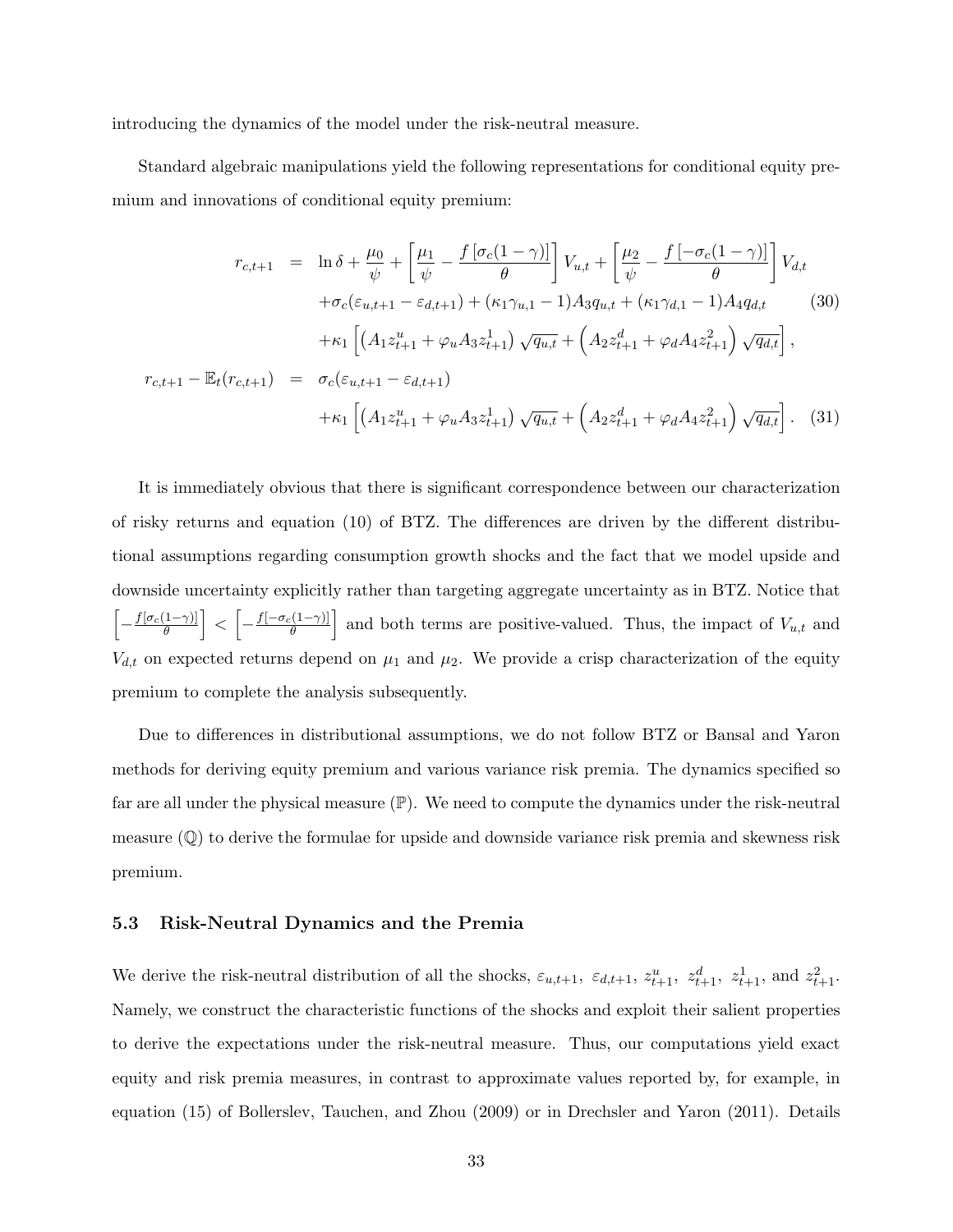of these derivations are available in the online Appendix.

The risk-neutral expectations of the upside and downside consumption shocks are

$$
\mathbb{E}_{t}^{\mathbb{Q}}\left[\varepsilon_{u,t+1}\right] = f'(-\gamma\sigma_{c})V_{u,t} = -\frac{\gamma\sigma_{c}}{1+\gamma\sigma_{c}}V_{u,t},
$$
  

$$
\mathbb{E}_{t}^{\mathbb{Q}}\left[\varepsilon_{d,t+1}\right] = f'(\gamma\sigma_{c})V_{d,t} = \frac{\gamma\sigma_{c}}{1-\gamma\sigma_{c}}V_{d,t}.
$$

Using a similar methodology, we characterize the risk-neutral distributions of Gaussian shocks  $z_{t+1}^u$ ,  $z_{t+1}^d$ ,  $z_{t+1}^1$ , and  $z_{t+1}^2$ :

$$
z_{t+1}^{u} \sim {}^{\mathbb{Q}}N((\theta - 1)\kappa_1 A_1 \sqrt{q_{u,t}}, 1)
$$
  
\n
$$
z_{t+1}^{d} \sim {}^{\mathbb{Q}}N((\theta - 1)\kappa_1 A_2 \sqrt{q_{d,t}}, 1)
$$
  
\n
$$
z_{t+1}^{1} \sim {}^{\mathbb{Q}}N((\theta - 1)\kappa_1 A_3 \varphi_u \sqrt{q_{u,t}}, 1)
$$
  
\n
$$
z_{t+1}^{2} \sim {}^{\mathbb{Q}}N((\theta - 1)\kappa_1 A_4 \varphi_d \sqrt{q_{d,t}}, 1).
$$

Any premium – whether equity, variance risk, or skewness risk premia – can be defined as the difference between the physical and risk-neutral expectations of processes. Hence, we commence computing the premia of interest, starting with the equity risk premium:

$$
ERP_t \equiv \mathbb{E}_t [r_{c,t+1}] - \mathbb{E}_t^{\mathbb{Q}} [r_{c,t+1}]
$$
  

$$
= \kappa_1 \left( \mathbb{E}_t [w_{t+1}] - \mathbb{E}_t^{\mathbb{Q}} [w_{t+1}] \right) + \mathbb{E}_t [\Delta c_{t+1}] - \mathbb{E}_t^{\mathbb{Q}} [\Delta c_{t+1}]. \tag{32}
$$

It is clear from equation (32) that we need to compute both  $\mathbb{E}_t[\Delta c_{t+1}] - \mathbb{E}_t^{\mathbb{Q}}$  $_t^{\mathcal{Q}}\left[\Delta c_{t+1}\right]$  and  $\mathbb{E}_t \left[ w_{t+1} \right] - \mathbb{E}^{\mathbb{Q}}_t$  $\mathcal{L}_t^{\mathbb{Q}}[w_{t+1}]$ . It can be shown that:

$$
\mathbb{E}_t \left[ \Delta c_{t+1} \right] - \mathbb{E}_t^{\mathbb{Q}} \left[ \Delta c_{t+1} \right] = \gamma \sigma_c^2 \left( \frac{1}{1 + \gamma \sigma_c} V_{u,t} + \frac{1}{1 - \gamma \sigma_c} V_{d,t} \right).
$$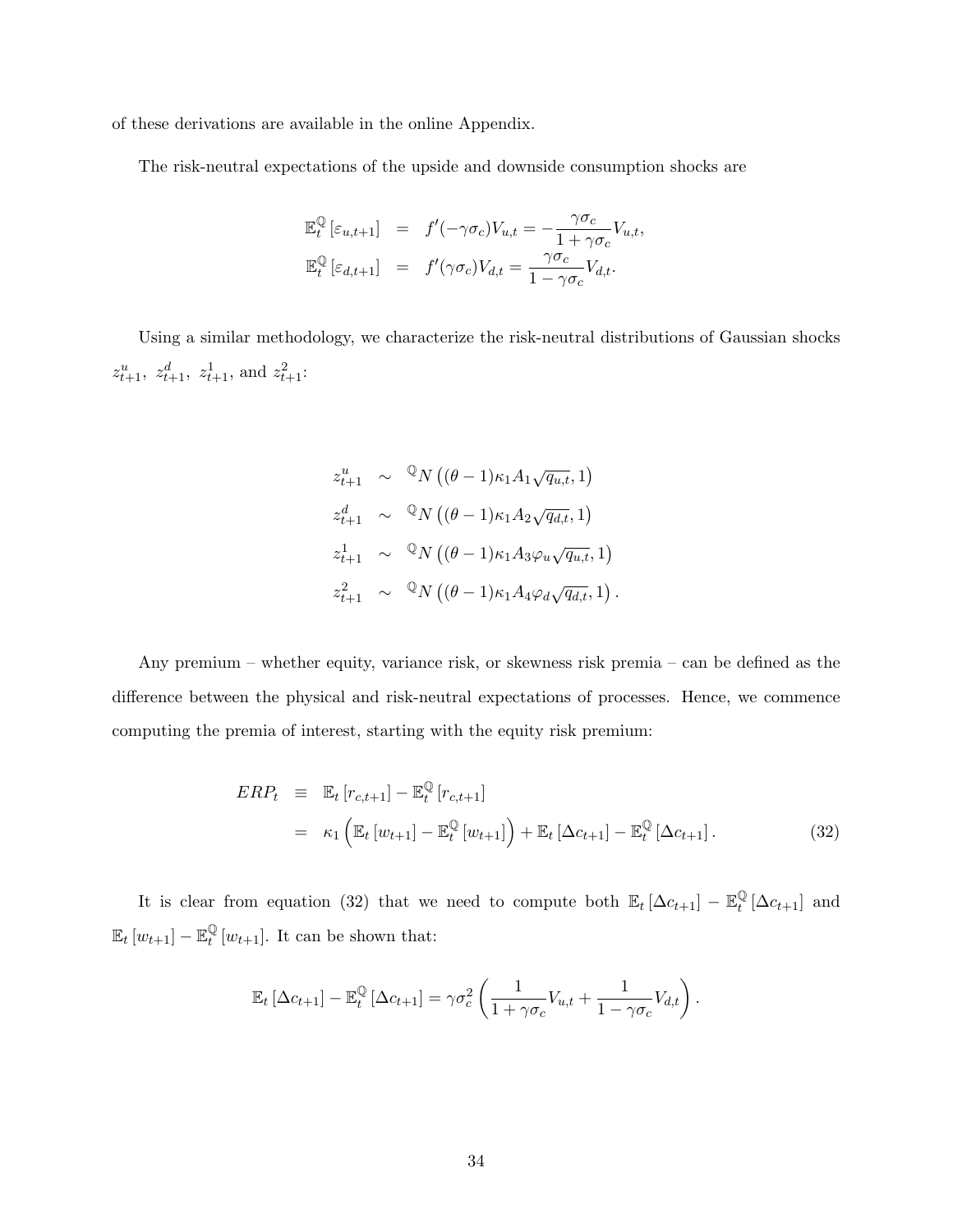Similarly:

$$
\mathbb{E}_{t}\left[w_{t+1}\right] - \mathbb{E}_{t}^{\mathbb{Q}}\left[w_{t+1}\right] = A_{1}\left(\mathbb{E}_{t}\left[V_{u,t}\right] - \mathbb{E}_{t}^{\mathbb{Q}}\left[V_{u,t}\right]\right) + A_{2}\left(\mathbb{E}_{t}\left[V_{d,t}\right] - \mathbb{E}_{t}^{\mathbb{Q}}\left[V_{d,t}\right]\right) + A_{3}\left(\mathbb{E}_{t}\left[q_{u,t}\right] - \mathbb{E}_{t}^{\mathbb{Q}}\left[q_{u,t}\right]\right) + A_{4}\left(\mathbb{E}_{t}\left[q_{d,t}\right] - \mathbb{E}_{t}^{\mathbb{Q}}\left[q_{d,t}\right]\right).
$$

To compute  $\mathbb{E}_t [w_{t+1}] - \mathbb{E}_t^{\mathbb{Q}}$  $\mathcal{L}_{t}^{Q}[w_{t+1}]$ , we need the premia for each risk factor  $(V_{u,t}, V_{d,t}, q_{u,t} \text{ and } q_{d,t}).$ Straightforward algebra yields:

$$
\mathbb{E}_{t}\left[V_{u,t}\right] - \mathbb{E}_{t}^{\mathbb{Q}}\left[V_{u,t}\right] = (1-\theta)\kappa_{1}A_{1}q_{u,t},
$$
\n
$$
\mathbb{E}_{t}\left[V_{d,t}\right] - \mathbb{E}_{t}^{\mathbb{Q}}\left[V_{d,t}\right] = (1-\theta)\kappa_{1}A_{2}q_{d,t},
$$
\n
$$
\mathbb{E}_{t}\left[q_{u,t}\right] - \mathbb{E}_{t}^{\mathbb{Q}}\left[q_{u,t}\right] = (1-\theta)\kappa_{1}A_{3}\varphi_{u}^{2}q_{u,t},
$$
\n
$$
\mathbb{E}_{t}\left[q_{d,t}\right] - \mathbb{E}_{t}^{\mathbb{Q}}\left[q_{d,t}\right] = (1-\theta)\kappa_{1}A_{4}\varphi_{d}^{2}q_{d,t}.
$$

Thus, it easily follows that the equity premium in our model is:

$$
ERP_t \equiv \frac{\gamma \sigma_c^2}{1 + \gamma \sigma_c} V_{u,t} + \frac{\gamma \sigma_c^2}{1 - \gamma \sigma_c} V_{d,t} + (1 - \theta) \kappa_1 \left( A_1^2 + A_3^2 \varphi_u^2 \right) q_{u,t} + (1 - \theta) \kappa_1 \left( A_2^2 + A_4^2 \varphi_d^2 \right) q_{d,t}. \tag{33}
$$

This expression for equity premium clearly shows that our model implies unequal loadings for upside and downside volatility factors. The slope coefficients for volatility-of-volatility factors are also – in general – unequal. We require that  $\sigma_c < \frac{1}{\gamma}$  $\frac{1}{\gamma}$  to maintain finite factor loadings.

We proceed and derive the closed form expressions for upside and downside variance risk premia. From equation (31) we know that

$$
\sigma_{r,t}^2 \equiv Var_t [r_{c,t+1}]
$$
\n
$$
= Var_t \left[ \sigma_c (\varepsilon_{u,t+1} - \varepsilon_{d,t+1}) + \kappa_1 \left[ (A_1 z_{t+1}^u + \varphi_u A_3 z_{t+1}^1) \sqrt{q_{u,t}} + (A_2 z_{t+1}^d + \varphi_d A_4 z_{t+1}^2) \sqrt{q_{d,t}} \right] \right]
$$
\n
$$
= \sigma_c^2 V_{u,t} + \sigma_c^2 V_{d,t} + \kappa_1^2 (A_1^2 + A_3^2 \varphi_u^2) q_{u,t} + \kappa_1^2 (A_2^2 + A_4^2 \varphi_d^2) q_{d,t},
$$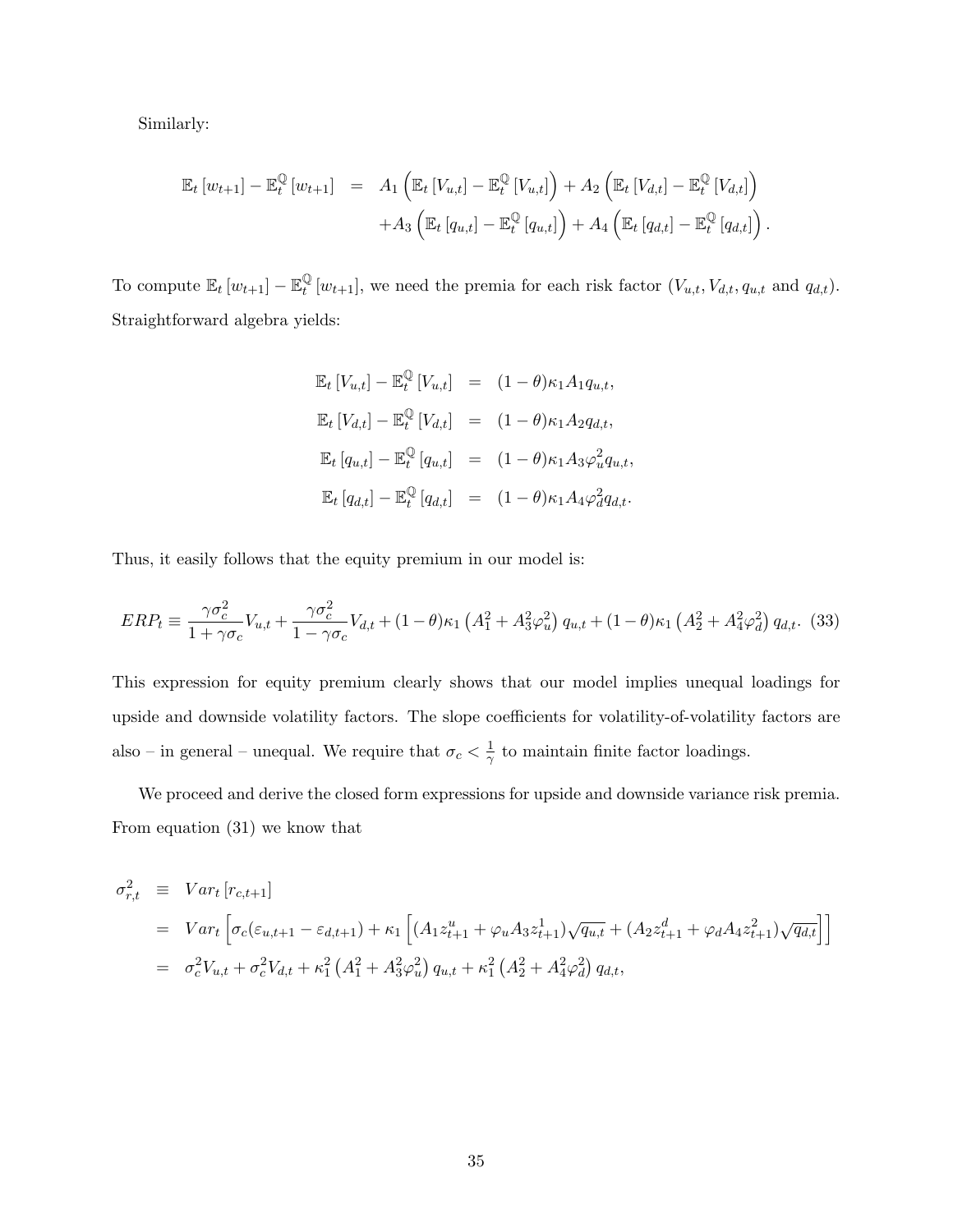where upside and downside variances are defined as:

$$
\left(\sigma_{r,t}^u\right)^2 = \sigma_c^2 V_{u,t} + \kappa_1^2 \left(A_1^2 + A_3^2 \varphi_u^2\right) q_{u,t},\tag{34}
$$

$$
\left(\sigma_{r,t}^d\right)^2 = \sigma_c^2 V_{d,t} + \kappa_1^2 \left(A_2^2 + A_4^2 \varphi_d^2\right) q_{d,t}.
$$
\n(35)

Using the definition of variance risk premium, we compute the upside variance risk premium as:

$$
VRP_t^U \equiv \mathbb{E}_t^{\mathbb{Q}} \left[ \left( \sigma_{r,t+1}^u \right)^2 \right] - \mathbb{E}_t \left[ \left( \sigma_{r,t+1}^u \right)^2 \right],
$$
  

$$
= \left( \theta - 1 \right) \left( \sigma_c^2 \kappa_1 A_1 + \kappa_1^3 \left( A_1^2 + A_3^2 \varphi_u^2 \right) A_3 \varphi_u^2 \right) q_{u,t}.
$$
 (36)

Similarly, we derive the following expression for the downside variance risk premium:

$$
VRP_t^D \equiv \mathbb{E}_t^{\mathbb{Q}} \left[ \left( \sigma_{r,t+1}^d \right)^2 \right] - \mathbb{E}_t \left[ \left( \sigma_{r,t+1}^d \right)^2 \right]
$$
  
= 
$$
(\theta - 1) \left( \sigma_c^2 \kappa_1 A_2 + \kappa_1^3 \left( A_2^2 + A_4^2 \varphi_d^2 \right) A_4 \varphi_d^2 \right) q_{d,t}.
$$
 (37)

Empirical evidences, presented in Section 4.4, imply  $VRP_t^U < 0$  and  $VRP_t^D > 0$ , hence it follows that

$$
\sigma_c^2 \kappa_1 A_1 + \kappa_1^3 \left( A_1^2 + A_3^2 \varphi_u^2 \right) A_3 \varphi_u^2 > 0, \tag{38}
$$

$$
\sigma_c^2 \kappa_1 A_2 + \kappa_1^3 \left( A_2^2 + A_4^2 \varphi_d^2 \right) A_4 \varphi_d^2 \quad < \quad 0. \tag{39}
$$

Since  $A_4 < 0$ ,  $A_2 < 0$  is a sufficient condition for  $\sigma_c^2 \kappa_1 A_2 + \kappa_1^3 (A_2^2 + A_4^2 \varphi_d^2) A_4 \varphi_d^2 < 0$ . Moreover,  $A_2 < 0 \Leftrightarrow \mu_2 <$  $\int \left[ -\sigma_c(1-\gamma) \right]$  $\frac{1}{\gamma-1}$ . In particular,  $\mu_2 \leq 0 \Rightarrow A_2 < 0 \Rightarrow VRP_t^d > 0$ . Since  $A_3 < 0, A_1 > 0$ is a necessary condition for  $\sigma_c^2 \kappa_1 A_1 + \kappa_1^3 (A_1^2 + A_3^2 \varphi_u^2) A_3 \varphi_u^2 > 0$ . It is easily shown that

$$
\sigma_c^2 \kappa_1 A_1 + \kappa_1^3 \left( A_1^2 + A_3^2 \varphi_u^2 \right) A_3 \varphi_u^2 > 0 \Leftrightarrow A_1^L < A_1 < A_1^U
$$

with

$$
A_1^L = \frac{-\sigma_c^2 \kappa_1 + \sqrt{\sigma_c^4 \kappa_1^2 - 4\left(\kappa_1^3 A_3 \varphi_u^2\right)^2 A_3^2 \varphi_u^2}}{2\kappa_1^3 A_3 \varphi_u^2}, \quad A_1^U = \frac{-\sigma_c^2 \kappa_1 - \sqrt{\sigma_c^4 \kappa_1^2 - 4\left(\kappa_1^3 A_3 \varphi_u^2\right)^2 A_3^2 \varphi_u^2}}{2\kappa_1^3 A_3 \varphi_u^2}.
$$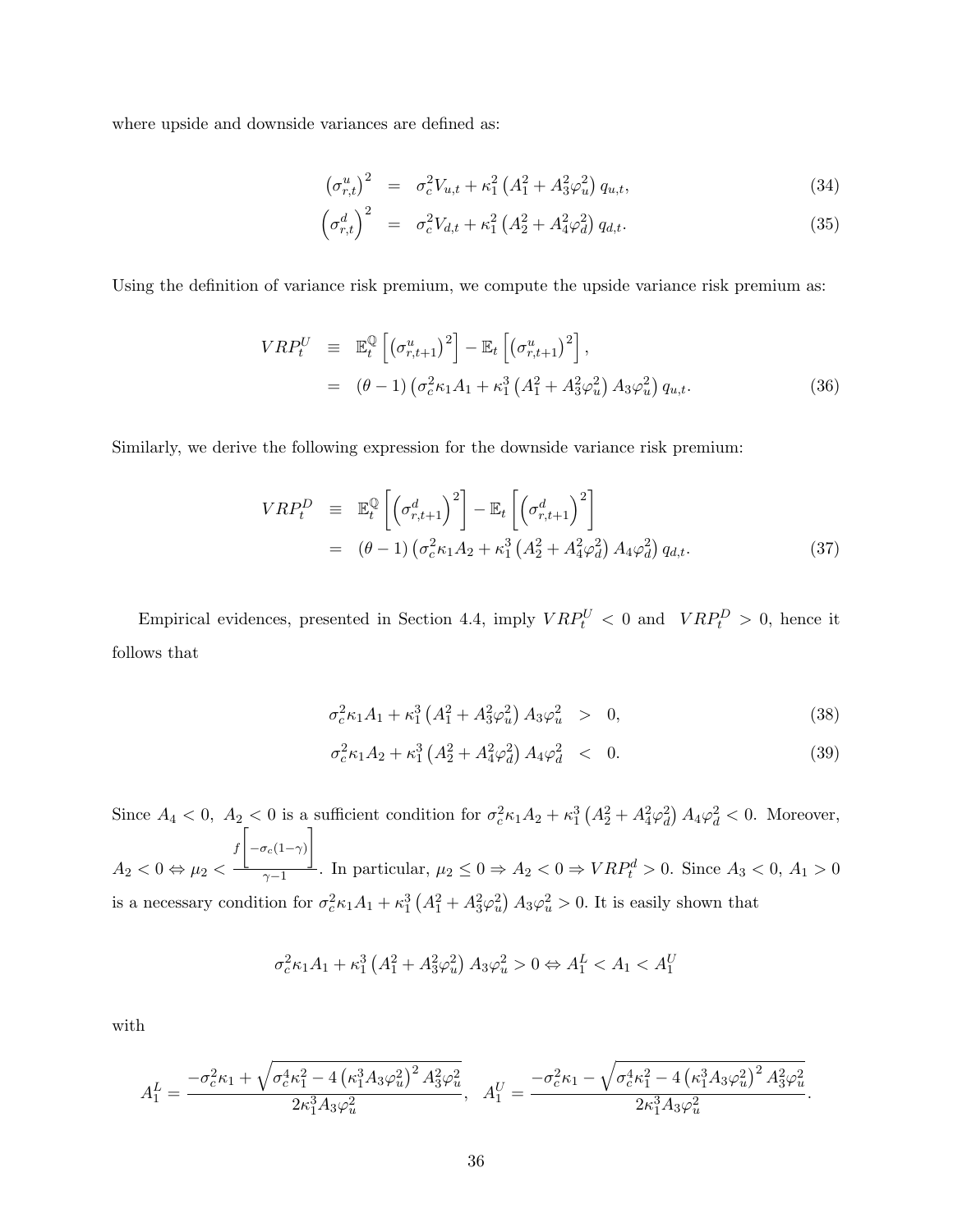Both  $A_1^U$  and  $A_1^L$  are positive. In addition, it is easy to see that

$$
A_1^L < A_1 < A_1^U \Leftrightarrow A_1^L < \frac{f\left[\sigma_c(1-\gamma)\right] + (1-\gamma)\mu_1}{\theta(\kappa_1\beta_u - 1)} < A_1^U,
$$
  

$$
A_1^L < A_1 < A_1^U \Leftrightarrow \mu_1^L < \mu_1 < \mu_1^U,
$$

with

$$
\mu_1^L = \frac{f\left[\sigma_c(1-\gamma)\right] + \theta(\kappa_1\beta_u - 1)A_1^L}{\gamma - 1} > 0,
$$
  

$$
\mu_1^U = \frac{f\left[\sigma_c(1-\gamma)\right] + \theta(\kappa_1\beta_u - 1)A_1^U}{\gamma - 1} > 0,
$$

which implies

 $\mu_1 > 0.$ 

Consequently, confirming our earlier intuition, we find that for upside variance risk-premium to be negative, expected consumption growth must increases with the upside variance. Similarly, a non-positive relation between expected consumption growth and downside variance is sufficient to induce a positive downside variance risk-premium.

Next, we derive the closed form expression for the skewness risk premium. Following Feunou, Jahan-Parvar, and Tédongap (2013, 2014), we define the skewness as

$$
sk_{r,t} = (\sigma_{r,t}^u)^2 - (\sigma_{r,t}^d)^2.
$$

As a result, we calculate the skewness risk premium as

$$
SRP_t \equiv VRP_t^u - VRP_t^d
$$
  
=  $\left[\mathbb{E}_t^{\mathbb{Q}}\left[\left(\sigma_{r,t+1}^u\right)^2\right] - \mathbb{E}_t\left[\left(\sigma_{r,t+1}^u\right)^2\right]\right] - \left[\mathbb{E}_t^{\mathbb{Q}}\left[\left(\sigma_{r,t+1}^d\right)^2\right] - \mathbb{E}_t\left[\left(\sigma_{r,t+1}^d\right)^2\right]\right],$   
=  $(\theta - 1)\left[\left(\sigma_c^2\kappa_1A_1 + \kappa_1^3\left(A_1^2 + A_3^2\varphi_u^2\right)A_3\varphi_u^2\right)q_{u,t} - \left(\sigma_c^2\kappa_1A_2 + \kappa_1^3\left(A_2^2 + A_4^2\varphi_d^2\right)A_4\varphi_d^2\right)q_{d,t}\right].(40)$ 

Based on our theoretical findings so far, it is easy to see that given  $\theta$  < 0 and conditions (38)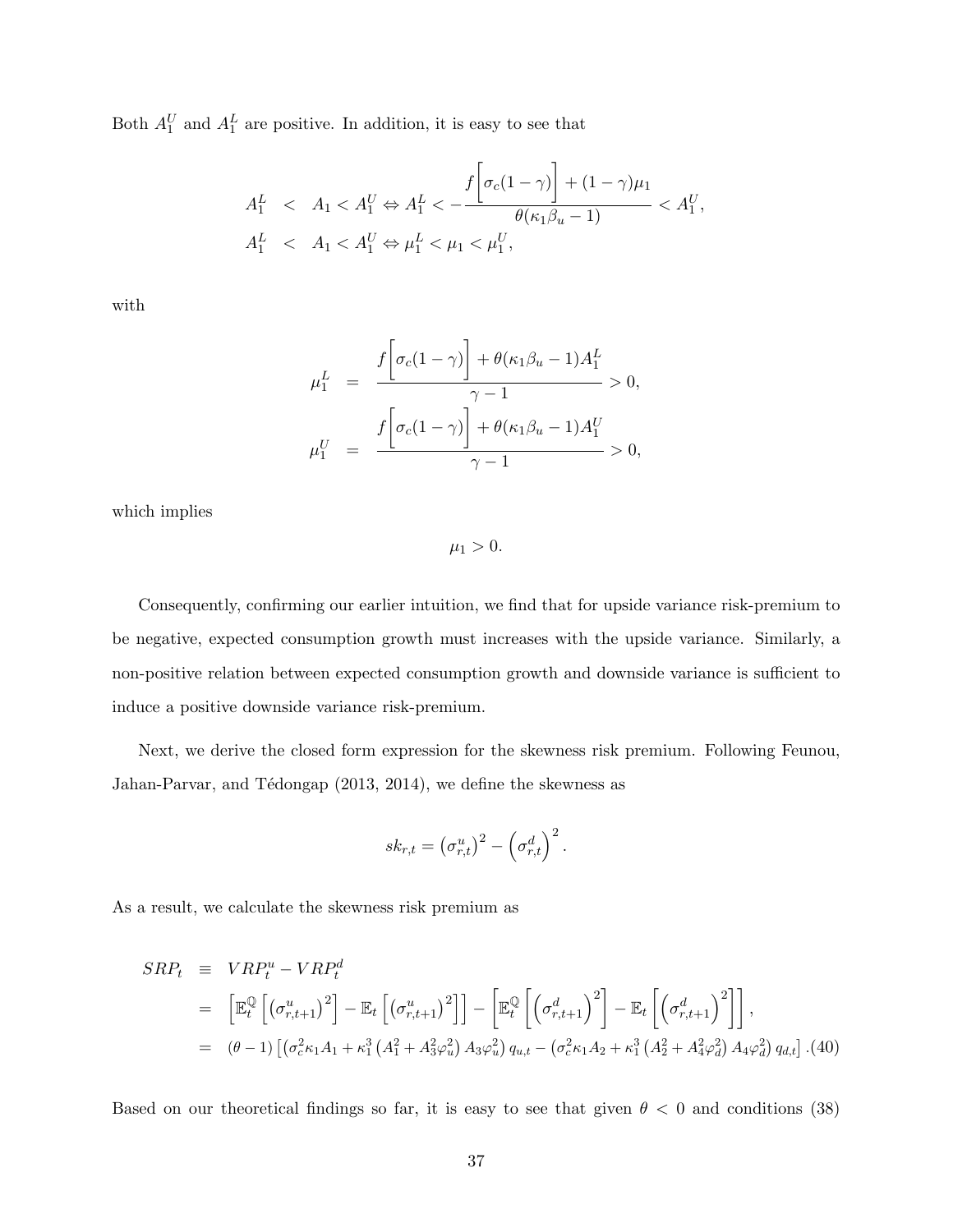and (39) – which we just verified – skewness risk premium is negative-valued, in compliance with our empirical findings in Section 4 and in Figure 7. Finally, since equation (33) implies that the equity risk-premium load positively on both  $q_{u,t}$  and  $q_{d,t}$ , and because  $VRP_t^U < 0$  is negatively proportional to  $q_{u,t}$  and  $VRP_t^D > 0$  is positively proportional to  $q_{d,t}$ , the equity risk-premium load positively on the downside variance risk-premium and negatively on the upside variance riskpremium, in compliance with our empirical findings in Section 4 and in Table 9. At this point, we have fully characterized the equity risk premium, upside and downside variance risk premia, the skewness risk premium, and by extension, risky asset returns.

In a nutshell, we show that first, our empirical findings are naturally aligned with a simple consumption-based asset pricing model. Second, the assumptions needed to support our empirical results are mild – we require distinct and time-varying upside and downside shocks to the consumption growth process, a predictable component in conditional consumption growth proportional to these up and down shocks variances, and an affine loading on risk factors. These are commonly maintained assumptions in the variance risk premium literature. Given these assumptions, we show that the upside variance risk premium is smaller in absolute term than the downside variance risk premium, that both upside and downside variance risk premia have opposite signs, and that the skewness risk premium is a negative-valued quantity.

## 6 Conclusion

In this study, we have decomposed the celebrated variance risk premium of Bollerslev, Tauchen, and Zhou (2009) – arguably one of the most successful short-term predictors of excess equity returns – to show that its prediction power stems from the downside variance risk premium embedded in this measure. Market participants seem more concerned with market downturns and demand a premium for bearing that risk. By contrast, they seem to like upward uncertainty in the market. As a result, the downside variance risk premium – the difference between option-implied, riskneutral expectations of market downside volatility and historical, realized downside variances – demonstrates significant prediction power (that is at least as powerful as the variance risk premium and often stronger) for excess returns.

We also show that the difference between upside and downside variance risk premia – our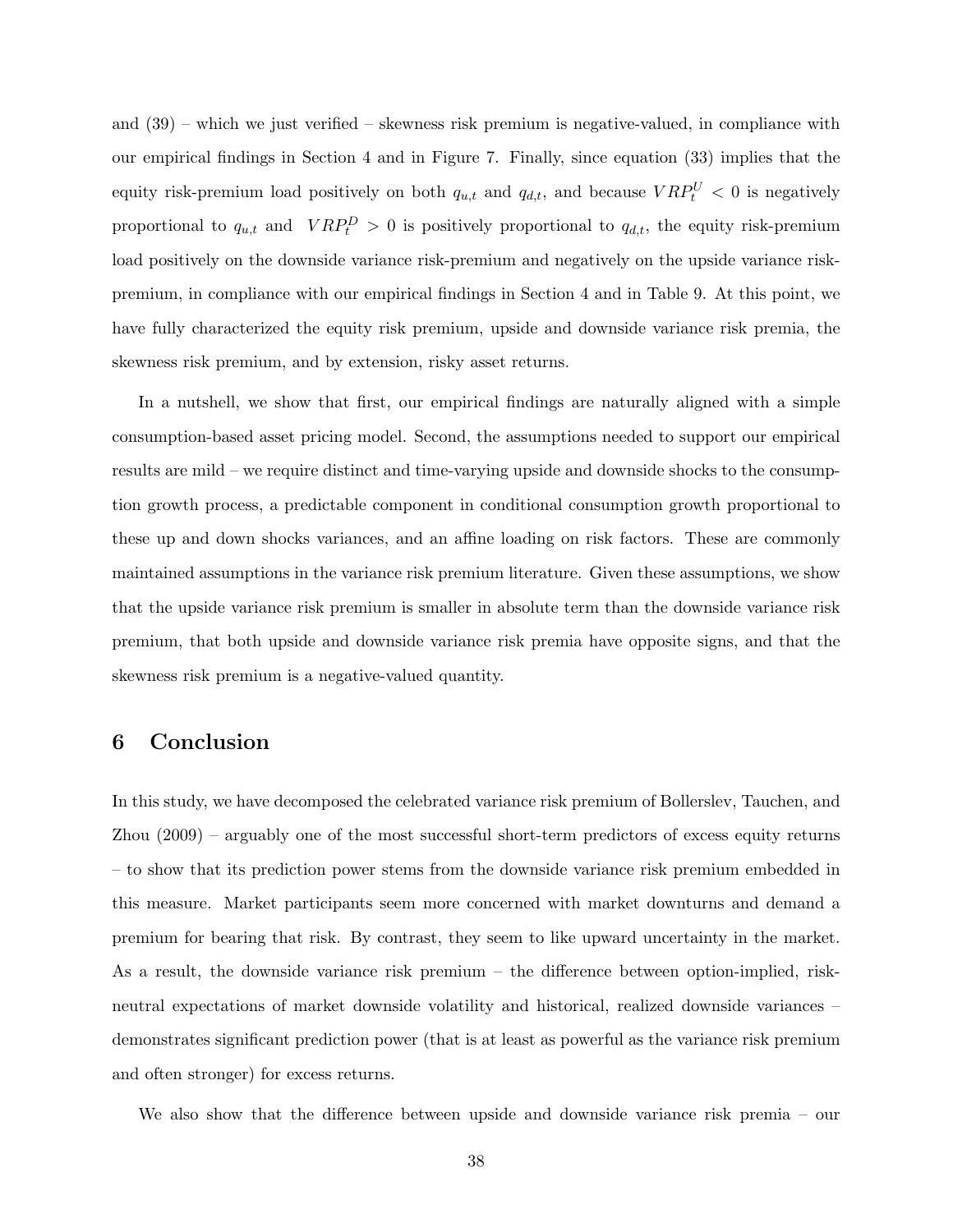proposed measure of the skewness risk premium – is both a priced factor in equity markets and a powerful predictor of excess returns. The skewness risk premium performs well for intermediate prediction steps beyond the reach of short-run predictor such as downside variance risk or variance risk premia and long-term predictors such as price-dividend or price-earning ratios alike. The skewness risk premium constructed from one-month's worth of data predicts excess returns between 8 months to a year ahead. The same measure constructed from a quarter's worth of data, predicts monthly excess returns between 4 months to one year ahead.

Our findings demonstrate remarkable robustness to the inclusion of common pricing variables. Downside variance risk and skewness risk premia have similar or better out-of-sample forecast ability in comparison with common pricing factors.

Finally, we show that our results are compatible with a simple equilibrium consumption-based asset pricing model. We develop a model where consumption growth features separate upside and downside time-varying shock processes, with feedback from volatilities to future growth. We show that under mild requirements about consumption growth, upside, and downside volatility processes, we can characterize the equity premium, upside and downside variance risk premia, and the skewness risk premium that support the main stylized facts obtained from our empirical investigation. In particular, we observe unequal weights for upside and downside variances in the equity premium, and opposite signs for upside and downside variance risk premia.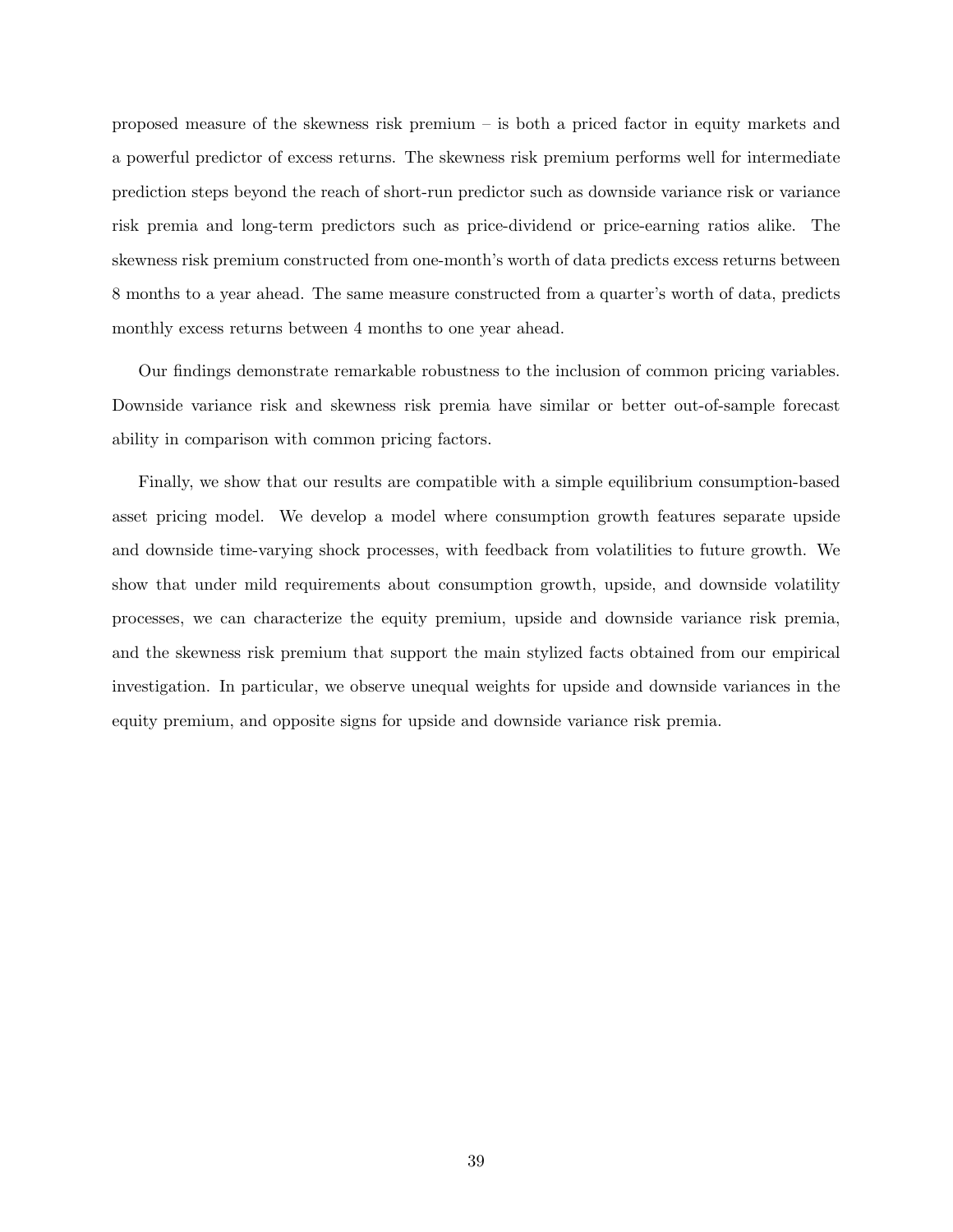# References

- Amaya, D., P. Christoffersen, K. Jacobs, and A. Vasquez. 2013. Does realized skewness predict the cross-section of equity returns? Working Paper, UQAM, Rotman School of Management - University of Toronto, C.T. Bauer College of Business - University of Houston, and ITAM School of Business .
- Amengual, D., and D. Xiu. 2014. Resoution of policy uncertainty and sudden declines in volatility. Working Paper, CEMFI and Chicago Booth .
- Andersen, T. G., T. Bollerslev, F. X. Diebold, and H. Ebens. 2001a. The distribution of realized stock return volatility. Journal of Financial Economics 61:43–76.
- Andersen, T. G., T. Bollerslev, F. X. Diebold, and P. Labys. 2001b. The distribution of realized exchange rate volatility. Journal of the American Statistical Association 96:42–55.
- 2003. Modeling and forecasting realized volatility. *Econometrica* 71:579–625.
- Andersen, T. G., and O. Bondarenko. 2007. Volatility as an asset class, chap. Construction and Interpretation of Model-Free Implied Volatility, 141–81. London, U.K.: Risk Books.
- Andersen, T. G., O. Bondarenko, and M. T. Gonzalez-Perez. 2014. Exploring return dynamics via corridor implied volatility. Working Paper .
- Ang, A., and G. Bekaert. 2007. Stock return predictability: Is it there? Review of Financial Studies 20:651–707.
- Bakshi, G., N. Kapadia, and D. Madan. 2003. Stock return characteristics, skew laws and the differential pricing of individual equity options. Review of Financial Studies 16:101–43.
- Bandi, F. M., and R. Renò. 2014. Price and volatility co-jumps. *Journal of Financial Economics*, forthcoming .
- Bansal, R., and A. Yaron. 2004. Risks for the long run: A potential resolution of asset pricing puzzles. Journal of Finance 59:1481–1509.
- Barndorff-Nielsen, O. E., S. Kinnebrock, and N. Shephard. 2010. Volatility and time series econometrics: Essays in honor of robert f. engle, chap. Measuring downside risk: realised semivariance, 117–36. Oxford University Press.
- Bekaert, G., E. Engstrom, and A. Ermolov. 2014. Bad environments, good environments: A nongaussian asymmetric volatility model. Journal of Econometrics, forthcoming .
- Bollerslev, T., G. Tauchen, and H. Zhou. 2009. Expected stock returns and variance risk premia. Review of Financial Studies 22:4463–92.
- Bollerslev, T., and V. Todorov. 2011a. Estimation of jump tails. *Econometrica* 79:1727–83.
- $-$ . 2011b. Tails, fears and risk premia. *Journal of Finance* 66:2165–211.
- Boyer, M. M., E. Jacquier, and S. van Norden. 2012. Are underwriting cycles real and forecastable? The Journal of Risk and Insurance 79:995–1015.
- Campbell, J. Y., and R. J. Shiller. 1988. The dividend-price ratio and expectations of future dividends and discount factors. Review of Financial Studies 1:195–228.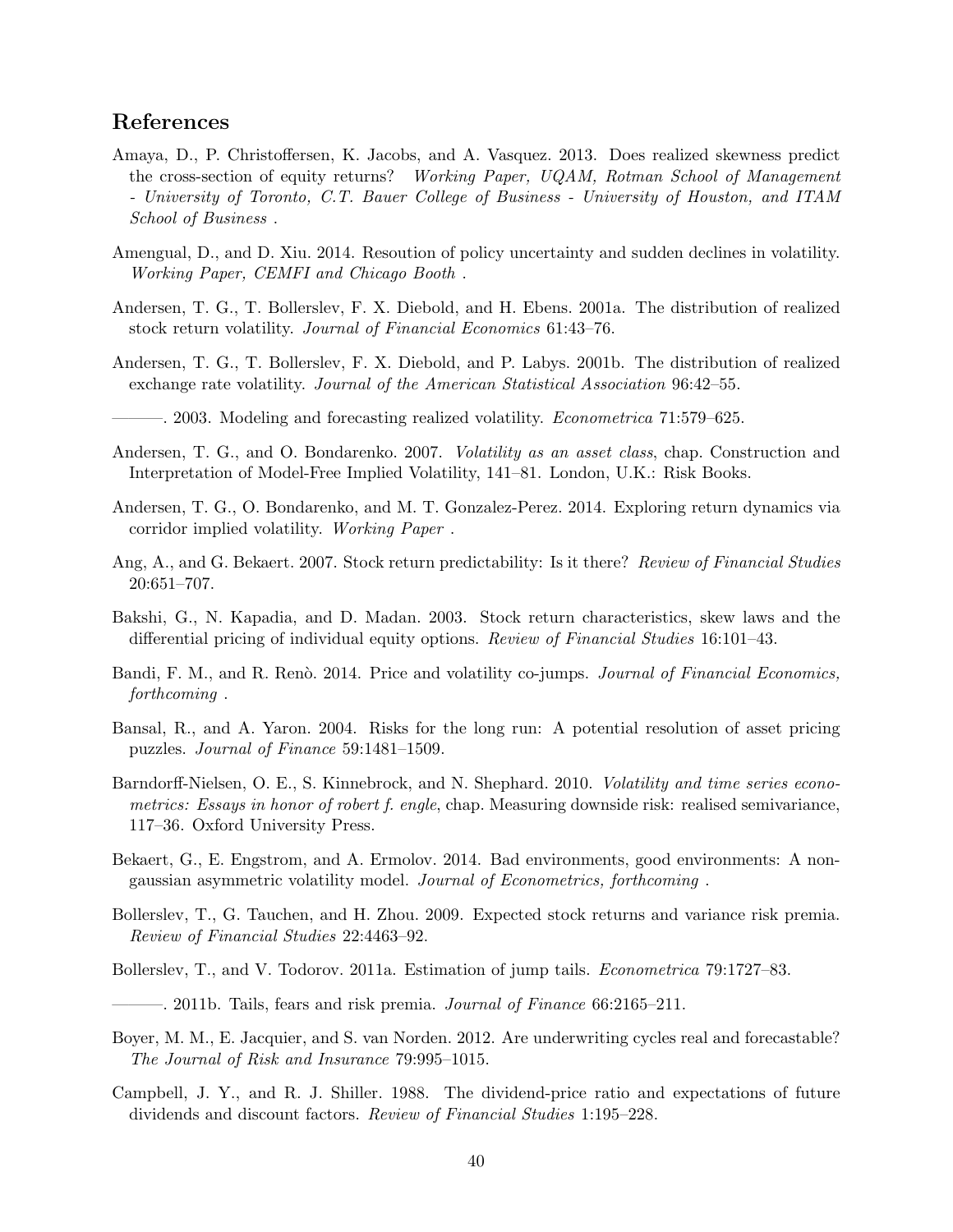- Carr, P., and D. Madan. 1998. Volatility, chap. Towards a Theory of Volatility Trading, 417–27. Risk Publications.
	- ———. 1999. Option valuation using the fast fourier transform. Journal of Computational Finance 2:61–73.
- ———. 2001. Quantitative analysis of financial markets, vol. 2, chap. Determining Volatility Surfaces and Option Values from an Implied Volatility Smile, 163–91. World Scientific Press.
- Chang, B., P. Christoffersen, and K. Jacobs. 2013. Market skewness risk and the cross-section of stock returns. Journal of Financial Economics 107:46–68.
- Cochrane, J. H. 1991. Production-based asset pricing and the link between stock returns and economic fluctuations. Journal of Finance 46:209–37.
- Colacito, R., E. Ghysels, and J. Meng. 2014. Skewness in expected macro fundamentals and the predictability of equity returns: Evidence and theory. Working Paper, Kenan Flagler Business School, UNC Chapel Hill .
- Corsi, F. 2009. A simple approximate long-memory model of realized volatility. Journal of Financial Econometrics 7:174–96.
- Diebold, F. X., and R. S. Mariano. 1995. Comapring predictive accuracy. Journal of Business and Economic Statistics 13:253–63.
- Dionne, G., J. Li, and C. Okou. 2014. An extension of the consumption-based CAPM model. Working Paper, HEC Montréal, Lingnan University, and UQAM.
- Drechsler, I., and A. Yaron. 2011. Whats Vol got to do with it? Review of Financial Studies 24:1–45.
- Eeckhoudt, L., and H. Schlesinger. 2008. Changes in risk and the demand for saving. Journal of Monetary Economics 55:1329 – 1336.
- Epstein, L. G., and S. E. Zin. 1989. Substitution, risk aversion, and the temporal behavior of consumption and asset returns: A theoretical framework. Econometrica 57:937–69.
- Fama, E. F., and K. R. French. 1988. Dividend yields and expected stock returns. Journal of Financial Economics 22:3–25.
- 1989. Business conditions and expected returns on stocks and bonds. *Journal of Financial* Economics 25:23–49.
- Feunou, B., J.-S. Fontaine, A. Taamouti, and R. T´edongap. 2014. Risk premium, variance premium, and the maturity structure of uncertainty. Review of Finance 18:219–69.
- Feunou, B., M. R. Jahan-Parvar, and R. Tédongap. 2013. Modeling Market Downside Volatility. Review of Finance 17:443–81.
- 2014. Which parametric model for conditional skewness? European Journal of Finance, forthcoming .
- Ghysels, E., A. Plazzi, and R. Valkanov. 2011. Conditional Skewness of Stock Market Returns in Developed and Emerging Markets and its Economic Fundamentals. Working Paper, Kenan-Flagler Business School-UNC, and Rady School of Business-UCSD .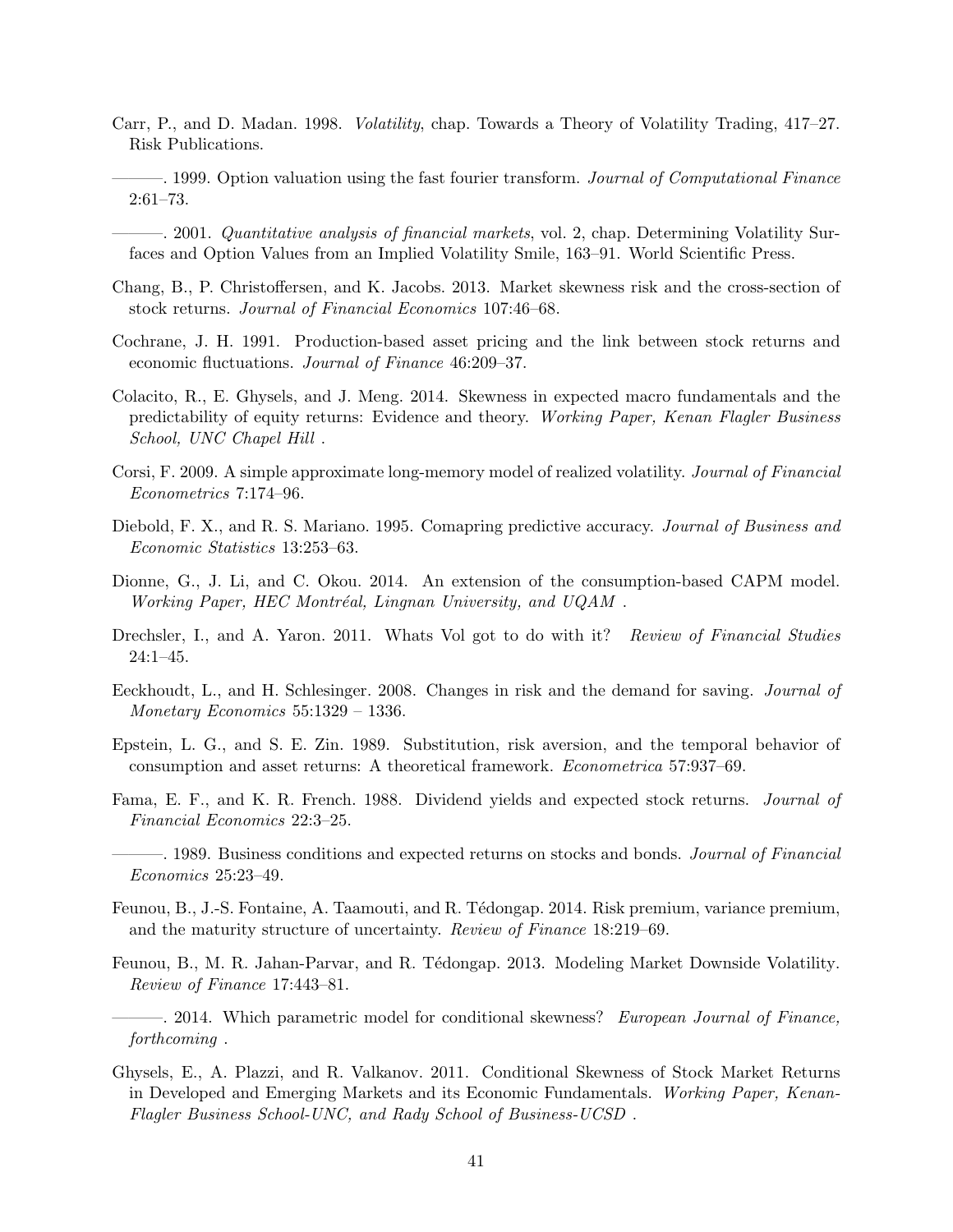- Gilchrist, S., R. Schoenle, J. W. Sim, and E. Zakrajšek. 2014. Inflation dynamics during the financial crisis. Working Paper, Federal Reserve Board and Boston University .
- Goyal, A., and I. Welch. 2008. A comprehensive look at the empirical performance of equity premium prediction. Review of Financial Studies 21:1455–508.
- Groeneveld, R., and G. Meeden. 1984. Measuring skewness and kurtosis. The Statistician 33:391–9.
- Gul, F. 1991. A Teory of Disappointment Aversion. Econometrica 59:667–86.
- Hansen, P. R., and A. Lunde. 2006. Realized variance and market microstructure noise. Journal of Business and Economic Statistics 24:127–61.
- Harvey, C. R., and A. Siddique. 1999. Autoregressive Conditional Skewness. Journal of Financial and Quantitative Analysis 34:465–88.
- ———. 2000. Conditional Skewness in Asset Pricing Tests. Journal of Finance 55:1263–95.
- Hodrick, R. J. 1992. Dividend yields and expected stock returns: Alternative procedures for inference and measurement. Review of Financial Studies 5:357–386.
- Inoue, A., and L. Kilian. 2004. In-sample or out-of-sample tests of predictability: Which one shouldf we use? Econometric Reviews 23:371–402.
- Jacquier, E., and C. Okou. 2014. Disentangling continuous volatility from jumps in long-run riskreturn relationships. Journal of Financial Econometrics 12:544–83.
- Kelly, B. T., and H. Jiang. 2014. Tail risk and asset prices. Review of Financial Studies 27:2841–71.
- Kelly, B. T., and S. Pruitt. 2013. Market expectations in the cross section of present values. Journal of Finance 68:1721–56.
- Kim, T.-H., and H. White. 2004. On More Robust Estimation of Skewness and Kurtosis. Finance Research Letters 1:56–73.
- Klibanoff, P., M. Marinacci, and S. Mukerji. 2009. Recursive smooth ambiguity preferences. *Journal* of Economic Theory 144:930–76.
- Kozhan, R., A. Neuberger, and P. Schneider. 2014. The skew risk premium in the equity index market. *Review of Financial Studies* 26:2174-203.
- Kreps, D. M., and E. L. Porteus. 1978. Temporal Resolution of Uncertainty and Dynamic Choice Theory. Econometrica 46:185–200.
- Lettau, M., and S. Ludvigson. 2001. Consumption, aggregate wealth, and expected stock returns. Journal of Finance 56:815–50.
- Ludvigson, S. C., and S. Ng. 2009. Macro factors in bond risk premia. Review of Financial Studies 22:5027–67.
- Miao, J., B. Wei, and H. Zhou. 2012. Ambiguity aversion and variance premium. Working Paper, Federal Reserve Board and Boston University .
- Nakamura, E., J. Steinsson, R. Barro, and J. Ursúa. 2013. Crises and recoveries in an empirical model of consumption disasters. American Economic Journal: Macroeconomics 5:35–74.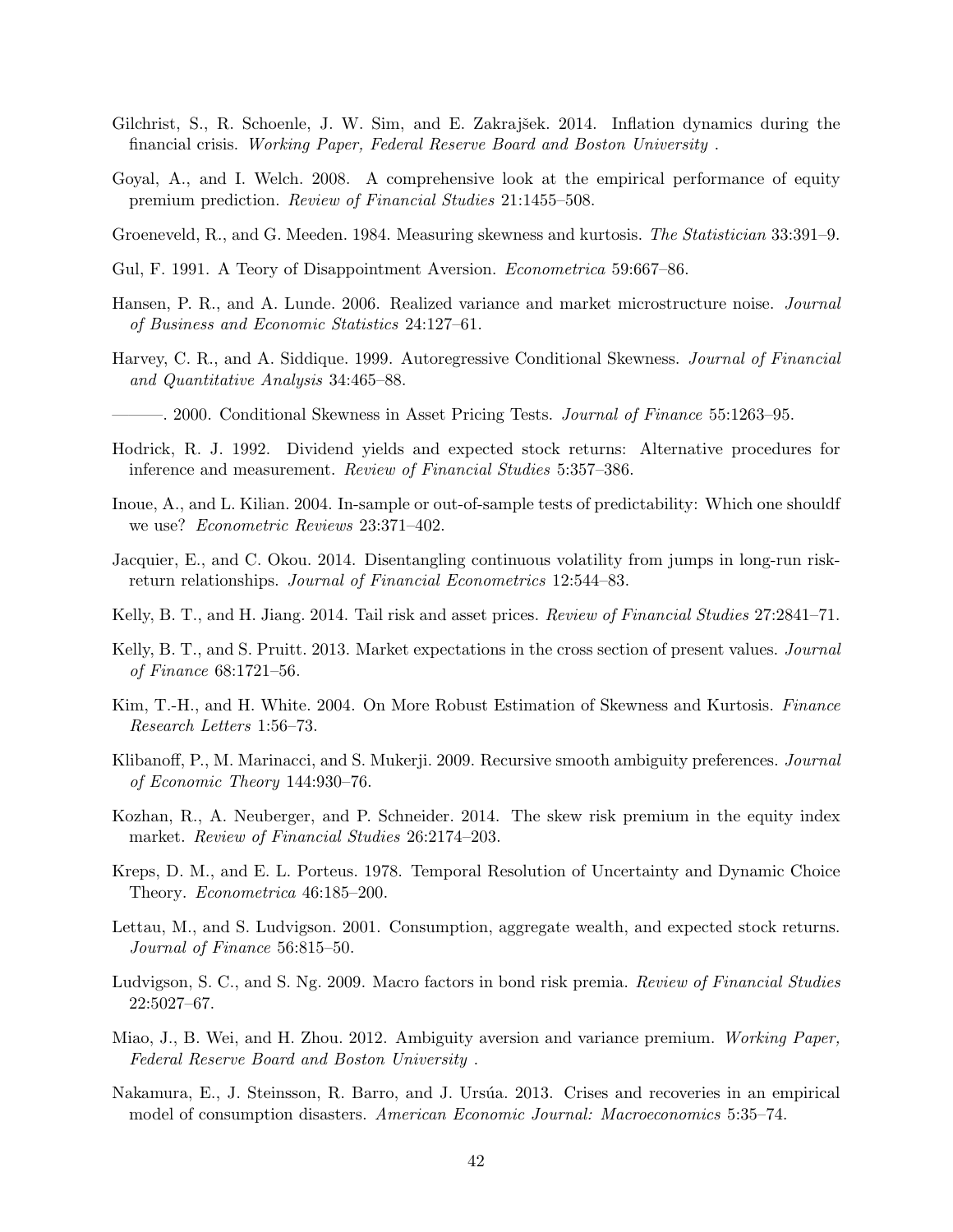Neuberger, A. 2012. Realized skewness. Review of Financial Studies 25:3423–55.

- Segal, G., I. Shaliastovich, and A. Yaron. 2015. Good and bad uncertainty: Macroeconomic and financial market implications. Journal of Financial Economics, forthcoming .
- Weil, P. 1989. The equity premium puzzle and the risk-free rate puzzle. Journal of Monetary Economics 24:401–21.
- West, K. D. 1996. Asymptotic inference about predictive ability. Econometrica 64:1067–84.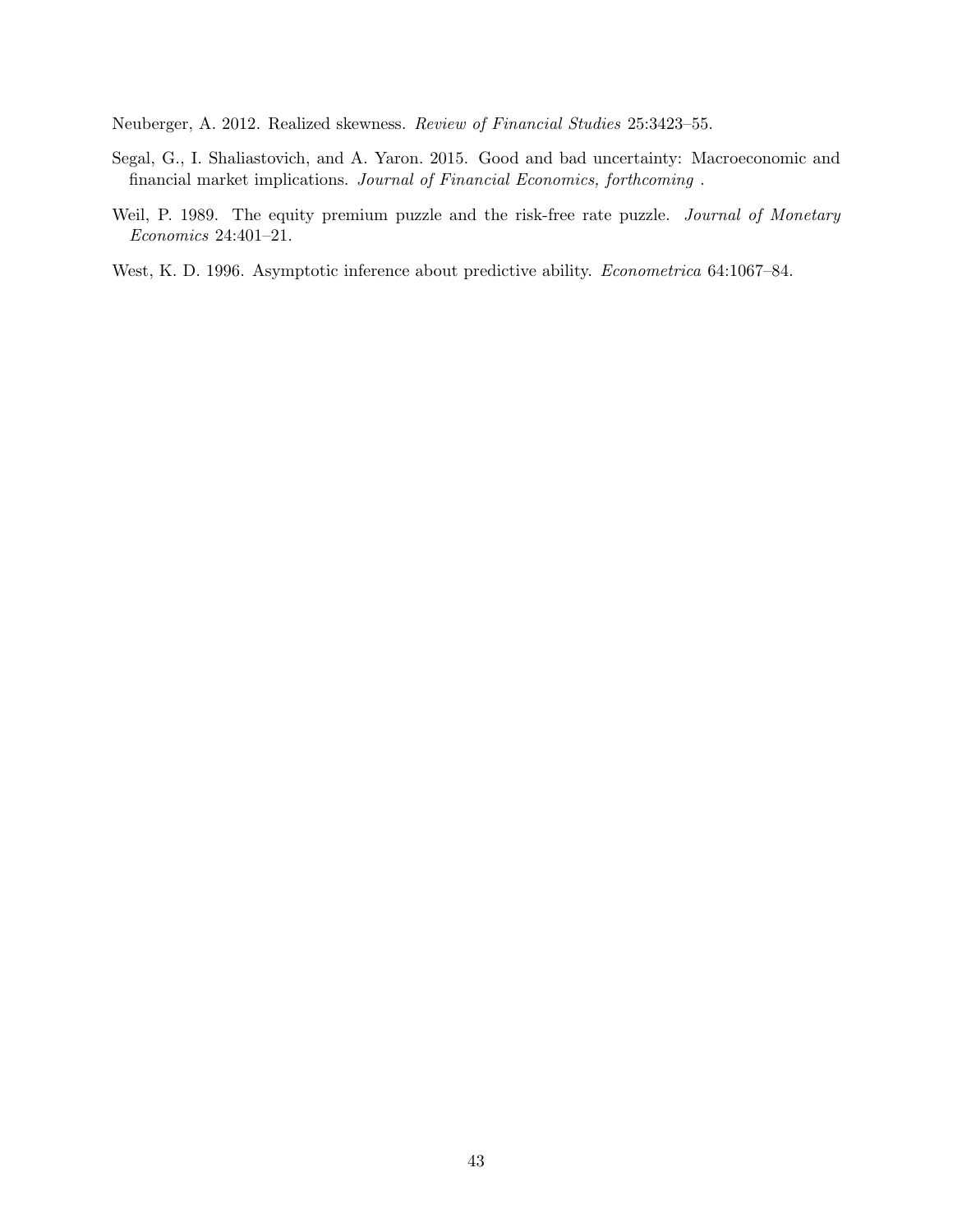|                         | Mean $(\%)$ | Median $(\%)$ | $(\%)$<br>Std. Dev. | <b>Skewness</b> | Kurtosis | AR(1)     |
|-------------------------|-------------|---------------|---------------------|-----------------|----------|-----------|
| Panel A: Excess Returns |             |               |                     |                 |          |           |
| Equity                  | 1.9771      | 14.5157       | 20.9463             | $-0.1531$       | 10.5559  | $-0.0819$ |
| Equity (1996-2007)      | 3.0724      | 12.5824       | 17.6474             | $-0.1379$       | 5.9656   | $-0.0165$ |
| Panel B: Risk-Neutral   |             |               |                     |                 |          |           |
| Variance                | 19.3544     | 18.7174       | 6.6110              | 1.5650          | 7.6100   | 0.9897    |
| Downside Variance       | 16.9766     | 16.2104       | 5.8727              | 1.6746          | 8.0637   | 0.9880    |
| Upside Variance         | 9.2570      | 9.1825        | 3.1295              | 1.1479          | 6.0030   | 0.9885    |
| Skewness                | $-7.7196$   | $-7.0090$     | 3.0039              | $-2.0380$       | 9.6242   | 0.9679    |
| Panel C: Realized       |             |               |                     |                 |          |           |
| Variance                | 19.2776     | 18.1475       | 8.7583              | 2.0683          | 8.7517   | 0.9998    |
| Downside Variance       | 13.5841     | 12.7362       | 6.2639              | 2.0297          | 8.6130   | 0.9998    |
| Upside Variance         | 13.6748     | 12.9029       | 6.1295              | 2.1022          | 8.8680   | 0.9998    |
| <b>Skewness</b>         | 0.0907      | 0.1186        | 0.4124              | $-0.3292$       | 2.7632   | 0.9694    |
| Panel D: Risk Premium   |             |               |                     |                 |          |           |
| Variance                | 0.0768      | 0.8349        | 4.7214              | $-1.3578$       | 7.5797   | 0.9802    |
| Downside Variance       | 3.3925      | 3.3805        | 3.5259              | $-0.0114$       | 5.9518   | 0.9684    |
| Upside Variance         | $-4.4178$   | $-3.3486$     | 3.7281              | $-2.4339$       | 10.6756  | 0.9909    |
| Skewness                | $-7.8103$   | $-6.9824$     | 2.9213              | $-2.1850$       | 10.3067  | 0.9668    |

Table 1: Summary Statistics

This table reports the summary statistics for the quantities investigated in this study. Mean, median, and standard deviation values are annualized and in percentages. We report excess kurtosis values.  $AR(1)$  represents the values for the first autocorrelation coefficient. The full sample is September 1996 to December 2010. We also consider a sub-sample ending in December 2007.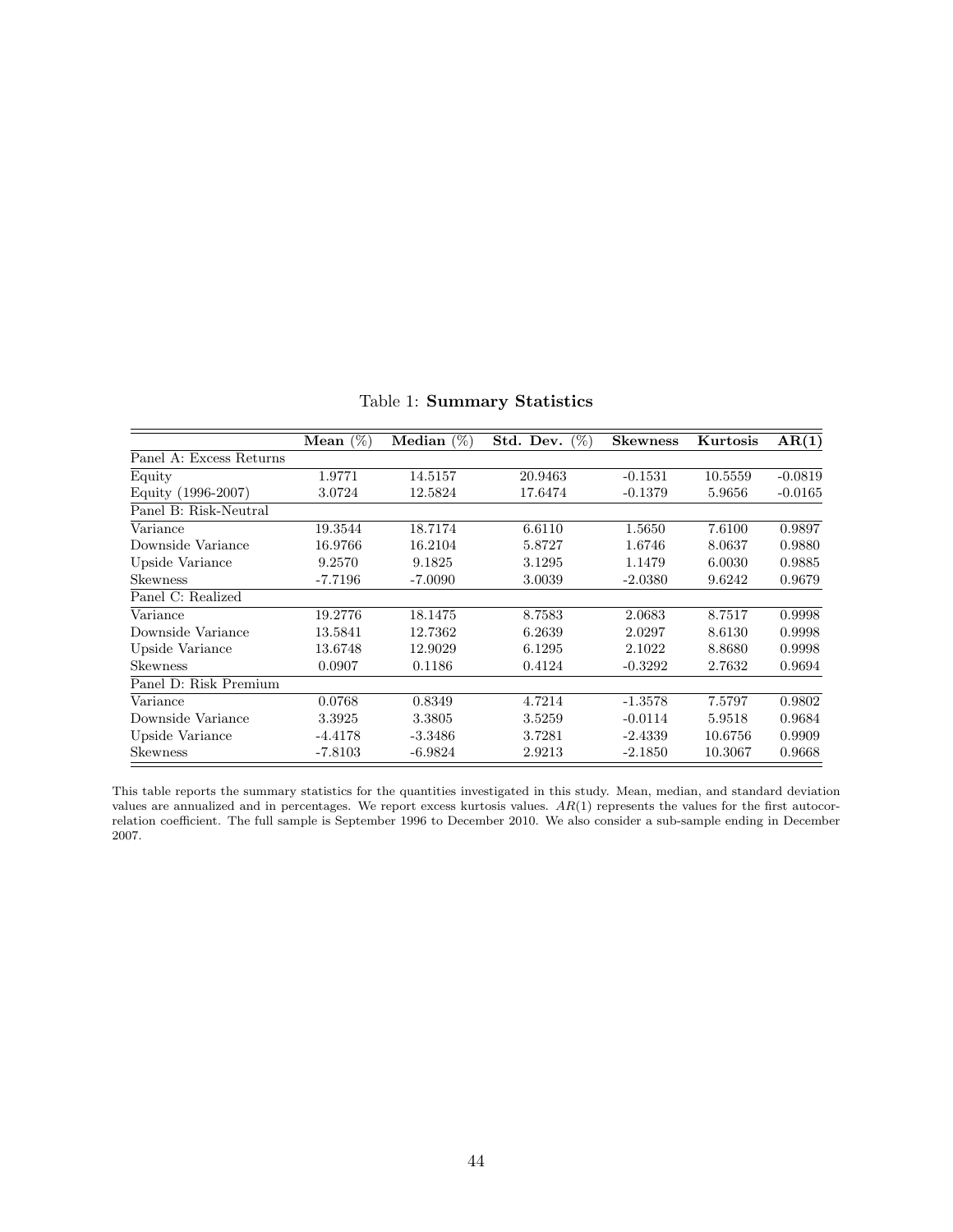|                                             |                                  | OTM Put                                                         |                                                            |                                                                | OTM Call                                                     |                                                    |                      |
|---------------------------------------------|----------------------------------|-----------------------------------------------------------------|------------------------------------------------------------|----------------------------------------------------------------|--------------------------------------------------------------|----------------------------------------------------|----------------------|
|                                             | < 0.97<br>S/S                    | 0.99<br>$\vee$<br>$\overline{S}/\overline{S}$<br>$\vee$<br>16.0 | $<1.01\,$<br>$\overline{S}/\overline{S}$<br>$\vee$<br>0.99 | $<1.03\,$<br>$\overline{S}/\overline{S}$<br>$\vee$<br>$1.01\,$ | $<1.05$<br>$\overline{S}/\overline{S}$<br>$\vee$<br>$1.03$   | $1.05\,$<br>$\land$<br>$\overline{S}/\overline{S}$ | $\overline{AB}$      |
| Panel A: By Moneyness                       |                                  |                                                                 |                                                            |                                                                |                                                              |                                                    |                      |
| Number of contracts                         | 223,579                          | 57,188                                                          | 71,879                                                     | 57,522                                                         | 26,154                                                       | 100,121                                            | 536,443              |
| Average price<br>Average implied volatility | 15.08<br>25.68                   | 39.44<br>17.05                                                  | 39.67<br>15.88                                             | 38.47<br>$15.58\,$                                             | $21.97\,$<br>14.30                                           | 15.50<br>$16.31\,$                                 | 23.90<br>20.06       |
|                                             | $30\,$<br>$\text{DTM} <$         | $60\,$<br>$\vee$<br>$\times$ DTM<br>$30\,$                      | $90\,$<br>$\vee$<br><b>DTM</b><br>$\vee$<br>$60\,$         | $120\,$<br>$\vee$<br>$<$ DTM<br>$\infty$                       | $<150\,$<br><b>DTM</b><br>$\vee$<br>120                      | $150\,$<br>$\text{DTM} >$                          | $\Lambda \rm{ll}$    |
| Panel B: By Maturity                        |                                  |                                                                 |                                                            |                                                                |                                                              |                                                    |                      |
| Number of contracts<br>Average price        | 115,392<br>10.45                 | 140,080<br>14.90                                                | 83,937<br>20.17                                            | 36,163<br>24.88                                                | 22,302<br>26.20                                              | 138,569<br>45.82                                   | 536,443<br>$23.90\,$ |
| Average implied volatility                  | 19.40                            | 20.20                                                           | 20.06                                                      | 21.11                                                          | 20.48                                                        | 20.13                                              | 20.06                |
|                                             | $\overline{15}$<br>$\vee$<br>XIV | $20\,$<br>$\vee$<br>VIX<br>$\vee$<br>$\overline{15}$            | 25<br>$\vee$<br>VIX<br>$\vee$<br>$\Omega$                  | $\rm 30$<br>$\vee$<br>VIX<br>$\vee$<br>25                      | $35^{\circ}$<br>$\vee$<br>VIX<br>$\vee$<br>$\boldsymbol{30}$ | $35^{\circ}$<br>$\land$<br>XIN                     | $\Xi$                |
| Panel C: By VIX Level                       |                                  |                                                                 |                                                            |                                                                |                                                              |                                                    |                      |
| Number of contracts                         | 74,048                           | 115,970                                                         | 164,832                                                    | 88,146                                                         | 37,008                                                       | 56,439                                             | 536,443              |
| Average price                               | 17.90                            | 20.70                                                           | 24.89                                                      | 26.84                                                          | 26.80                                                        | 28.93                                              | 23.90                |
| Average implied volatility                  | $11.63\,$                        | 15.92                                                           | 19.42                                                      | 22.20                                                          | 25.31                                                        | 34.72                                              | 20.06                |

## Table 2: S&P 500 Index Option Data

This table sorts S&P 500 index option data by moneyness, maturity, and VIX level. Out-of-the-money (OTM) call and put options from OptionMetrics from September 3, 1996 to December 30, 2010 are used. The moneyness is measured by the ratio of the strike price  $(S)$  to underlying asset price  $(S)$ . DTM is the time to maturity in number of calendar days. The average price and the average implied volatility are expressed in dollars and percentages, respectively.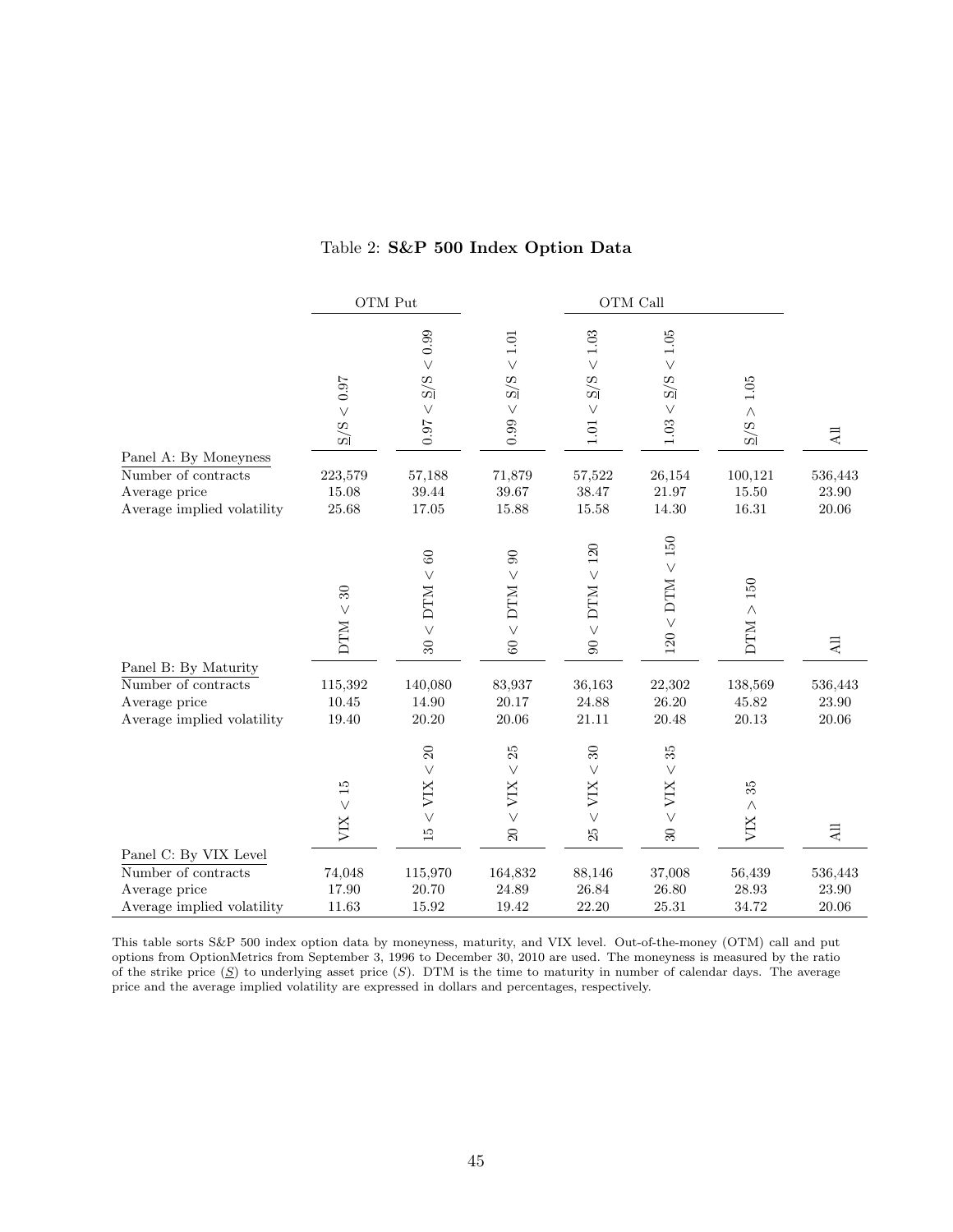Table 3: Relationship between Variance Risk Premium Components and Financial and Macroeconomic Variables Table 3: Relationship between Variance Risk Premium Components and Financial and Macroeconomic Variables

| Variance Risk Premium                                  |                 |       | Downside Variance Risk Premium                      |                 |           |
|--------------------------------------------------------|-----------------|-------|-----------------------------------------------------|-----------------|-----------|
| Variable                                               | $t\text{-Stat}$ | $R^2$ | Variable                                            | $t\text{-Stat}$ | $R^2$     |
| Nonfarm Payrolls, Total Private                        | 11.44           | 41.94 | Nonfarm Payrolls, Total Private                     | 7.67            | 24.52     |
| Nonfarm Payrolls, Wholesale Trade                      | 10.55           | 38.06 | IPI, Durable Goods Materials                        | 7.08            | $21.70\,$ |
| PI, Durable Goods Materials                            | 9.61            | 33.79 | Nonfarm Payrolls, Wholesale Trade                   | 6.99            | $21.26\,$ |
| Trade & Utilities<br>Nonfarm Payrolls, Transportation, | 0.16            | 31.69 | Industrial Production Index, Total Index            | 6.81            | 20.40     |
| Nonfarm Payrolls, Services                             | 8.90            | 30.46 | IPI, Final Products and Nonindustrial Supplies      | 6.62            | 19.47     |
| PI, Manufacturing (SIC)                                | 8.27            | 27.45 | PI, Manufacturing (SIC)                             | 6.57            | 19.25     |
| PI, Final Products and Nonindustrial Supplies          | 8.20            | 27.08 | Nonfarm Payrolls, Transportation, Trade & Utilities | 6.39            | 18.41     |
| Nonfarm Payrolls, Retail Trade                         | 8.16            | 26.89 | Nonfarm Payrolls, Services                          | 6.25            | 17.77     |
| Index<br>Industrial Production Index, Total            | 7.96            | 25.92 | Nonfarm Payrolls, Retail Trade                      | 5.84            | 15.84     |
| Nonfarm Payrolls, Construction                         | 7.80            | 25.15 | IPI, Final Products                                 | 5.73            | 15.37     |
| Risk Premium<br>Upside Variance                        |                 |       | Skewness Risk Premium                               |                 |           |
| Variable                                               | $t$ -Stat       | $R^2$ | Variable                                            | $t$ -Stat       | $R^2$     |
| Nonfarm Payrolls, Total Private                        | 14.24           | 52.82 | PPI, Intermediate Materials, Supplies & Components  | $-5.92$         | 16.23     |
| Nonfarm Payrolls, Wholesale Trade                      | 13.41           | 49.85 | Nonfarm Payrolls, Mining and Logging                | $-5.67$         | 15.09     |
| Irade & Utilities<br>Nonfarm Payrolls, Transportation, | 10.94           | 39.82 | Nonfarm Payrolls, Construction                      | $-5.26$         | 13.24     |
| PI, Durable Goods Materials                            | 10.67           | 38.61 | Nonfarm Payrolls, Wholesale Trade                   | $-5.11$         | $12.61\,$ |
| Nonfarm Payrolls, Services                             | 10.66           | 38.56 | <b>I-Year Treasury</b>                              | $-5.06$         | 12.39     |
| Nonfarm Payrolls, Construction                         | 10.38           | 37.31 | CPI, All Items                                      | $-4.98$         | 12.03     |
| Nonfarm Payrolls, Retail Trade                         | 9.51            | 33.33 | <b>CPI, All Items Less Medical Care</b>             | $-4.95$         | 11.94     |
| PI, Manufacturing (SIC)                                | 8.49            | 28.50 | 5-Month Treasury Bil                                | $-4.92$         | 11.80     |
| IPI, Final Products and Nonindustrial Supplies         | 8.31            | 27.63 | Nonfarm Payrolls, Total Private                     | $-4.88$         | 11.63     |
| Nonfarm Payrolls, Financial Sector                     | 8.01            | 26.18 | CPI, All Items Less Food                            | $-4.82$         | 11.36     |

This table reports the ten macroeconomic variables that demonstrate high contemporaneous correlation and explanatory power for variance and skewness risk premia. The results are sorted based on the size of adjusted  $R^2$ s This table reports the ten macroeconomic variables that demonstrate high contemporaneous correlation and explanatory power for variance and skewness risk premia. The results are sorted based on the size of adjusted R2s from performing a univariate, linear regression analysis where the dependent variable is either the variance risk premium, upside variance risk premium, downside variance risk premium, or skewness risk premium, and the independent variable is one of the 124 macroeconomic and financial variable series studied by Feunou et al. (2014). Both adjusted  $R^2$ s and Student's t-statistic for the slope parameters are reported.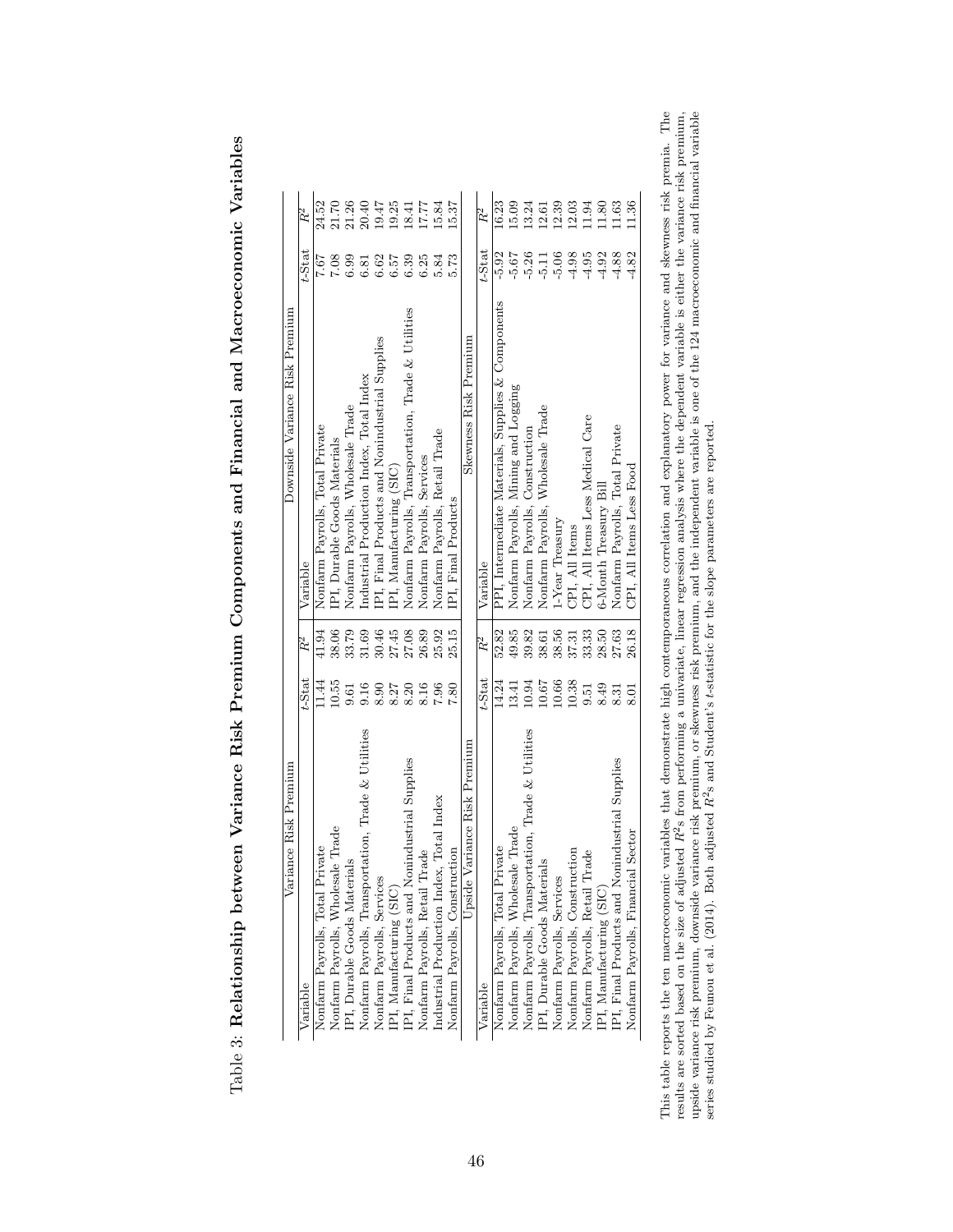| Date     | $\Delta$ Variance      | AReturn  | News                                                                                                                                                                                                                              |
|----------|------------------------|----------|-----------------------------------------------------------------------------------------------------------------------------------------------------------------------------------------------------------------------------------|
| 08/18/98 | $-0.373(-0.365)$       | 0.013    | Clinton admits to "wrong" relationship with Ms. Lewinsky and FOMC's decision to leave interest rates unchanged<br>President                                                                                                       |
| 09/01/98 | $-0.722(-0.664)$       | 0.035    | Fed adds money to the banking system with Repo                                                                                                                                                                                    |
| 09/08/98 | $-0.526(-0.455)$       | 0.021    | Fed Chairman Greenspan's statement that a rate cut might be forthcoming.                                                                                                                                                          |
| 09/14/98 | $-0.185$               |          | Clinton advocated a coordinated global policy for economic growth in NYC.<br>President                                                                                                                                            |
| 09/23/98 | $-0.344(-0.280)$       | 0.027    | Fed Chairman Greenspan testimony before the Committee on the Budget, U.S. Senate.                                                                                                                                                 |
| 10/20/98 | $-0.253$               | $-0.007$ | 3 big US banks delivered better-than-expected earnings and bullish mood after Fed rate cut previous week.                                                                                                                         |
| 08/11/99 | $-0.266(-0.276)$       | 0.008    | Fed Beige Book release shows that US economic growth remains strong                                                                                                                                                               |
| 01/07/00 | $-0.500$               | 0.031    | Unemployment report shows the lowest unemployment rate in the past 30 years.                                                                                                                                                      |
| 03/16/00 | $-0.266$               | 0.037    | Inflation Remains Tame Enough to Keep the Federal Reserve from Tightening Credit<br>Release of                                                                                                                                    |
| 04/17/00 | $-0.373(-0.296)$       | 0.032    | Treasury Secretary Lawrence H. Summers Statement that Fundamentals of Economy are in Place                                                                                                                                        |
| 10/19/00 | $-0.241$               | 0.018    | Feds Greenspan Gives Keynote Speech at Cato Institute and Jobless Claim Drop by 7,000 in Latest Week                                                                                                                              |
| 01/03/01 | $-0.282(-0.179)$       | 0.052    | Fed's Announcement of a Surprise, Inter-Meeting Rate Cut                                                                                                                                                                          |
| 05/17/05 | $-0.275 (-0.303)$      | 0.01     | John Snow Call on China to Take An Intermediate Step in Revaluing its Currency                                                                                                                                                    |
| 05/19/05 | $-0.297$               |          | Fed Chairman A. Greenspan Steps up Criticism of Fannie Mae and Freddie Mac                                                                                                                                                        |
| 06/15/06 | $-0.549(-0.625)$       | 710.0    | Fed Chairman B. Bernankes Speech on Inflation Expectations within Historical Ranges                                                                                                                                               |
| 06/29/06 | $-0.295 (-0.325)$      | 0.016    | FOMC Statement to Raise Its Target for the Federal Funds Rate by 25 Basis Points                                                                                                                                                  |
| 07/19/06 | $-0.272$               |          | Fed Chairman B. Bernanke Warned that the Fed Must Guard Against Rising Prices Taking Hold                                                                                                                                         |
| 02/28/07 | $-0.396$               |          | Fed Chairman B. Bernanke Told a House Panel that Markets Seemed Working Well                                                                                                                                                      |
| 03/06/07 | $-0.217$               |          | Henry Paulson in Tokyo Said the Global Economy was As Strong As He's Ever Seen                                                                                                                                                    |
| 06/27/07 | $-0.271$               |          | FOMC Announcement Generated Market Rebound the Previous Date                                                                                                                                                                      |
| 08/21/07 | $-0.188$               |          | Senator Dodd said the Fed to Deal with the Turmoil after Meeting with Paulson and Bernanke                                                                                                                                        |
| 09/18/07 | $-0.415(-0.353)$       | 0.024    | FOMC Decided to Lower its Target for the Federal Funds Rate by 50 Basis Points                                                                                                                                                    |
| 03/18/08 | $-0.216$               |          | Fed Cut the Fed Funds Rate by Three-Quarters of a Percentage Point                                                                                                                                                                |
| 10/14/08 | $-0.489(-0.304)$       | $-0.048$ | FOMC Decided to Lower its Target for the Federal Funds Rate by 50 Basis Points                                                                                                                                                    |
| 10/20/08 | $-0.426(-0.413)$       | 0.033    | Fed Chairman B. Bernanke Testimony on the Budget, U.S. House of Representatives                                                                                                                                                   |
| 10/28/08 | $-0.313(-0.230)$       | 0.075    | Fed to Cut the Rate Following the Two-Day FOMC Meeting is Expected by the Market                                                                                                                                                  |
| 11/13/08 | $-0.328(-0.240)$       | 0.062    | Bush's Speech on Financial Crisis<br>President                                                                                                                                                                                    |
| 12/19/08 | $-0.244$               |          | Bush Declared that TARP Funds to be Spent on Programs Paulson Deemed Necessary<br>President                                                                                                                                       |
| 02/24/09 | $-0.261$               |          | Obama's First Speech as the President to Joint Session of U.S. Congress<br>President                                                                                                                                              |
| 05/10/10 | $-0.647$ ( $-0.601$ )  | 0.003    | Policy Makers Unveiled An Unprecedented Emergency Loan Plan<br>European                                                                                                                                                           |
| 03/21/11 | $-0.277$               |          | Japanese Nuclear Reactors Cooled Down and Situations in Libya Tamed by Unilateral Forces                                                                                                                                          |
| 08/09/11 | $-0.433(-0.370)$       | 0.046    | FOMC Statement Explicitly Stating A Duration for An Exceptionally Low Target Rate                                                                                                                                                 |
| 10/27/11 | $(-0.205)$<br>$-0.245$ | 0.034    | Union Leaders Made a Bond Deal to Fix the Greek Debt Crisis<br>European                                                                                                                                                           |
| 01/02/13 | $-0.432(-0.427)$       | 0.025    | Obama and Senator McConnell's Encouraging Comments on the "Fiscal Cliff" Issue<br>President                                                                                                                                       |
|          |                        |          | This table from Amengual and Xiu (2014) presents in the last column the events that may lead to the largest volatlity drops in sample. The first column is the date of the event. The second shows<br>changes in estimated spot v |

Table 4: Policy News Potentially Associated with Volatility Changes-Booth Dates Table 4: Policy News Potentially Associated with Volatility Changes–Booth Dates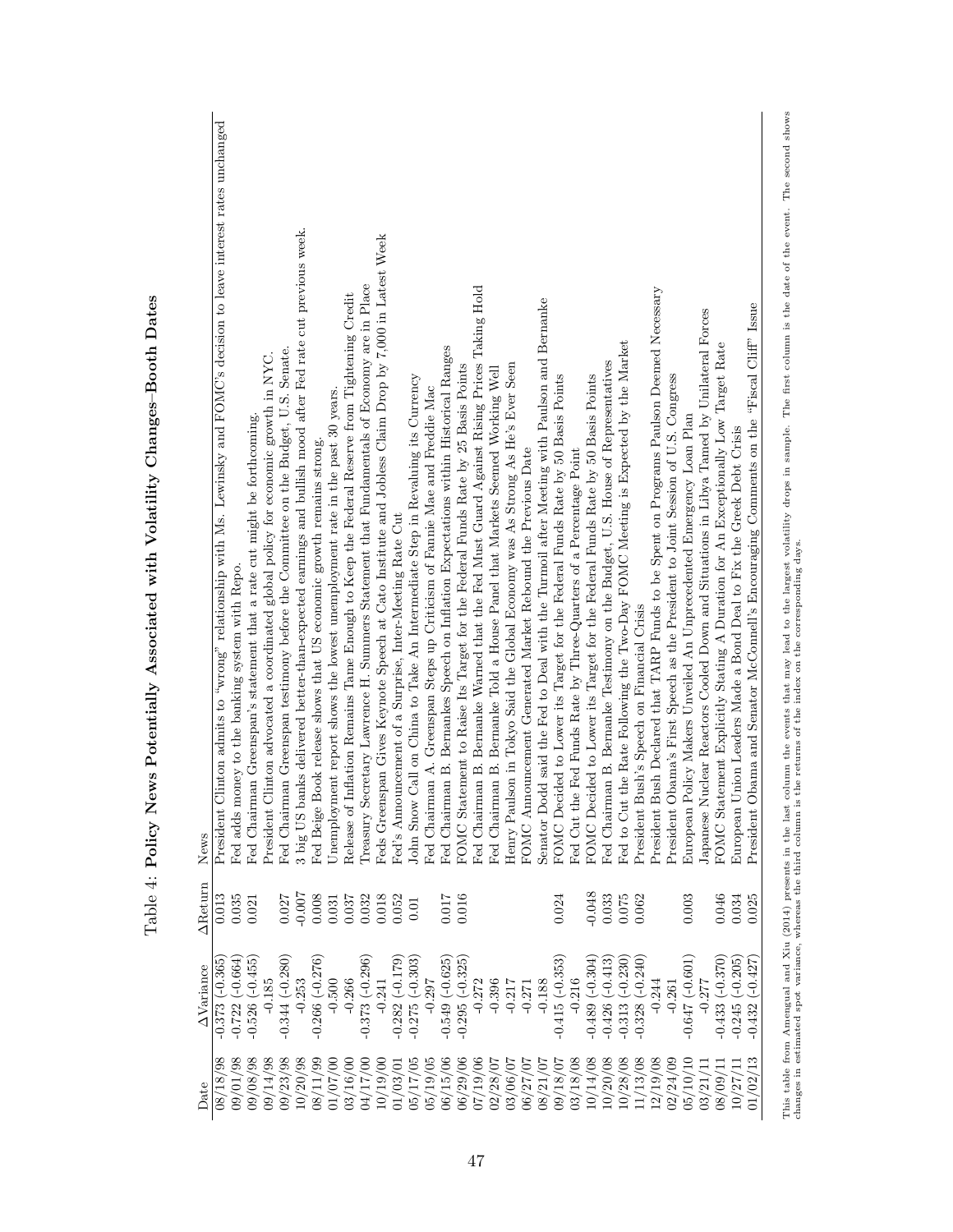| e Rier Premie to Himena and Merceroponomic and the Armonic stage<br>; |
|-----------------------------------------------------------------------|
| i<br>1<br>i                                                           |
| ו<br>ו<br>$\overline{a}$                                              |
| )<br>2<br>2<br>2<br>2<br>2<br>2<br>2<br>2<br>1<br>ï                   |
| nne and Steurnes<br>)<br>}<br>}<br>)<br>1                             |
|                                                                       |
|                                                                       |

|            | Level                       | 1234       | 1.1600 | 1.1621               |                |       | $\begin{array}{l} 1.1578 \\ 1.1328 \\ 1.1328 \\ 1.035 \\ 1.0770 \\ 1.0770 \\ 1.0770 \\ 1.0770 \\ 1.0770 \\ 1.0770 \\ 1.0770 \\ 1.083 \\ 1.0573 \\ 1.0573 \\ 1.0573 \\ 1.0573 \\ 1.0573 \\ 1.0573 \\ 1.0573 \\ 1.0573 \\ 1.000 \\ 1.1371 \\ 1.031 \\ 1.031 \\ 1.031 \\ 1.031 \\ 1.031 \\ 1.03$ |                                                                                      |         |           |         |                                                                                                               |           |           |          |       |           |          |         |                    |        | .1068   |
|------------|-----------------------------|------------|--------|----------------------|----------------|-------|-----------------------------------------------------------------------------------------------------------------------------------------------------------------------------------------------------------------------------------------------------------------------------------------------|--------------------------------------------------------------------------------------|---------|-----------|---------|---------------------------------------------------------------------------------------------------------------|-----------|-----------|----------|-------|-----------|----------|---------|--------------------|--------|---------|
| <b>SRP</b> | $\mathbb{C}^{\text{hange}}$ | 0.0073     | 0.0004 | 0.0159               | 1.0017         | 0.043 |                                                                                                                                                                                                                                                                                               | $\begin{array}{c} 0.0001\\ -0.0300\\ -0.0012\\ 0.0003\\ 0.0076\\ 0.0076 \end{array}$ |         |           |         | $\begin{array}{l} 0.0036\\0.0068\\0.0021\\0.0152\\0.0152\\0.0278\\0.0278\\0.0091\\0.0009\\0.0009 \end{array}$ |           |           |          |       |           |          |         |                    | 0.0139 | 0.0019  |
|            | _evel                       | 1.1188     | .1666  |                      |                |       | $\begin{array}{l} 1.1498\\ 1.1337\\ 1.0875\\ 1.0815\\ 1.0426\\ 1.0426\\ 1.0426\\ 1.0436\\ 1.0436\\ 1.0436\\ 1.0377\\ 1.0437\\ 1.0437\\ 1.0437\\ 1.0437\\ 1.0437\\ 1.0437\\ 1.0437\\ 1.0437\\ 1.0437\\ 1.0437\\ 1.0438\\ 1.0086\\ 1.0097\\ 1.0086\\ 1.0097\\ 1.00$                             |                                                                                      |         |           |         |                                                                                                               |           |           |          |       |           |          |         |                    |        | .0115   |
| $VRP^L$    | $\Delta$ hange              | 0.0132     |        |                      |                |       |                                                                                                                                                                                                                                                                                               |                                                                                      |         |           |         |                                                                                                               |           |           |          |       |           |          |         |                    |        | 0.0165  |
|            | Level                       | 0.0045     |        |                      |                |       | $\begin{array}{l} 0.0066\\ 0.0123\\ 0.0241\\ 0.0453\\ 0.03141\\ 0.0533\\ 0.0537\\ 0.0057\\ 0.0057\\ 0.0052\\ 0.0052\\ 0.0000\\ 0.0000\\ 0.0000\\ 0.0000\\ 0.0000\\ 0.0000\\ 0.0000\\ 0.0000\\ 0.0000\\ 0.0010\\ 0.0015\\ 0.0015\\ 0.0016\\ 0.0000\\ 0.0000\\ 0.0$                             |                                                                                      |         |           |         |                                                                                                               |           |           |          |       |           |          |         |                    | 0.143  | 0.0953  |
| VRP        | $_{\rm hange}$              | 0.0059     |        | $0.0206$<br>$0.0189$ | 0.0105         |       |                                                                                                                                                                                                                                                                                               |                                                                                      |         |           |         |                                                                                                               |           |           |          |       |           |          |         |                    | 0.0365 | 0.0184  |
|            | Level                       | 0.0964     |        |                      |                |       | $\begin{array}{l} 0.1432 \\ 0.1190 \\ 0.0980 \\ 0.0444 \\ 0.0540 \\ 0.0137 \\ 0.0023 \\ 0.0002 \\ 0.0003 \\ 0.0003 \\ 0.0003 \\ 0.0003 \\ 0.0003 \\ 0.0005 \\ 0.0005 \\ 0.0005 \\ 0.0007 \\ 0.0003 \\ 0.0005 \\ 0.0007 \\ 0.0003 \\ 0.0007 \\ 0.0003 \\ 0.0007 \\ 0.0003 \\ 0.0007 \\ 0.00$   |                                                                                      |         |           |         |                                                                                                               |           |           |          |       |           |          |         |                    |        | 15750.0 |
| VRP        | $\Delta$ hange              | $-0.0146$  | 0.0292 | 0.0404               |                |       | $\begin{array}{l} 0.0131 \\ 0.01000 \\ 0.01000 \\ 0.0101 \\ 0.01000 \\ 0.0101 \\ 0.01000 \\ 0.01000 \\ 0.01000 \\ 0.01000 \\ 0.01000 \\ 0.01000 \\ 0.0101 \\ 0.0101 \\ 0.0101 \\ 0.0101 \\ 0.0101 \\ 0.0101 \\ 0.0101 \\ 0.0101 \\ 0.0101 \\ 0.0101 \\ 0.0101 \\ 0.0101 \\ 0.0101 \\ 0.0$     |                                                                                      |         |           |         |                                                                                                               |           |           |          |       |           |          |         |                    |        | 0.024C  |
|            | à                           |            |        |                      |                |       | $\begin{array}{l} 0.021 \\ 0.027 \\ 0.006 \\ 0.003 \\ 0.003 \\ 0.033 \\ 0.032 \\ 0.034 \\ 0.032 \\ 0.01 \\ 0.01 \\ 0.01 \\ 0.01 \\ 0.024 \\ 0.048 \\ 0.048 \\ 0.048 \\ \end{array}$                                                                                                           |                                                                                      |         |           |         |                                                                                                               |           |           |          |       | 0.33      |          | 0.075   | $0.003$<br>$0.046$ |        | .034    |
|            |                             | 0.373      |        | 0.526                | 0.344          | 0.253 | 0.266                                                                                                                                                                                                                                                                                         | $\frac{0.5}{0.373}$                                                                  |         | 0.241     |         | 0.282<br>0.275<br>0.549                                                                                       |           | 0.295     | 0.415    | 0.489 | 0.426     | 0.313    | 0.328   | 1.647              | 0.43   | 0.245   |
|            | Booth Date                  | 08/18/1998 | /1998  | /1998<br>9/08/       | /1998<br>9/23/ | /1998 | $^{1999}$                                                                                                                                                                                                                                                                                     | 3/16/200                                                                             | 17/2000 | 0/19/2000 | /03/200 | <b>15/17/2008</b>                                                                                             | 6/15/2006 | 6/29/2006 | 9/18/200 |       | 1/20/2008 | /28/2008 | 13/2008 |                    |        |         |

This table reports the reaction of the variance risk premium (VRP), upside variance risk premium (VRP<sup>U</sup>), downside variance risk premium (VRP<sup>L</sup>), and skewness risk<br>premium (SRP) to the macroeconomic and financial news d This table reports the reaction of the variance risk premium (VRP), upside variance risk premium (VRP<sup>U</sup>), downside variance risk premium (VRP<sup>D</sup>), and skewness risk premium (SRP) to the macroeconomic and financial news documented in Table 4. The table reports changes in conditional volatility ( $\Delta V$  ar) and S&P 500 returns ( $\Delta r$ ) on the event day, as well as changes and levels of VRP,  $VRP^D$  and SRP on the event date. A negative sign in the change of a risk premium signifies a decline on the arrival of a particular macroeconomic or financial announcement. A positive sign implies the opposite.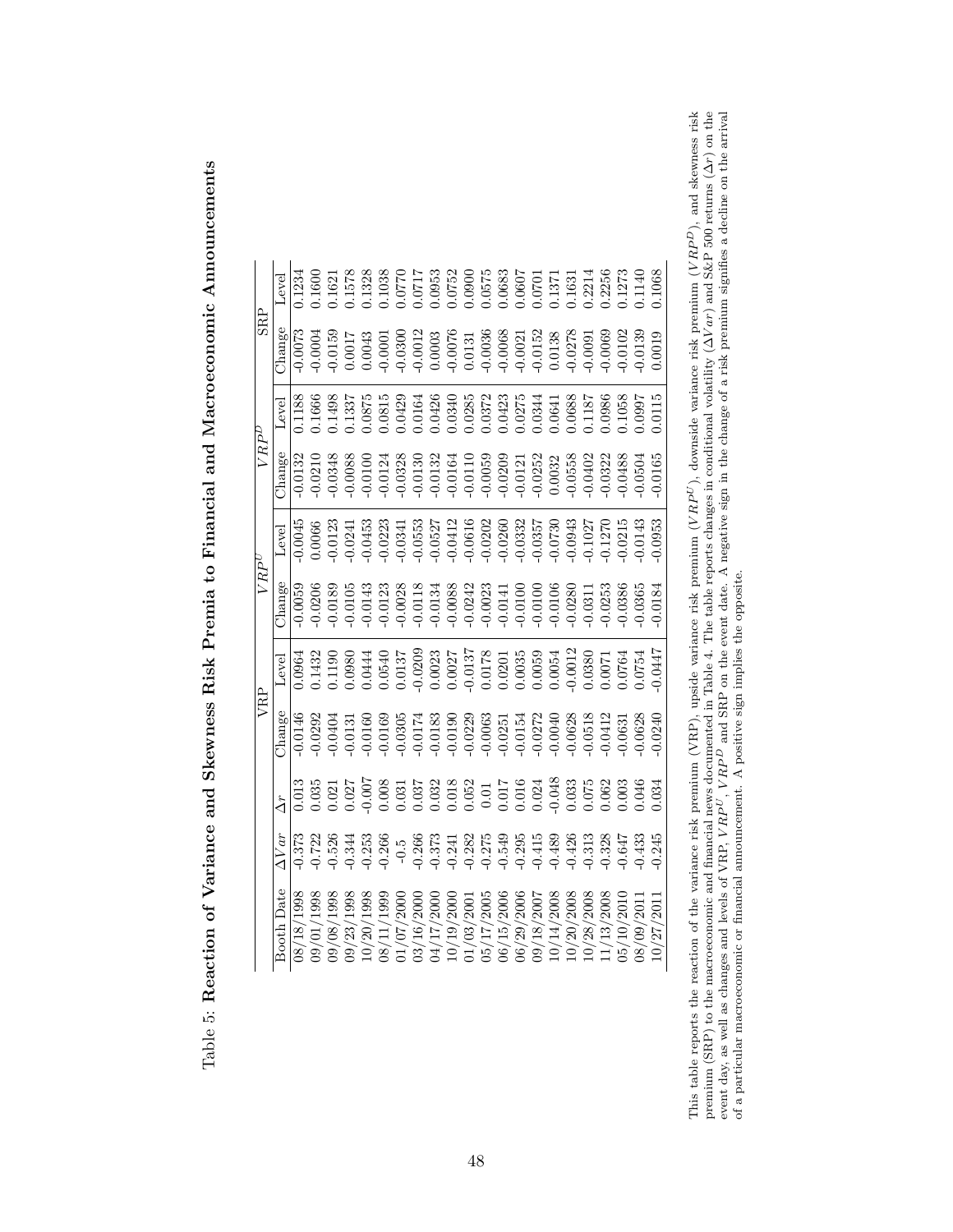| $\boldsymbol{h}$ | 1         |             | 3                                       |             | 6                 |             | 12         |             |
|------------------|-----------|-------------|-----------------------------------------|-------------|-------------------|-------------|------------|-------------|
|                  | $t$ -Stat | $\bar{R}^2$ | $t$ -Stat                               | $\bar{R}^2$ | $t$ -Stat         | $\bar{R}^2$ | $t$ -Stat  | $\bar{R}^2$ |
| $\boldsymbol{k}$ |           |             | Panel A: Variance Risk Premium          |             |                   |             |            |             |
| $\mathbf{1}$     | 2.43      | 2.61        | $2.51\,$                                | 2.83        | $\overline{1.02}$ | 0.02        | 0.68       | $-0.30$     |
| $\sqrt{2}$       | 2.84      | 3.76        | 3.42                                    | 5.58        | $1.50\,$          | $0.68\,$    | 1.04       | 0.05        |
| 3                | 4.11      | 8.13        | $3.58\,$                                | $6.18\,$    | 1.78              | $1.19\,$    | 1.56       | 0.78        |
| $\boldsymbol{6}$ | 2.78      | 3.65        | 2.24                                    | 2.22        | $1.57\,$          | $0.82\,$    | $2.09\,$   | 1.87        |
| $\overline{9}$   | 1.98      | 1.65        | 1.94                                    | 1.57        | 1.47              | $0.66\,$    | 1.98       | 1.64        |
| $12\,$           | 1.96      | 1.64        | 1.43                                    | $0.61\,$    | $1.53\,$          | 0.77        | 1.73       | 1.14        |
| $\boldsymbol{k}$ |           |             | Panel B: Downside Variance Risk Premium |             |                   |             |            |             |
| $\mathbf{1}$     | 2.57      | 2.99        | 2.68                                    | 3.30        | 1.27              | 0.34        | $\rm 0.95$ | $-0.06$     |
| $\overline{2}$   | 3.22      | 4.92        | 4.08                                    | 7.95        | 2.07              | 1.78        | $1.54\,$   | 0.74        |
| $\boldsymbol{3}$ | 4.76      | 10.72       | 4.46                                    | $9.50\,$    | 2.61              | $3.12\,$    | $2.32\,$   | 2.37        |
| $\boldsymbol{6}$ | 3.72      | $6.75\,$    | 3.42                                    | 5.70        | 2.84              | 3.85        | 3.21       | 4.98        |
| $\overline{9}$   | 2.96      | 4.27        | $3.14\,$                                | $4.86\,$    | $2.82\,$          | $3.86\,$    | $2.99\,$   | $4.35\,$    |
| 12               | 3.04      | 4.60        | 2.65                                    | 3.39        | 2.81              | 3.86        | 2.80       | 3.84        |
| $\boldsymbol{k}$ |           |             | Panel C: Upside Variance Risk Premium   |             |                   |             |            |             |
| $\mathbf{1}$     | $2.08\,$  | $1.79\,$    | 1.91                                    | 1.44        | $0.44\,$          | $-0.44$     | $-0.04$    | $-0.55$     |
| $\overline{2}$   | 2.15      | 1.96        | $2.15\,$                                | 1.96        | $0.39\,$          | $-0.47$     | $-0.18$    | $-0.54$     |
| 3                | $3.05\,$  | 4.41        | $2.07\,$                                | 1.79        | 0.26              | $-0.52$     | $-0.27$    | $-0.52$     |
| $\overline{6}$   | 1.57      | $0.82\,$    | 0.61                                    | $-0.36$     | $-0.40$           | $-0.48$     | $-0.27$    | $-0.53$     |
| $\overline{9}$   | 0.83      | $-0.18$     | 0.36                                    | $-0.50$     | $-0.52$           | $-0.42$     | $-0.14$    | $-0.57$     |
| $12\,$           | 0.74      | $-0.27$     | $-0.05$                                 | $-0.59$     | $-0.33$           | $-0.52$     | $-0.41$    | $-0.49$     |
| $\boldsymbol{k}$ |           |             | Panel D: Skewness Risk Premium          |             |                   |             |            |             |
| $\mathbf{1}$     | $-0.10$   | $-0.55$     | 0.41                                    | $-0.46$     | $\rm 0.96$        | $-0.04$     | $1.25\,$   | 0.30        |
| $\overline{2}$   | $0.61\,$  | $-0.35$     | 1.67                                    | 0.98        | 1.98              | 1.59        | $2.16\,$   | 1.98        |
| 3                | 1.03      | $0.04\,$    | 2.24                                    | 2.18        | 2.81              | 3.70        | 3.29       | 5.17        |
| $\overline{6}$   | 2.27      | 2.30        | 3.33                                    | 5.38        | $4.05\,$          | 8.00        | 4.45       | $\,9.59$    |
| $\boldsymbol{9}$ | 2.57      | 3.13        | 3.39                                    | 5.70        | 4.20              | 8.73        | 3.98       | 10.59       |
| 12               | 2.83      | 3.95        | 3.43                                    | 5.93        | 3.88              | 7.60        | 4.07       | 8.34        |

Table 6: Predictive Content of Premium Measure

This table reports predictive regression results for prediction horizons  $(k)$  between 1 and 12 months ahead, and aggregation levels (h) between 1 and 12 months, based on a predictive regression model of the form  $r_{t\to t+k} = \beta_0 + \beta_1 x_t(h) + \varepsilon_{t\to t+k}$ . In this regression model,  $r_{t\to t+k}$  is the cumulative excess returns between t and  $t + k$ ,  $x_t(h)$  is the proposed variance or skewness risk premia component that takes the values from variance risk, upside variance risk, downside variance risk, or skewness risk premia measures, and  $\varepsilon_{t\to t+k}$  is a zero-mean error term. The reported Student's t-statistics for slope parameters are constructed from heteroscedasticity and serial correlation consistent standard errors that explicitly take account of the overlap in the regressions, following Hodrick (1992).  $\bar{R}^2$  represents adjusted  $R^2$ s.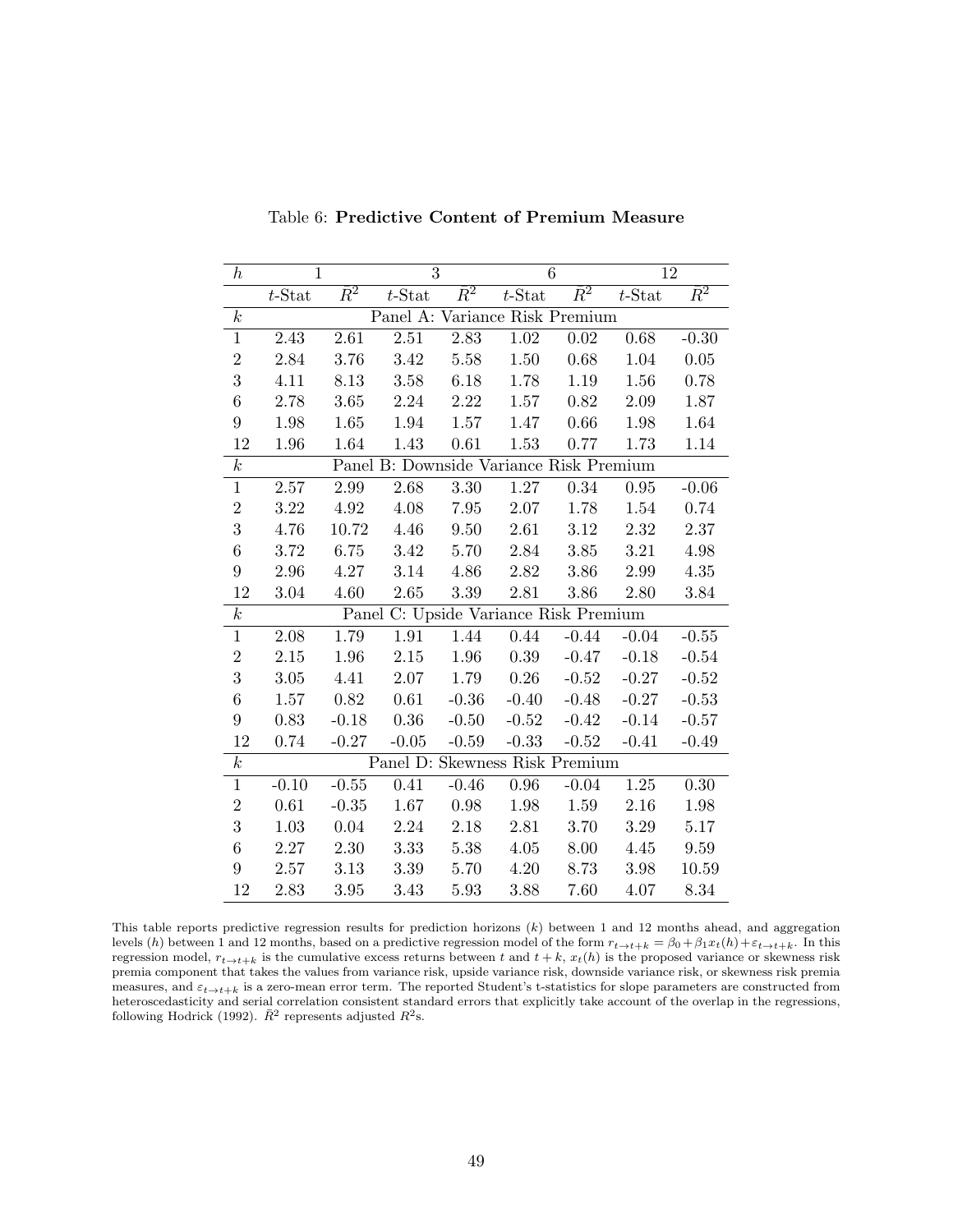| $\boldsymbol{h}$ | $\mathbf{1}$ |             | 3                                       |             | 6                 |             | 12        |             |
|------------------|--------------|-------------|-----------------------------------------|-------------|-------------------|-------------|-----------|-------------|
|                  | $t$ -Stat    | $\bar{R}^2$ | $t$ -Stat                               | $\bar{R}^2$ | $t$ -Stat         | $\bar{R}^2$ | $t$ -Stat | $\bar{R}^2$ |
| $\boldsymbol{k}$ |              |             | Panel A: Risk-Neutral Variance          |             |                   |             |           |             |
| $\,1$            | 0.28         | $-0.51$     | 0.50                                    | $-0.41$     | 0.69              | $-0.29$     | 0.75      | $-0.24$     |
| $\overline{2}$   | 1.14         | 0.17        | 1.24                                    | $0.30\,$    | 1.35              | 0.44        | 1.39      | 0.51        |
| $\overline{3}$   | $1.30\,$     | 0.38        | $1.52\,$                                | $0.72\,$    | 1.83              | $1.28\,$    | $2.13\,$  | $1.92\,$    |
| $\,6\,$          | $2.10\,$     | 1.88        | 2.33                                    | $2.43\,$    | 2.76              | 3.57        | $3.21\,$  | $4.95\,$    |
| $\boldsymbol{9}$ | $2.32\,$     | 2.44        | $2.55\,$                                | $3.05\,$    | $\phantom{-}2.95$ | 4.22        | $3.15\,$  | 4.85        |
| 12               | 2.21         | 2.20        | 2.45                                    | $2.82\,$    | 2.89              | 4.11        | 3.30      | 5.45        |
| $\boldsymbol{k}$ |              |             | Panel B: Risk-Neutral Downside Variance |             |                   |             |           |             |
| $\mathbf{1}$     | 0.27         | $-0.51$     | 0.57                                    | $-0.37$     | $0.77\,$          | $-0.23$     | 0.87      | $-0.14$     |
| $\overline{2}$   | 1.22         | $0.27\,$    | 1.39                                    | $0.51\,$    | 1.49              | $0.66\,$    | 1.54      | 0.74        |
| 3                | 1.42         | 0.56        | 1.70                                    | $1.04\,$    | $2.03\,$          | 1.70        | $2.35\,$  | 2.44        |
| $\,6\,$          | $2.23\,$     | $2.17\,$    | 2.52                                    | $2.91\,$    | $2.97\,$          | 4.21        | $3.42\,$  | 5.67        |
| $9\phantom{.}$   | 2.43         | 2.71        | 2.68                                    | $3.42\,$    | $3.10\,$          | 4.70        | $3.26\,$  | $5.22\,$    |
| 12               | 2.32         | 2.48        | 2.55                                    | 3.09        | 2.99              | 4.42        | 3.42      | 5.84        |
| $\boldsymbol{k}$ |              |             | Panel C: Risk-Neutral Upside Variance   |             |                   |             |           |             |
| $\mathbf{1}$     | 0.29         | $-0.50$     | $0.27\,$                                | $-0.51$     | $0.36\,$          | $-0.48$     | 0.20      | $-0.53$     |
| $\boldsymbol{2}$ | 0.93         | $-0.07$     | 0.76                                    | $-0.23$     | 0.78              | $-0.21$     | $0.60\,$  | $-0.35$     |
| 3                | 0.99         | $-0.02$     | $\rm 0.94$                              | $-0.06$     | 1.04              | $0.05\,$    | $1.00\,$  | $0.00\,$    |
| $\,6\,$          | 1.74         | $1.12\,$    | $1.72\,$                                | 1.09        | $1.92\,$          | 1.48        | $2.05\,$  | 1.77        |
| $\boldsymbol{9}$ | 2.01         | 1.71        | 2.09                                    | 1.89        | 2.31              | 2.42        | 2.38      | 2.59        |
| 12               | $1.90\,$     | $1.49\,$    | 2.09                                    | $1.92\,$    | $2.45\,$          | $2.83\,$    | $2.57\,$  | $3.17\,$    |
| $\boldsymbol{k}$ |              |             | Panel D: Risk-Neutral Skewness          |             |                   |             |           |             |
| $\mathbf{1}$     | 0.22         | $-0.52$     | 0.87                                    | $-0.14$     | 1.10              | 0.11        | 1.27      | 0.34        |
| $\sqrt{2}$       | 1.51         | 0.70        | $2.02\,$                                | $1.67\,$    | $2.06\,$          | 1.76        | $2.08\,$  | 1.79        |
| 3                | 1.93         | 1.48        | 2.47                                    | $2.74\,$    | $2.85\,$          | $3.80\,$    | $3.13\,$  | 4.65        |
| $\,6$            | 2.70         | $3.42\,$    | $3.28\,$                                | $5.21\,$    | $3.80\,$          | $7.02\,$    | 4.11      | 8.18        |
| $9\phantom{.}$   | $2.76\,$     | $3.64\,$    | $3.17\,$                                | $4.92\,$    | 3.64              | $6.54\,$    | 3.56      | 6.26        |
| 12               | 2.67         | 3.44        | 2.88                                    | 4.07        | 3.27              | 5.35        | $3.66\,$  | 6.73        |

Table 7: Predictive Content of Risk-Neutral Measure

This table reports predictive regression results for risk-neutral variance and skewness measures. The predictive regression model, prediction horizons, aggregation levels, and notation are the same as in the results reported in Table 6. The difference is in the definition of  $x_t(h)$ : instead of risk premia, we use risk-neutral measures for variance, upside variance, downside variance, and skewness.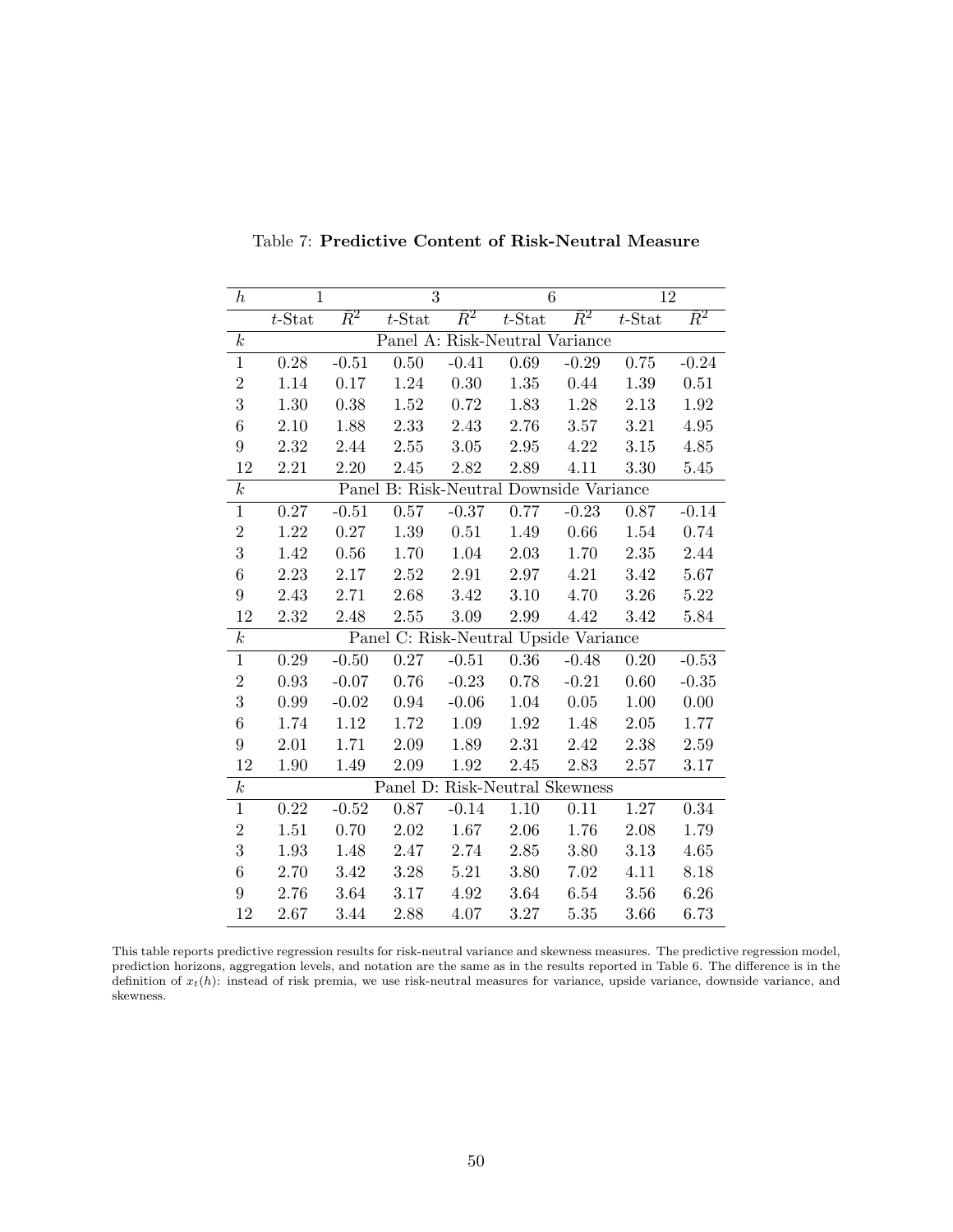| $\boldsymbol{h}$ | $\mathbf{1}$ |             | 3                                   |             | 6                          |             | 12        |             |
|------------------|--------------|-------------|-------------------------------------|-------------|----------------------------|-------------|-----------|-------------|
|                  | $t$ -Stat    | $\bar{R}^2$ | $t$ -Stat                           | $\bar{R}^2$ | $t$ -Stat                  | $\bar{R}^2$ | $t$ -Stat | $\bar{R}^2$ |
| $\boldsymbol{k}$ |              |             |                                     |             | Panel A: Realized Variance |             |           |             |
| $\mathbf{1}$     | $-1.10$      | 0.12        | $-0.99$                             | $-0.01$     | $-0.10$                    | $-0.55$     | 0.09      | $-0.55$     |
| $\overline{2}$   | $-0.67$      | $-0.30$     | $-0.86$                             | $-0.15$     | 0.18                       | $-0.54$     | 0.40      | $-0.47$     |
| 3                | $-1.18$      | 0.22        | $-0.75$                             | $-0.25$     | 0.36                       | $-0.48$     | 0.62      | $-0.34$     |
| $\overline{6}$   | 0.01         | $-0.57$     | 0.48                                | $-0.44$     | 1.13                       | $0.15\,$    | 1.07      | $0.09\,$    |
| 9                | 0.55         | $-0.40$     | 0.78                                | $-0.22$     | 1.33                       | 0.44        | 1.12      | 0.15        |
| $12\,$           | 0.49         | $-0.45$     | 0.98                                | $-0.02$     | 1.27                       | 0.35        | 1.40      | 0.56        |
| $\boldsymbol{k}$ |              |             | Panel B: Realized Downside Variance |             |                            |             |           |             |
| $\,1$            | $-1.05$      | $0.06\,$    | $-0.90$                             | $-0.10$     | $-0.08$                    | $-0.55$     | 0.09      | $-0.55$     |
| $\sqrt{2}$       | $-0.53$      | $-0.40$     | $-0.76$                             | $-0.23$     | 0.21                       | $-0.53$     | 0.39      | $-0.47$     |
| 3                | $-1.04$      | $0.05\,$    | $-0.68$                             | $-0.30$     | 0.39                       | $-0.48$     | 0.59      | $-0.36$     |
| $\boldsymbol{6}$ | 0.05         | $-0.57$     | 0.48                                | $-0.44$     | 1.08                       | 0.10        | 0.99      | $-0.01$     |
| 9                | 0.54         | $-0.41$     | 0.75                                | $-0.25$     | $1.21\,$                   | 0.27        | 1.01      | $0.01\,$    |
| 12               | 0.44         | $-0.48$     | 0.89                                | $-0.12$     | 1.14                       | 0.18        | 1.30      | 0.40        |
| $\boldsymbol{k}$ |              |             | Panel C: Realized Upside Variance   |             |                            |             |           |             |
| $\mathbf{1}$     | $-1.15$      | 0.18        | $-1.09$                             | 0.10        | $-0.13$                    | $-0.54$     | 0.10      | $-0.55$     |
| $\overline{2}$   | $-0.82$      | $-0.18$     | $-0.95$                             | $-0.05$     | 0.14                       | $-0.54$     | 0.41      | $-0.46$     |
| 3                | $-1.33$      | 0.43        | $-0.82$                             | $-0.18$     | 0.34                       | $-0.49$     | 0.66      | $-0.32$     |
| $\overline{6}$   | $-0.05$      | $-0.57$     | 0.48                                | $-0.44$     | $1.17\,$                   | 0.21        | 1.16      | 0.19        |
| $\boldsymbol{9}$ | 0.39         | $-0.41$     | 0.81                                | $-0.19$     | 1.44                       | 0.61        | 1.23      | 0.29        |
| 12               | 0.54         | $-0.42$     | 1.08                                | $0.09\,$    | 1.39                       | 0.54        | 1.51      | 0.74        |
| $\boldsymbol{k}$ |              |             |                                     |             | Panel D: Realized Skewness |             |           |             |
| $\,1$            | 0.44         | $-0.45$     | 1.58                                | 0.81        | 0.63                       | $-0.33$     | $-0.06$   | $-0.55$     |
| $\overline{2}$   | 1.51         | 0.70        | 1.67                                | 0.99        | 0.96                       | $-0.05$     | $-0.26$   | $-0.52$     |
| 3                | 1.45         | 0.61        | 1.19                                | 0.23        | 0.71                       | $-0.28$     | $-0.89$   | $-0.12$     |
| $\boldsymbol{6}$ | 0.54         | $-0.40$     | 0.11                                | $-0.56$     | $-1.01$                    | 0.01        | $-2.64$   | $3.25\,$    |
| 9                | 0.07         | $-0.58$     | $-0.54$                             | $-0.41$     | $-3.01$                    | 4.41        | $-3.67$   | 6.67        |
| 12               | $-0.55$      | $-0.41$     | $-1.82$                             | 1.33        | $-3.37$                    | 5.70        | $-3.36$   | 5.67        |

Table 8: Predictive Content of Realized (Physical) Measure

This table reports predictive regression results for realized variance and skewness measures. The predictive regression model, prediction horizons, aggregation levels, and notation are the same as in the results reported in Table 6. The difference is in the definition of  $x_t(h)$ : instead of risk premia, we use realized (historical) measures for variance, upside variance, downside variance, and skewness.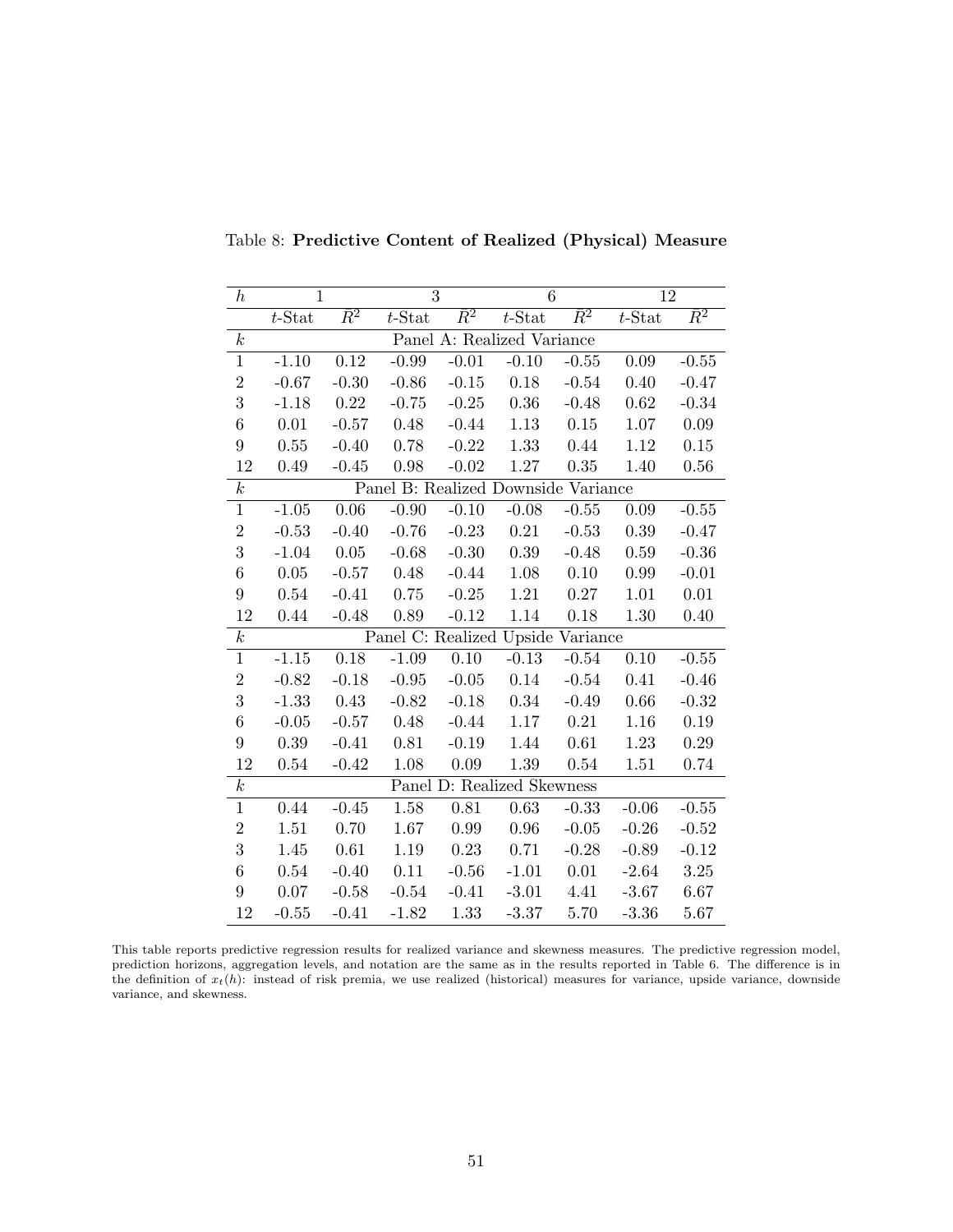| $\boldsymbol{h}$ |         | $\mathbf{1}$ |             |             | 3                              |                       |         | 6                               |             |             | 12        |             |
|------------------|---------|--------------|-------------|-------------|--------------------------------|-----------------------|---------|---------------------------------|-------------|-------------|-----------|-------------|
|                  |         | $t$ -Stat    | $\bar{R}^2$ |             | $t$ -Stat                      | $\bar{R}^2$           |         | $t$ -Stat                       | $\bar{R}^2$ |             | $t$ -Stat | $\bar{R}^2$ |
| $\boldsymbol{k}$ | Up      | Down         |             | $U_{\rm p}$ | Down                           |                       | Up      | Down                            |             | $U_{\rm p}$ | Down      |             |
|                  |         |              |             |             |                                | Panel A: Risk Premium |         |                                 |             |             |           |             |
| $\mathbf{1}$     | $-0.01$ | 1.49         | 2.45        | $-0.12$     | 1.86                           | 2.77                  | $-0.58$ | 1.32                            | $-0.03$     | $-0.85$     | 1.27      | $-0.21$     |
| $\overline{2}$   | $-0.78$ | 2.49         | 4.72        | $-1.28$     | 3.66                           | 8.28                  | $-1.38$ | 2.46                            | 2.26        | $-1.54$     | 2.17      | 1.49        |
| 3                | $-1.28$ | 3.79         | 11.04       | $-1.81$     | 4.32                           | 10.63                 | $-2.06$ | 3.33                            | 4.84        | $-2.34$     | 3.31      | 4.77        |
| 6                | $-2.46$ | 4.19         | 9.36        | $-3.00$     | 4.56                           | 9.80                  | $-3.31$ | 4.39                            | 8.98        | $-3.14$     | 4.54      | 9.54        |
| 9                | $-2.75$ | 3.99         | 7.76        | $-3.10$     | 4.45                           | 9.36                  | $-3.46$ | 4.49                            | 9.50        | $-2.74$     | 4.09      | 7.83        |
| 12               | $-3.06$ | 4.29         | 9.06        | $-3.18$     | 4.18                           | 8.30                  | $-3.13$ | 4.24                            | 8.61        | $-2.97$     | 4.10      | 8.06        |
|                  |         |              |             |             | Panel B: Risk-Neutral Measures |                       |         |                                 |             |             |           |             |
| 1                | 0.08    | $-0.01$      | $-1.06$     | $-1.13$     | 1.24                           | $-0.22$               | $-1.30$ | 1.46                            | 0.15        | $-1.48$     | 1.70      | 0.51        |
| $\overline{2}$   | $-1.00$ | 1.27         | 0.27        | $-2.42$     | 2.69                           | 3.10                  | $-2.27$ | 2.61                            | 2.90        | $-2.00$     | 2.45      | 2.35        |
| $\sqrt{3}$       | $-1.59$ | 1.89         | 1.39        | $-2.92$     | 3.26                           | 5.01                  | $-3.22$ | 3.68                            | 6.55        | $-2.87$     | 3.59      | 6.21        |
| $6\phantom{.}6$  | $-1.64$ | 2.14         | 3.09        | $-2.93$     | 3.47                           | 6.89                  | $-3.25$ | 3.99                            | 9.12        | $-2.61$     | 3.79      | 8.66        |
| 9                | $-1.32$ | 1.88         | 3.12        | $-2.02$     | 2.62                           | 5.09                  | $-2.25$ | 3.05                            | 6.88        | $-1.42$     | 2.62      | 5.78        |
| 12               | $-1.35$ | 1.89         | 2.94        | $-1.49$     | 2.07                           | 3.77                  | $-1.39$ | 2.18                            | 4.93        | $-1.28$     | 2.55      | 6.20        |
|                  |         |              |             | Panel       |                                |                       |         | C: Realized (Physical) Measures |             |             |           |             |
| 1                | $-0.63$ | 0.42         | $-0.28$     | $-1.82$     | 1.72                           | 1.17                  | $-0.69$ | 0.68                            | $-0.84$     | 0.11        | $-0.10$   | $-1.10$     |
| $\overline{2}$   | $-1.62$ | 1.50         | 0.51        | $-1.92$     | 1.83                           | 1.24                  | $-0.93$ | 0.95                            | $-0.60$     | 0.48        | $-0.46$   | $-0.90$     |
| 3                | $-1.68$ | 1.46         | 1.05        | $-1.41$     | 1.34                           | 0.25                  | $-0.62$ | 0.64                            | $-0.82$     | 1.27        | $-1.24$   | $-0.02$     |
| $6\phantom{.}6$  | $-0.54$ | 0.54         | $-0.97$     | $-0.01$     | 0.06                           | $-1.01$               | 1.39    | $-1.31$                         | 0.61        | 3.54        | $-3.49$   | 6.14        |
| 9                | 0.01    | 0.08         | $-0.99$     | 0.72        | $-0.64$                        | $-0.54$               | 3.61    | $-3.52$                         | 6.77        | 4.82        | $-4.76$   | 11.39       |
| 12               | 0.63    | $-0.55$      | $-0.83$     | 2.07        | $-1.98$                        | 1.77                  | 3.99    | $-3.91$                         | 8.24        | 4.66        | $-4.59$   | 11.22       |

Table 9: Joint Regression Results

This table reports predictive regression results when multiple variance components (risk premia, risk-neutral, and realized measures) are included in the regression model. The prediction horizons, aggregation levels, and notation are the same as in the results reported in Table 6. The difference is in the regression model. Both upside and downside variance components are in the model:  $r_{t\to t+k} = \beta_0 + \beta_1 x_{1,t}(h) + \beta_2 x_{2,t}(h) + \varepsilon_{t\to t+k}$ .  $x_{1,t}(h)$  pertains to upside measures and  $x_{2,t}(h)$  represents the downside measures used in the analysis.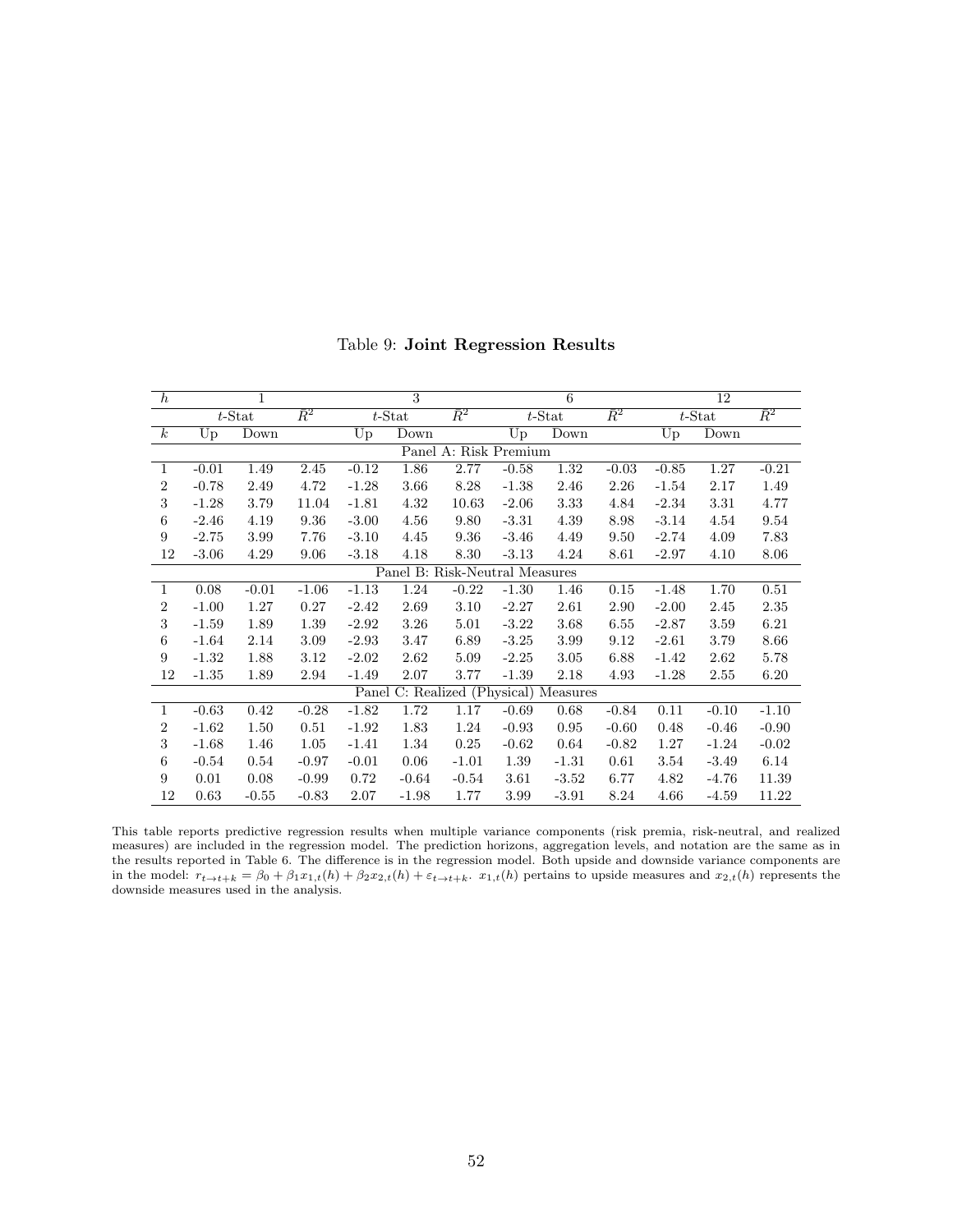| $(-2.0903)$<br>$-0.0093$<br>$\frac{-0.0105}{(-3.1169)}$ |                          |         |                          |                          |                          |                    |                    |                          | $(0.1472$<br>(4.0170) | 0.1203   | (2.5798)<br>3.3140<br>8.4028 |
|---------------------------------------------------------|--------------------------|---------|--------------------------|--------------------------|--------------------------|--------------------|--------------------|--------------------------|-----------------------|----------|------------------------------|
| $\begin{array}{c} 0.0210 \\ (6.3627) \end{array}$       |                          |         |                          |                          |                          |                    |                    | $(-6.7137)$<br>$-0.8052$ |                       |          | 21.0807                      |
| $(-0.0067)$<br>$-0.0000$                                |                          |         |                          |                          |                          |                    | (0.3885)<br>1.6755 |                          |                       |          | $-0.5172$                    |
| $\begin{array}{c} 0.0004 \ (0.1293) \end{array}$        |                          |         |                          |                          |                          | (0.4233)<br>0.7181 |                    |                          |                       |          | $-0.5000$                    |
| (2.0974)<br>0.0514                                      |                          |         |                          |                          | $(-2.0487)$<br>$-0.0384$ |                    |                    |                          |                       |          | 1.9009                       |
| (3.1978)<br>0.0861                                      |                          |         |                          | $(-3.1550)$<br>$-0.0478$ |                          |                    |                    |                          |                       |          | 5.1472                       |
| (2.9076)<br>0.0756                                      |                          |         | $(-2.8630)$<br>$-0.0419$ |                          |                          |                    |                    |                          |                       |          | 4.1793                       |
| (0.7230)<br>0.0012                                      |                          | 0.0516  | (1.4937)                 |                          |                          |                    |                    |                          |                       |          | 0.7406                       |
| $-0.0132$<br>$(-3.0304)$                                | $-0.1838$<br>$(-3.6007)$ |         |                          |                          |                          |                    |                    |                          |                       |          | 6.7611                       |
| $(-1.1632)$<br>$-0.0026$                                | (2.5900)<br>0.1135       |         |                          |                          |                          |                    |                    |                          |                       |          | 3.3439                       |
| $(-0.3917)$<br>(0.1995)<br>$-0.0179$<br>0.0005          |                          |         |                          |                          |                          |                    |                    |                          |                       |          | $-0.5157$                    |
| Intercept<br>$uvrp_t$                                   | $d v r p_t$<br>$srp_t$   | $vrp_t$ | $\log (p_t / d_t)$       | $\log(p_{t-1}/d_t)$      | $log(p_t/e_t)$           | $\mathit{tms}_t$   | $\mathit{dfs}_t$   | $inf_{t}$                | $kpis_t$              | $kpos_t$ | Adj. $R^2(\%)$               |

Table 10: Semi-annual Simple Predictive Regressions, Sep. 1996 to Dec. 2010 Table 10: Semi-annual Simple Predictive Regressions, Sep. 1996 to Dec. 2010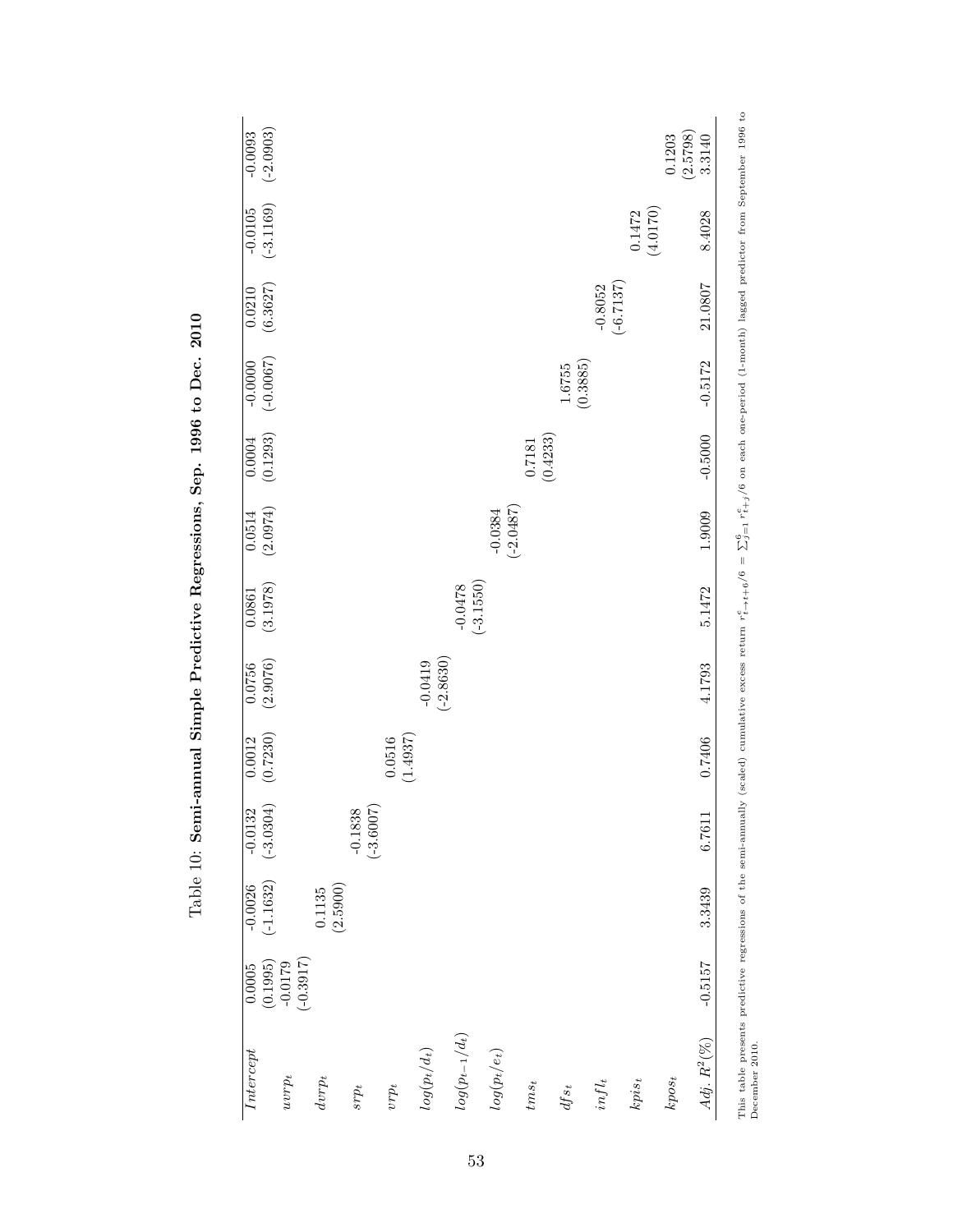| $(-2.8590)$<br>$-0.0131$ |                          | $(0.1129)$<br>(2.6228) |                                      |                          |                          |                          |                          |                      |                    |                          |                    | (2.6128)<br>0.1197 | 6.6602           |
|--------------------------|--------------------------|------------------------|--------------------------------------|--------------------------|--------------------------|--------------------------|--------------------------|----------------------|--------------------|--------------------------|--------------------|--------------------|------------------|
| $(-3.8625)$<br>$-0.0137$ |                          | (2.4918)<br>$0.1048\,$ |                                      |                          |                          |                          |                          |                      |                    |                          | (3.9439)<br>0.1425 |                    | 11.2225          |
| (4.9989)<br>0.0171       |                          | (3.3499)<br>0.1289     |                                      |                          |                          |                          |                          |                      |                    | $-0.8272$<br>$(-7.0977)$ |                    |                    | 25.7111          |
| $(-1.7752)$<br>$-0.0084$ |                          | (2.9172)<br>0.1359     |                                      |                          |                          |                          |                          |                      | (1.3864)<br>6.2346 |                          |                    |                    | 3.8843           |
| $(-1.3553)$<br>$-0.0045$ |                          | (2.6638)<br>$0.1178\,$ |                                      |                          |                          |                          |                          | $1.2900$<br>(0.7681) |                    |                          |                    |                    | 3.1016           |
| (2.4206)<br>0.0582       |                          | (2.9980)<br>0.1309     |                                      |                          |                          |                          | $(-2.5413)$<br>$-0.0471$ |                      |                    |                          |                    |                    | 6.4572           |
| (3.6144)<br>0.0951       |                          | (3.2550)<br>0.1392     |                                      |                          |                          | $(-3.7277)$<br>$-0.0557$ |                          |                      |                    |                          |                    |                    | 10.3900          |
| (3.0953)<br>0.0787       |                          | (2.9688)<br>0.1272     |                                      |                          | $(-3.2112)$<br>$-0.0462$ |                          |                          |                      |                    |                          |                    |                    | 8.5372           |
| $(-2.9489)$<br>$-0.0133$ |                          | (3.4605)<br>0.4321     |                                      | $(-2.7177)$<br>$-0.2640$ |                          |                          |                          |                      |                    |                          |                    |                    | 6.9664           |
| $(-2.9375)$<br>$-0.0128$ |                          | 0.0555                 | $(-2.7123)$<br>$(1.1549)$<br>-0.1545 |                          |                          |                          |                          |                      |                    |                          |                    |                    | 6.9505           |
| $(-2.9375)$<br>$-0.0128$ | $(-2.7123)$<br>$-0.1545$ | (3.7629)<br>0.2100     |                                      |                          |                          |                          |                          |                      |                    |                          |                    |                    | 6.9505           |
| Intercept                | $uvrp_t$                 | $dvrp_t$               | $srp_t$                              | $vrp_t$                  | $\log(p_t/d_t)$          | $\log(p_{t-1}/d_t)$      | $log(p_t/e_t)$           | $\mathit{tms}_t$     | $\mathcal{A}s_t$   | $inf_{t}$                | $kpis_t$           | $kpos_t$           | $Adj. R^{2}(\%)$ |

Table 11: Semi-annual Multiple Predictive Regressions, Sep. 1996 to Dec. 2010 Table 11: Semi-annual Multiple Predictive Regressions, Sep. 1996 to Dec. 2010

54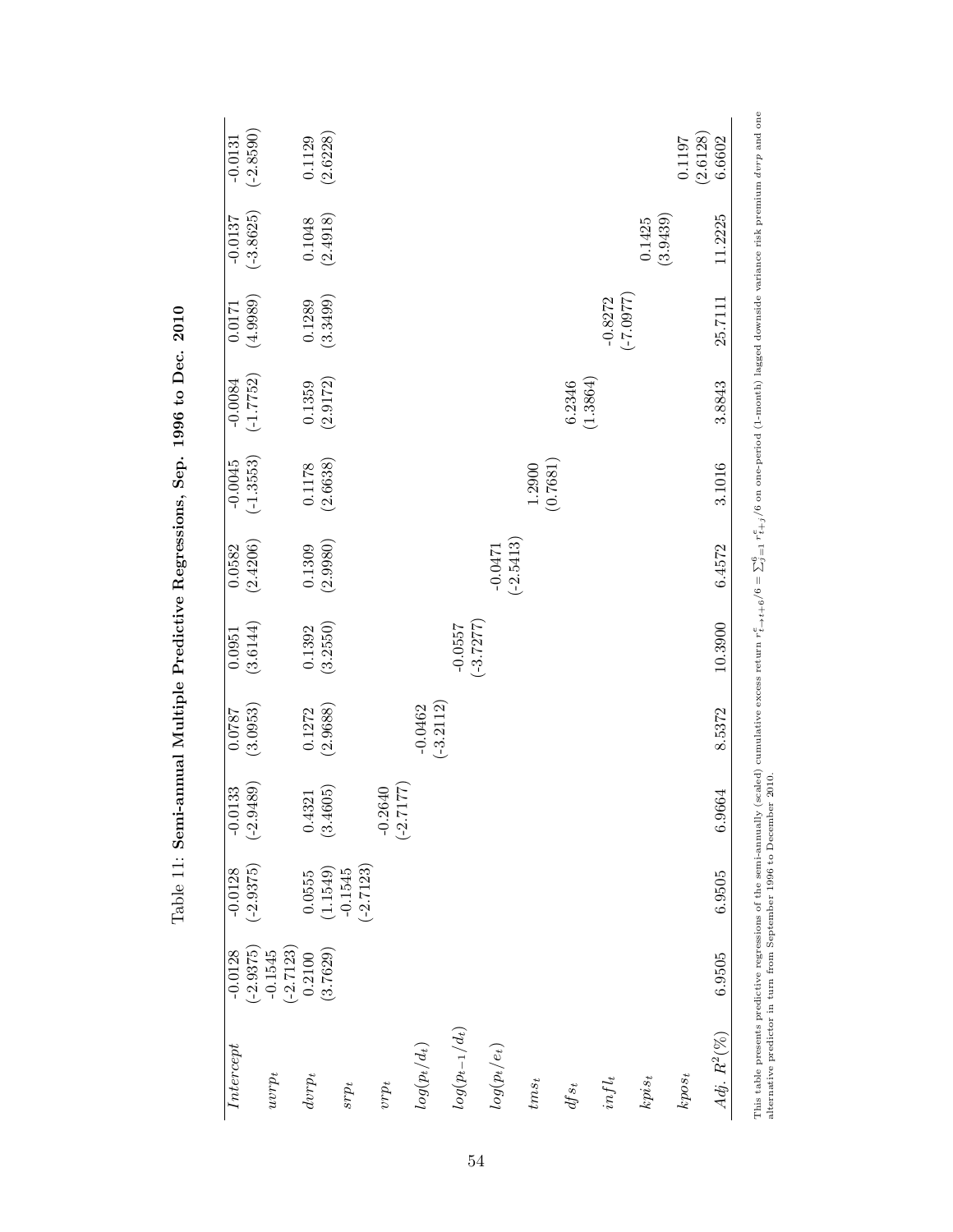| $(-1.3202)$<br>$-0.0047$                            |                               |                          |                          |                          |                           |                          |                           | 0.0940   | $(2.4679)$<br>3.7964 |
|-----------------------------------------------------|-------------------------------|--------------------------|--------------------------|--------------------------|---------------------------|--------------------------|---------------------------|----------|----------------------|
| $\begin{array}{c} -0.0059 \\ (-2.2330) \end{array}$ |                               |                          |                          |                          |                           |                          | $\frac{0.1217}{(4.0782)}$ |          | 10.8080              |
| (1.0608)<br>0.0052                                  |                               |                          |                          |                          |                           | $(-0.4029)$<br>$-0.0735$ |                           |          | $-0.6536$            |
| (3.4844)<br>0.0206                                  |                               |                          |                          |                          | $(-3.0118)$<br>$-25.6836$ |                          |                           |          | 5.8882               |
| (1.5568)<br>0.0035                                  |                               |                          |                          | $(-0.1295)$<br>$-0.1990$ |                           |                          |                           |          | $-0.7680$            |
| (3.9851)<br>0.0913                                  |                               |                          | $(-3.8474)$<br>$-0.0662$ |                          |                           |                          |                           |          | 9.6656               |
| (7.0123)<br>0.2164                                  |                               | $(-6.9106)$<br>$-0.1176$ |                          |                          |                           |                          |                           |          | 26.6030              |
| (6.6115)<br>0.2016                                  | $(-6.5085)$<br>$-0.1092$      |                          |                          |                          |                           |                          |                           |          | 24.2781              |
| (1.0794)<br>0.0014                                  | (6.5106)<br>0.2300            |                          |                          |                          |                           |                          |                           |          | 24.2902              |
| $(-2.6470)$<br>$-0.2156$<br>$-0.0124$               | $(-3.5176)$                   |                          |                          |                          |                           |                          |                           |          | 8.1025               |
| $-0.0070$<br>$(-3.5015)$<br>(6.6863)<br>0.2784      |                               |                          |                          |                          |                           |                          |                           |          | 25.3069              |
| (5.1388)<br>(4.5558)<br>0.2679<br>0.0129            |                               |                          |                          |                          |                           |                          |                           |          | 13.2802              |
| Intercept<br>$uvrp_t$<br>$d v r p_t$<br>$srp_t$     | $\log (p_t / d_t)$<br>$vrp_t$ | $\log(p_{t-1}/d_t)$      | $log(p_t/e_t)$           | $\mathit{tms}_t$         | $\mathit{dfs}_t$          | $inf_{t}$                | $kpis_t$                  | $kpos_t$ | $Adj. R^{2}(\%)$     |

Table 12: Semi-annual Simple Predictive Regressions, Sep. 1996 to Dec. 2007 Table 12: Semi-annual Simple Predictive Regressions, Sep. 1996 to Dec. 2007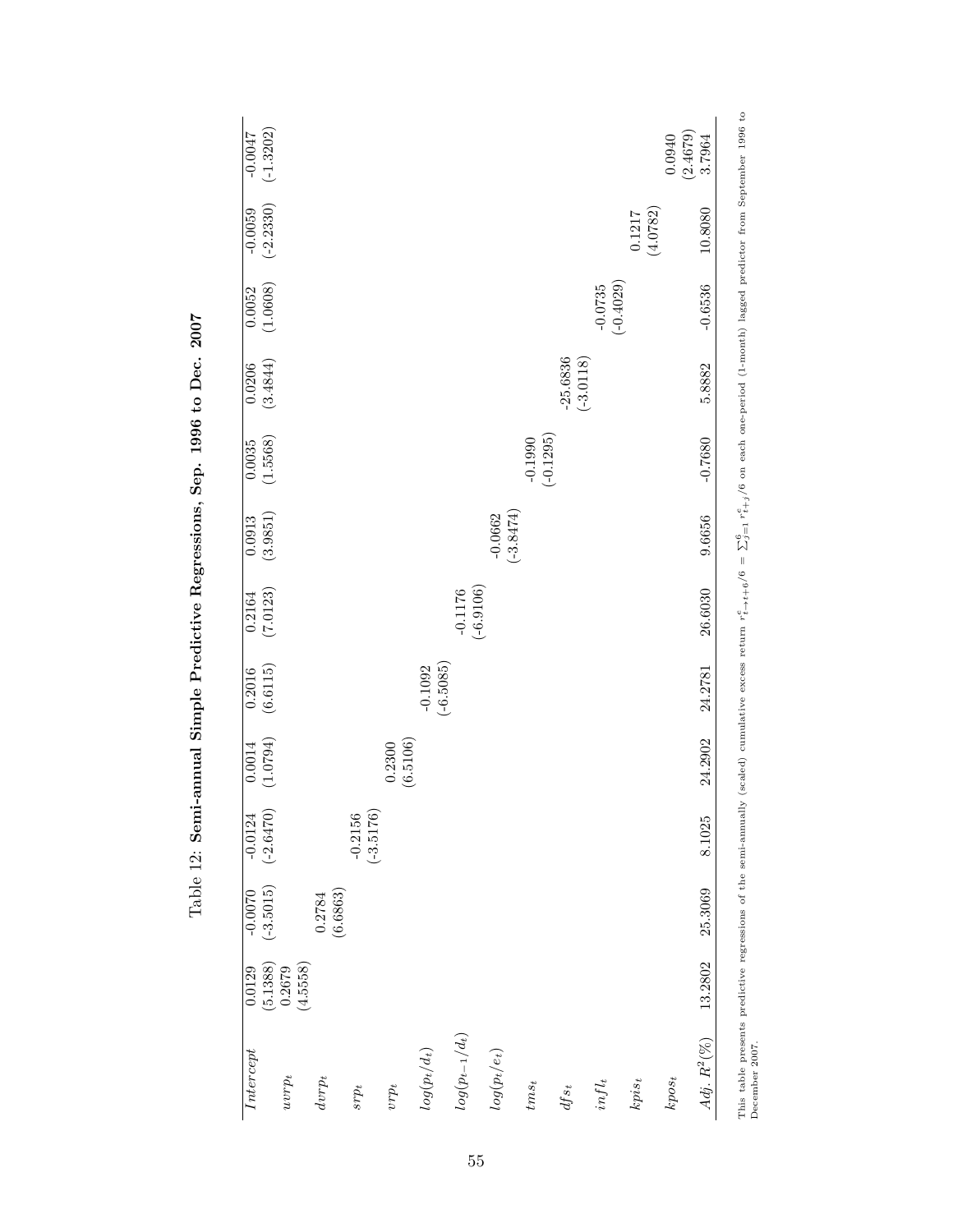|                                                                               | $-0.0162$          | $(-4.7195)$                 |                    | 0.2847      | (7.0767)                 |         |          |                    |                          |                          |                          |         |          |                          |                    |                    | (3.2382)<br>0.1050 | 30.4605        |
|-------------------------------------------------------------------------------|--------------------|-----------------------------|--------------------|-------------|--------------------------|---------|----------|--------------------|--------------------------|--------------------------|--------------------------|---------|----------|--------------------------|--------------------|--------------------|--------------------|----------------|
|                                                                               | $-0.0155$          | $(-5.8453)$                 |                    | 0.2716      | (6.9931)                 |         |          |                    |                          |                          |                          |         |          |                          |                    | (4.5066)<br>0.1148 |                    | 35.0975        |
|                                                                               | $-0.0142$          | $(-2.8139)$                 |                    | 0.2980      | (6.8848)                 |         |          |                    |                          |                          |                          |         |          |                          | (1.5553)<br>0.2541 |                    |                    | 26.1258        |
| Table 13: Semi-annual Multiple Predictive Regressions, Sep. 1996 to Dec. 2007 |                    | $\frac{-0.0033}{(-0.4896)}$ |                    | 0.2669      | (5.7833)                 |         |          |                    |                          |                          |                          |         |          | $(-0.5838)$<br>$-4.9164$ |                    |                    |                    | 24.9203        |
|                                                                               | $-0.0087$          | $(-3.2688)$                 |                    | 0.2853      | (6.7545)                 |         |          |                    |                          |                          |                          | 1.3106  | (0.9772) |                          |                    |                    |                    | 25.2805        |
|                                                                               | 0.1053             | (5.7055)                    |                    | 0.3156      | (8.4728)                 |         |          |                    |                          |                          | $(-6.1130)$<br>$-0.0855$ |         |          |                          |                    |                    |                    | 41.8336        |
|                                                                               | 0.1954             | (7.5813)                    |                    | 0.2629      | (7.6580)                 |         |          |                    |                          | $(-7.8692)$<br>$-0.1113$ |                          |         |          |                          |                    |                    |                    | 49.3937        |
|                                                                               | $\frac{0.1736}{ }$ | (6.6158)                    |                    | 0.2534      | (7.0696)                 |         |          |                    | $(-6.8974)$<br>$-0.0990$ |                          |                          |         |          |                          |                    |                    |                    | 45.2343        |
|                                                                               | $-0.0049$          | $(-1.0492)$                 |                    | 0.2065      | 127)<br>$\overline{1.4}$ |         |          | (0.5133)<br>0.0632 |                          |                          |                          |         |          |                          |                    |                    |                    | ,746<br>24.8   |
|                                                                               | $-0.0045$          | $(-1.0099)$                 |                    | 0.3008      | (5.4521)                 | 0.0454  | (0.6200) |                    |                          |                          |                          |         |          |                          |                    |                    |                    | 24.9460        |
|                                                                               | $-0.0045$          | $(-1.0099)$                 | (0.6200)<br>0.0454 | 0.2554      | (4.5711)                 |         |          |                    |                          |                          |                          |         |          |                          |                    |                    |                    | 24.9460        |
|                                                                               | Intercept          |                             | $uvrp_t$           | $d v r p_t$ |                          | $srp_t$ |          | irpi               | $\log(p_t/d_t)$          | $\log(p_{t-1}/d_t)$      | $log(p_t/e_t)$           | $ims_t$ |          | $\mathit{dfs_t}$         | $infl_t$           | $kpis_t$           | $kpos_t$           | Adj. $R^2(\%)$ |

This table presents predictive regressions of the semi-annually (scaled) cumulative excess return  $r_{++}^e$ + $\frac{1}{t}$  of  $\frac{6}{t}$  =  $\sum_{j=1}^{6} \frac{r_{+j}^e}{r_{+j}^e}$ /6 on one-period (1-month) lagged downside variance risk p  $\frac{1}{2}$  $\frac{1}{2}$  $\frac{5}{4}$ This table presents predictive regressions of the semi-annually (scaled) alternative predictor in turn from September 1996 to December 2007. alternative predictor in turn from September 1996 to December 2007.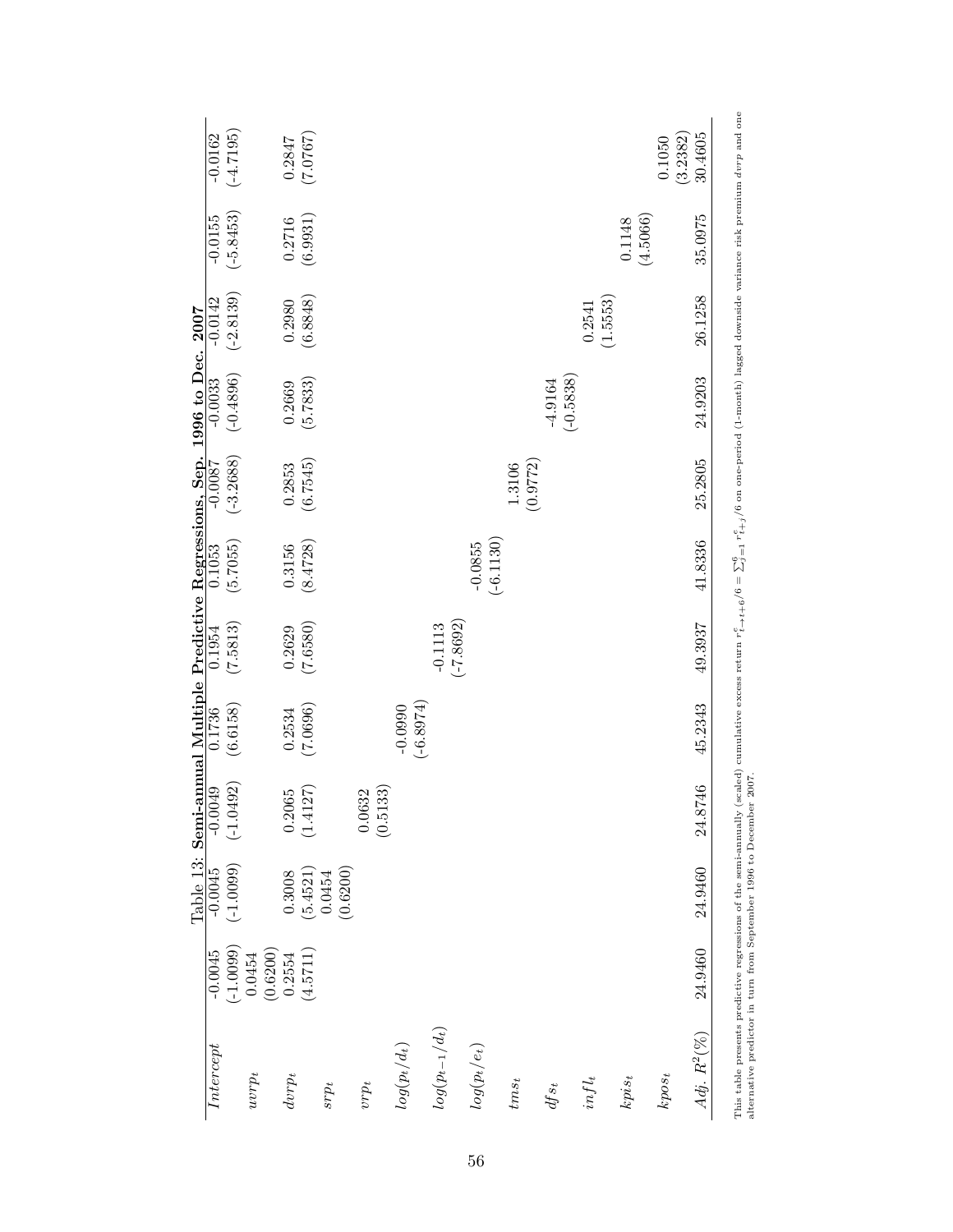|                       |                       |                        | $\textit{dorp}\ vs.\ x_t$ |           |           | $srp vs. x_t$ |  |  |  |  |  |  |
|-----------------------|-----------------------|------------------------|---------------------------|-----------|-----------|---------------|--|--|--|--|--|--|
|                       | Adj. $R^2(\%)$ for IS | Adj. $R^2(\%)$ for OOS | DM                        | $p-value$ | DM        | $p-value$     |  |  |  |  |  |  |
| Panel A: One Month    |                       |                        |                           |           |           |               |  |  |  |  |  |  |
| $dvrp_t$              | 4.6723                | 0.6347                 |                           |           | $-0.0426$ | 0.5170        |  |  |  |  |  |  |
| $srp_t$               | 3.4862                | $-0.6055$              | 0.0426                    | 0.4830    |           |               |  |  |  |  |  |  |
| $vrp_t$               | 3.7175                | $-0.1087$              | $-0.0271$                 | 0.5108    | $-0.0374$ | 0.5149        |  |  |  |  |  |  |
| $log(p_t/d_t)$        | 6.3871                | $-1.1465$              | $-0.3716$                 | 0.6449    | $-0.4769$ | 0.6833        |  |  |  |  |  |  |
| $log(p_{t-1}/d_t)$    | 6.7059                | $-1.1123$              | $-0.2414$                 | 0.5954    | $-0.3453$ | 0.6351        |  |  |  |  |  |  |
| $log(p_t/e_t)$        | 4.2430                | $-0.9384$              | 0.2572                    | 0.3985    | 0.2930    | 0.3848        |  |  |  |  |  |  |
| $kpos_t$              | $-1.0697$             | 2.0261                 | 1.3282                    | 0.0921    | 1.7998    | 0.0359        |  |  |  |  |  |  |
| Panel B: Three Months |                       |                        |                           |           |           |               |  |  |  |  |  |  |
| $dvrp_t$              | 24.6956               | 5.5674                 |                           |           | 0.0895    | 0.4644        |  |  |  |  |  |  |
| $srp_t$               | 21.3847               | $-0.8775$              | $-0.0895$                 | 0.5356    |           |               |  |  |  |  |  |  |
| $vrp_t$               | 19.8333               | 4.6494                 | 0.3654                    | 0.3574    | 0.2742    | 0.3919        |  |  |  |  |  |  |
| $log(p_t/d_t)$        | 16.8502               | $-1.0456$              | 0.5398                    | 0.2947    | 0.6162    | 0.2689        |  |  |  |  |  |  |
| $log(p_{t-1}/d_t)$    | 18.4235               | $-0.5345$              | 0.5425                    | 0.2937    | 0.6304    | 0.2642        |  |  |  |  |  |  |
| $log(p_t/e_t)$        | 11.2493               | 0.2510                 | 0.9778                    | 0.1641    | 1.0725    | 0.1417        |  |  |  |  |  |  |
| $kpos_t$              | $-0.6580$             | 0.6473                 | 1.7537                    | 0.0397    | 1.8782    | 0.0302        |  |  |  |  |  |  |
|                       | Panel C: Six Months   |                        |                           |           |           |               |  |  |  |  |  |  |
| $dvrp_t$              | 35.4498               | 0.1580                 |                           |           | $-1.2144$ | 0.8877        |  |  |  |  |  |  |
| $srp_t$               | 20.0010               | 2.3028                 | 1.2144                    | 0.1123    |           |               |  |  |  |  |  |  |
| $vrp_t$               | 31.7578               | 2.7778                 | $-0.4553$                 | 0.6756    | $-1.0558$ | 0.8545        |  |  |  |  |  |  |
| $log(p_t/d_t)$        | 28.2580               | 0.4752                 | 0.3393                    | 0.3672    | $-1.2086$ | 0.8866        |  |  |  |  |  |  |
| $log(p_{t-1}/d_t)$    | 32.1452               | 1.2361                 | 0.2877                    | 0.3868    | $-1.2333$ | 0.8913        |  |  |  |  |  |  |
| $log(p_t/e_t)$        | 17.2860               | 1.0359                 | 0.8114                    | 0.2086    | $-0.6382$ | 0.7383        |  |  |  |  |  |  |
| $kpos_t$              | 2.9373                | 12.1162                | 1.7801                    | 0.0375    | 1.2382    | 0.1078        |  |  |  |  |  |  |

#### Table 14: Out-of-Sample Analysis

This table presents the out-of-sample performance of predictors to forecast monthly  $(r_{t\to t+1}^e)$  in the top panel), quarterly  $(r_{t\to t+3}^e/3)$  in the middle panel) and semi-annually  $(r_{t\to t+6}^e/6)$  in the bottom panel) observations spanning September 1996 to December 2010. The first two columns present the adjusted  $R^2$  (%) for the in-sample (IS) and out-of-sample (OOS) observations, that is the first and last half fractions of the data. The columns headed "dvrp vs.  $x_t$ " test the null hypothesis that "an alternative predictor  $(x_t)$  does not yield a better forecast than the downside variance risk premium  $(dvrp)$ ". The columns headed "srp vs.  $x_t$ " test the null hypothesis that "an alternative predictor  $(x_t)$  does not yield a better forecast than the skewness risk premium (srp)". The reported test statistics and p-values are computed from the Diebold and Mariano (1995) model comparison procedure. Note that the Bonferroni adjustment is required when multiple p-values are produced, to avoid overstating the evidence against the null. Thus, to maintain an overall significance level of 5% (resp. 10%), one should adjust each individual test size to  $0.0083 = 5\%/6$  (resp.  $0.0167 = 10\%/6$ ) since 6 tests are performed for a given horizon.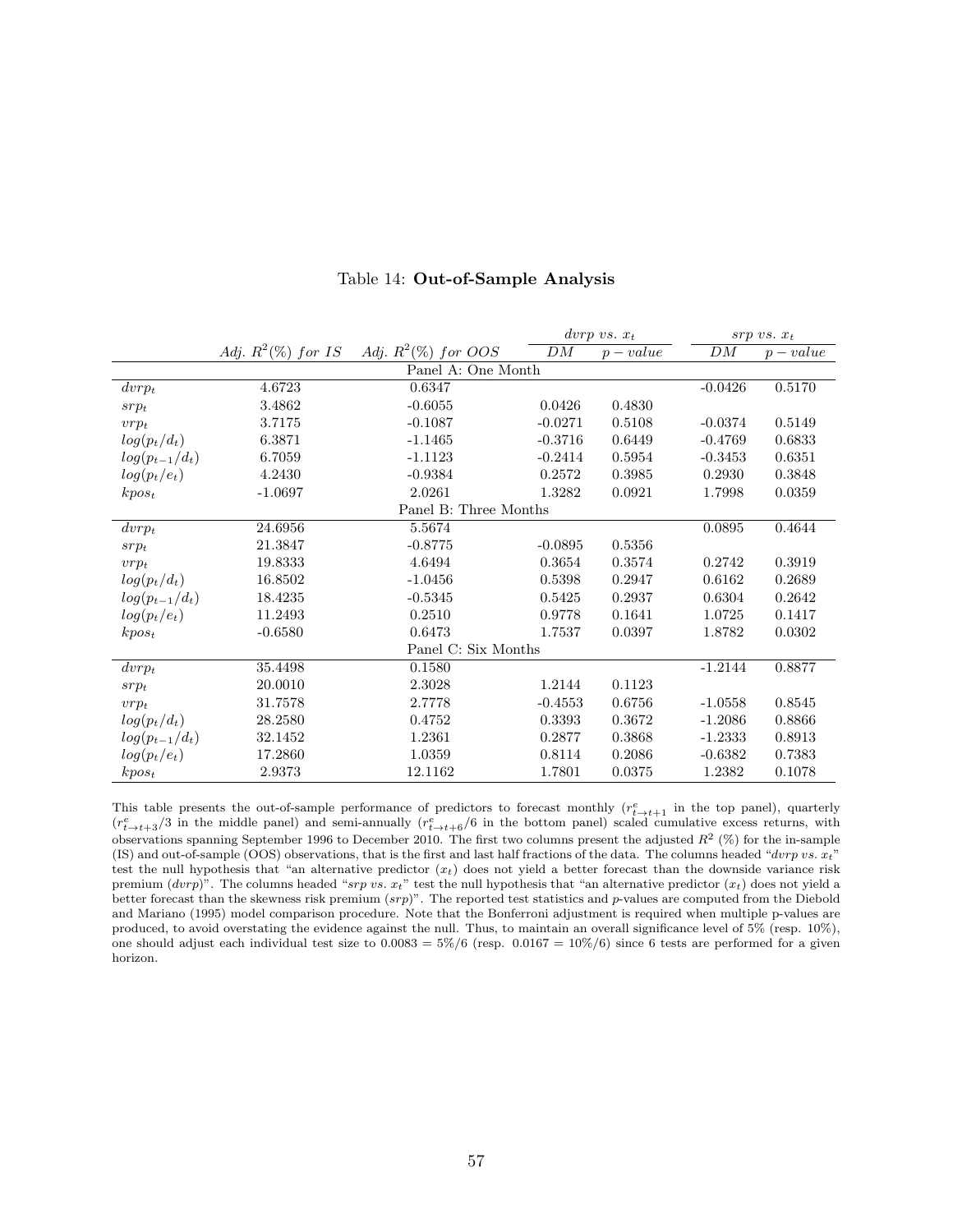

Figure 1: S&P 500 Put and Call Contracts per Day

This graph show the number of outstanding put and call contracts written on the S&P 500 index per day for the 1996-2010 period. In addition, it plots the sum of put and call contract numbers. Source: OptionMetrics Ivy DB accessed via WRDS.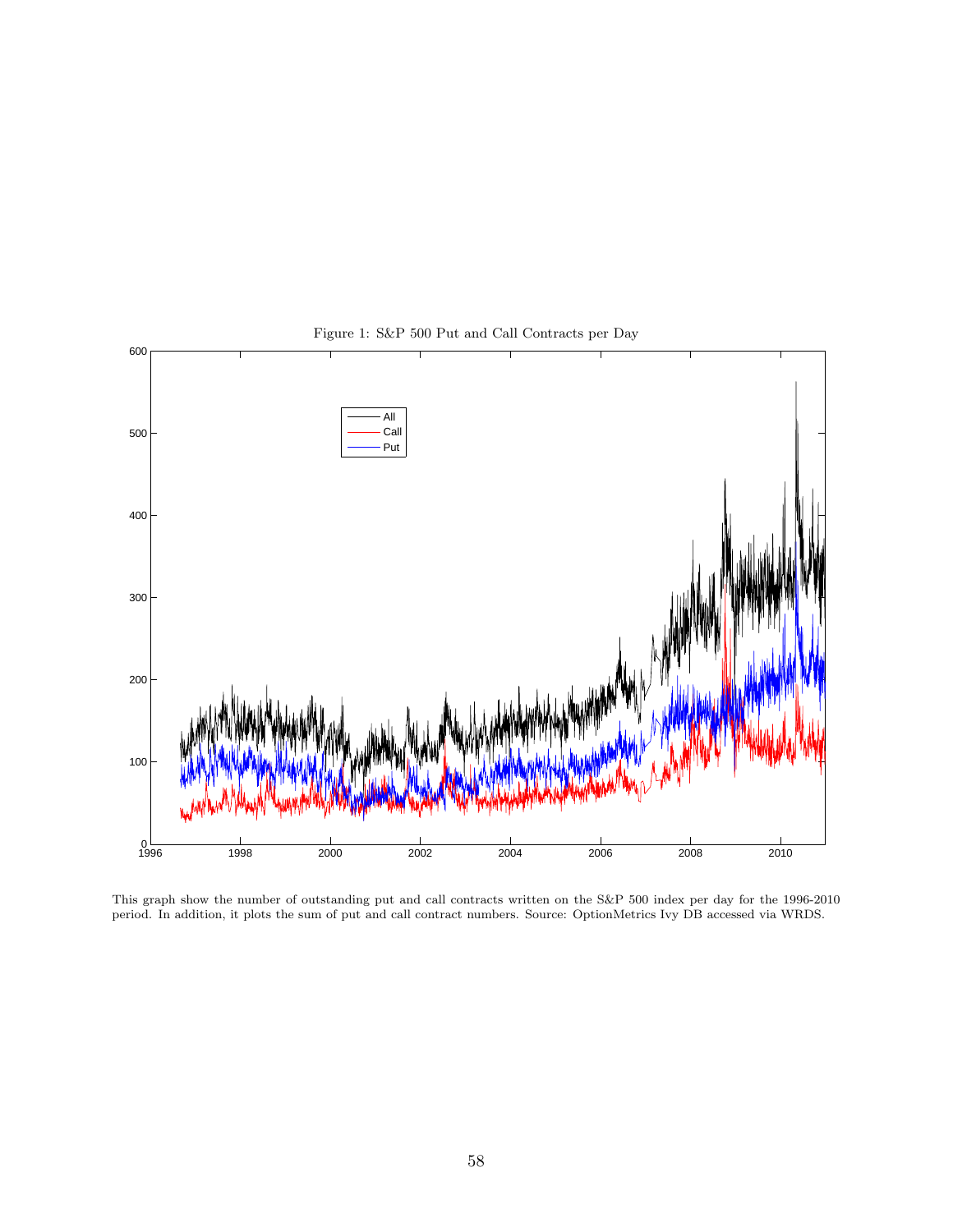

Figure 2: The Term-Structure of Risk Neutral Variance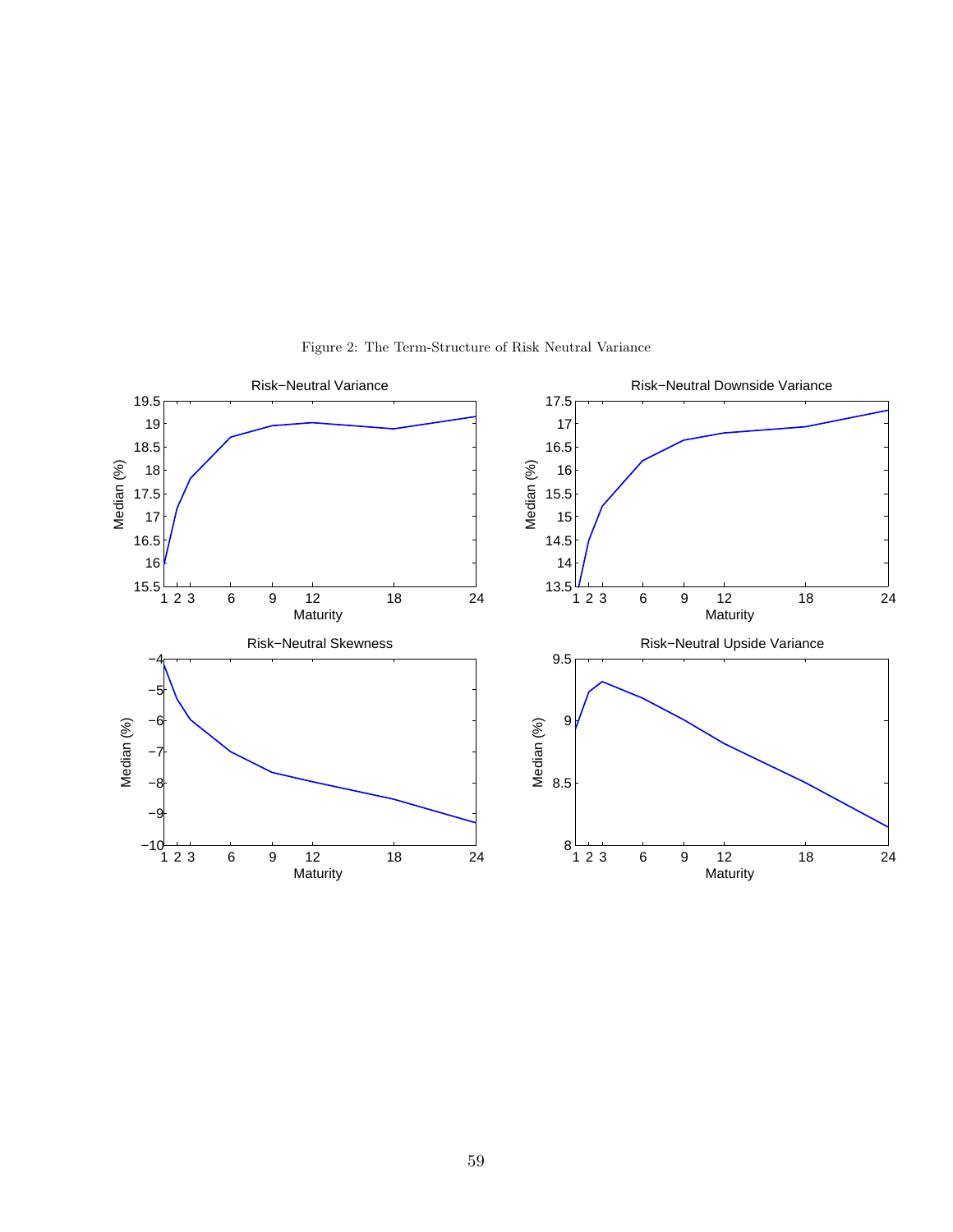

Figure 3: The Term-Structure of Realized Variance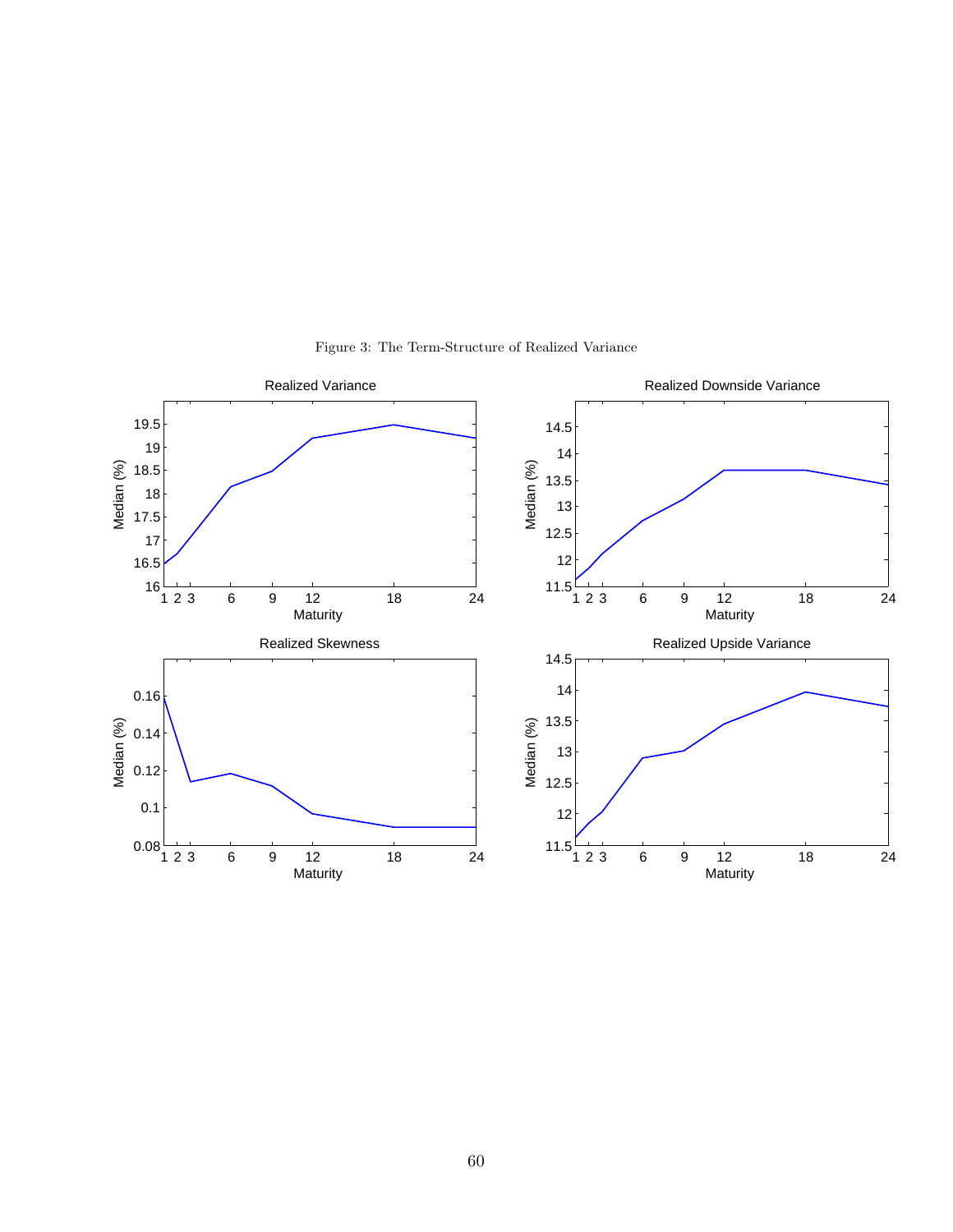

Figure 4: Student's t-Statistics for Predictive Regressions

These figures plot the t-statistics for slope parameters of predictive regressions – Equation (12) – constructed following Hodrick (1992) from heteroscedasticity and serial correlation consistent standard errors that explicitly take account of the overlap in the regressions. The predictors here are variance risk, upside variance risk, downside variance risk, and skewness risk premia. In these figures,  $k$  is the prediction horizon, ranging between 1 and 12 months ahead. To simplify the figures, only three aggregation levels –  $h$  – are shown.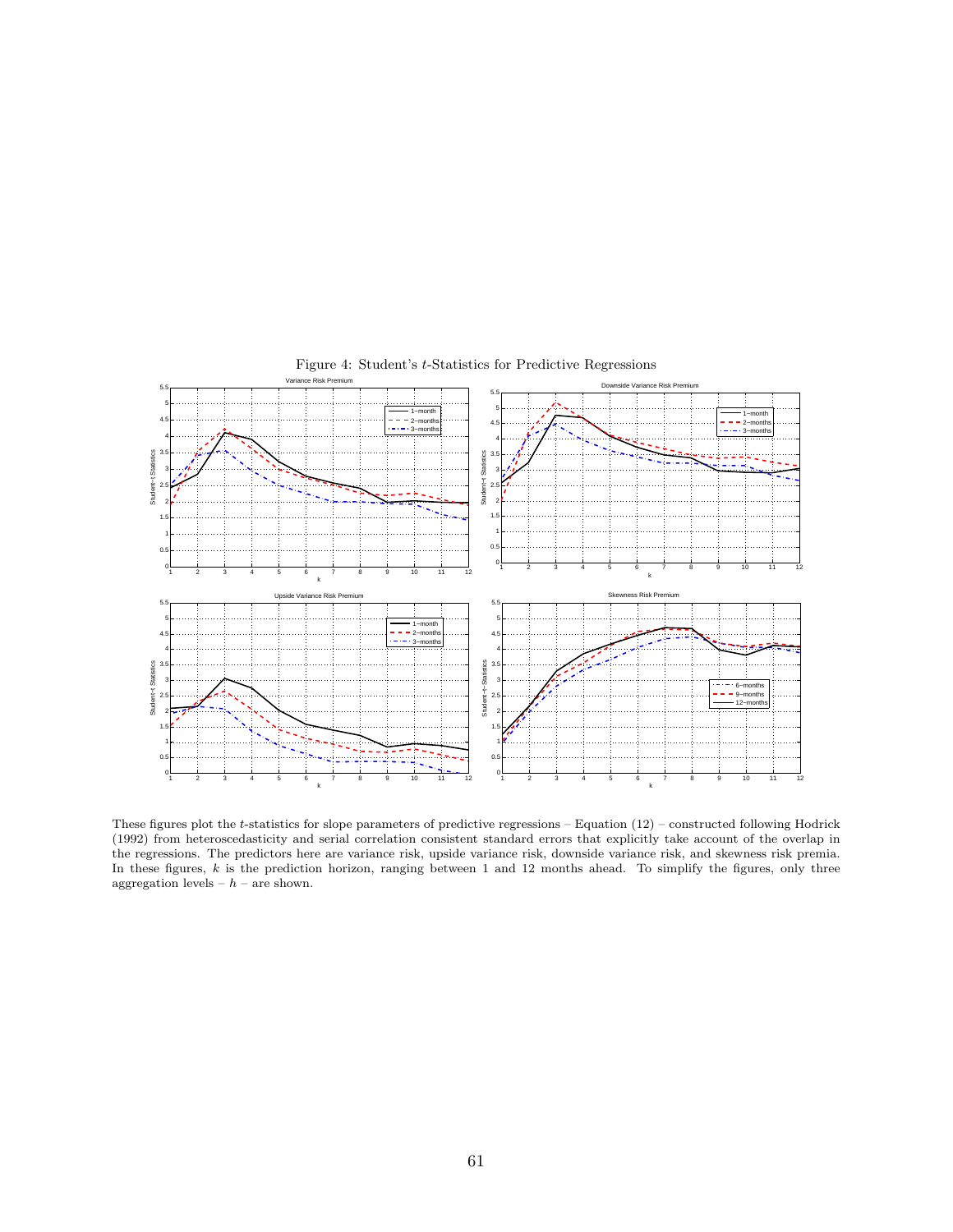

Figure 5: Adjusted  $R^2$  for Predictive Regressions

These figures plot the adjusted  $R^2$ s of predictive regressions – Equation (12). The predictors here are variance risk, upside variance risk, downside variance risk, and skewness risk premia. In these figures,  $k$  is the prediction horizon, ranging between 1 and 12 months ahead. To simplify the figures, only three aggregation levels  $-h$  – are shown.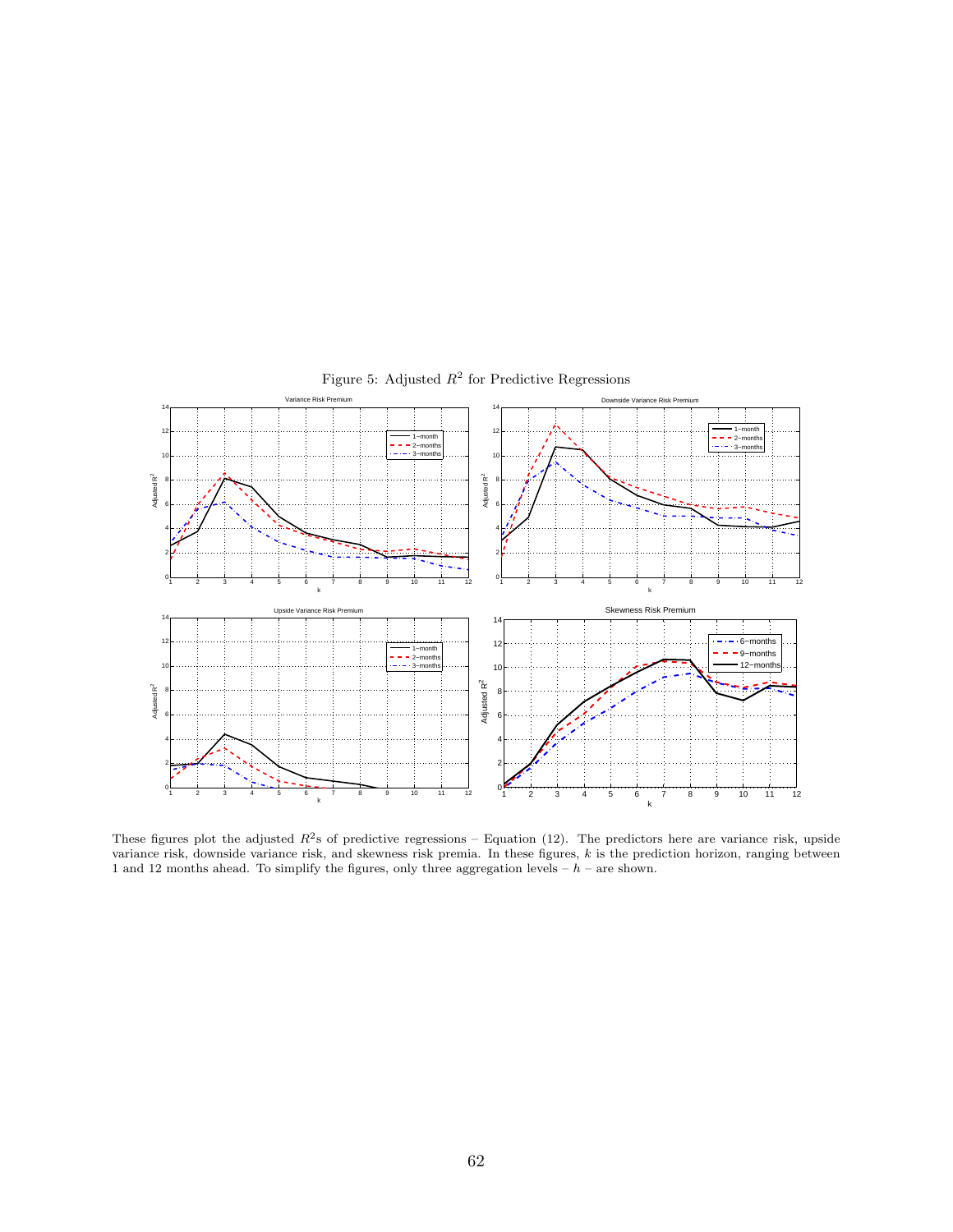

Figure 6: Comparison of Adjusted  $R^2$ s for Risk-Neutral and Physical Variance Measures

These figures plot the adjusted  $R^2$ s for predictive regressions – Equation (12). The predictors here are risk-neutral and realized variance, upside variance, downside variance, and skewness. In these figures, k is the prediction horizon, ranging between 1 and 12 months ahead. To simplify the figures, only three aggregation levels –  $h$  – are shown.